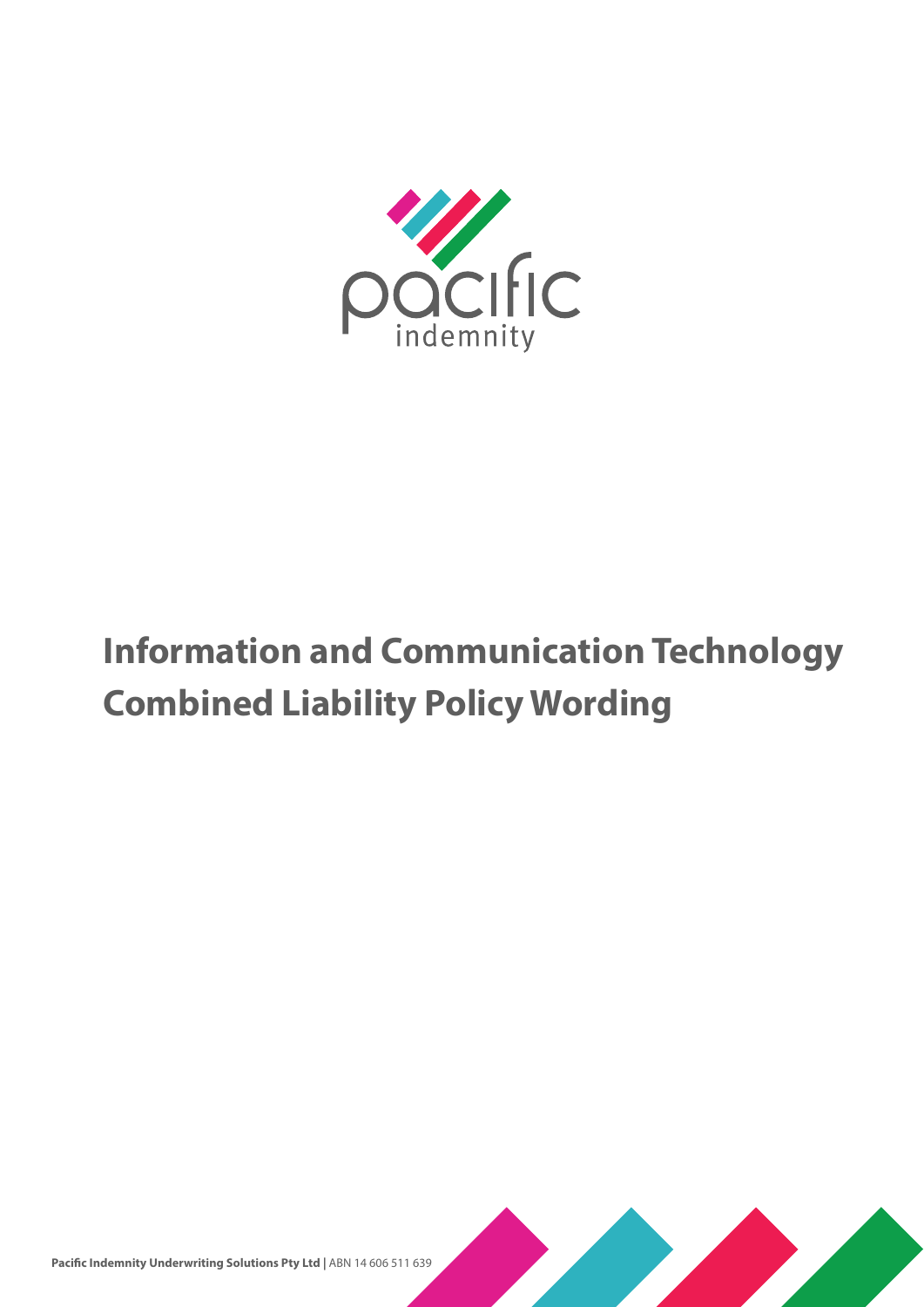

### **Contents**

| <b>General Information &amp; Important Notices</b>                                                                     | 1 |
|------------------------------------------------------------------------------------------------------------------------|---|
| How We protect your privacy                                                                                            | 1 |
| <b>General Insurance Code of Practice</b>                                                                              | 1 |
| Our service commitment                                                                                                 | 1 |
| Intermediary Remuneration                                                                                              | 1 |
| We, Us and Our                                                                                                         | 1 |
| <b>About Pacific Indemnity</b>                                                                                         | 1 |
| Policy A - Professional Indemnity Policy                                                                               | 2 |
| <b>Insuring Clauses</b>                                                                                                | 2 |
| Insuring Clause clarifications                                                                                         | 2 |
| Extensions                                                                                                             | 2 |
| <b>Compensatory Penalties</b>                                                                                          | 2 |
| Costs of responding to third party claims for equitable relief                                                         | 2 |
| <b>Court Attendance Costs</b>                                                                                          | 3 |
| <b>Public Relations Cover</b>                                                                                          | 3 |
| <b>Privacy Remediation Expenses</b>                                                                                    | 3 |
| Loss Mitigation and Rectification                                                                                      | 3 |
| <b>Hold Harmless Agreements</b>                                                                                        | 5 |
| Implied Warranties & Conditions - write-back                                                                           | 5 |
| <b>Contractual Liability Defence Costs</b>                                                                             | 6 |
| <b>Contractors Cover</b>                                                                                               | 6 |
| <b>Vicarious Liability</b>                                                                                             | 6 |
| <b>Continuous Cover</b>                                                                                                | 6 |
| Reimbursement for restoration and replacement of documents<br>not otherwise covered by the policy as a Civil Liability | 7 |
| <b>Prior Corporate Entities</b>                                                                                        | 7 |
| Mergers & Newly Acquired Subsidiaries                                                                                  | 7 |
| Prior Corporate Entities and Former Subsidiaries - Run-off<br>Cover                                                    | 7 |
| Run-off cover until policy expiry date following mergers,<br>acquisitions and winding up                               | 7 |
| Cover to Spouse, domestic partner, Estates, Administrators &<br>Executors and Legal Representatives                    | 7 |
| Non-Renewal Extended Notification Period                                                                               | 8 |
| Joint Venture                                                                                                          | 8 |
| What is not Covered                                                                                                    | 8 |
| Claims or Facts which may give rise to any Claim or loss or<br>liability or Enquiry                                    | 8 |
| <b>Foreign Courts</b>                                                                                                  | 8 |
| Assumed duty or obligation                                                                                             | 8 |
| Related parties                                                                                                        | 8 |
| Refund of Professional Fees and Trading Debts                                                                          | 9 |
| Profit                                                                                                                 | 9 |
| Insolvency                                                                                                             | 9 |
| Goods & Workmanship                                                                                                    | 9 |
| Punitive & Exemplary & Liquidated Damages                                                                              | 9 |

| Asbestos                                                                                           | 9  |
|----------------------------------------------------------------------------------------------------|----|
| Employers Liability, Directors' & Officers' Liability, Occupier's<br>Liability, Motor, Marine, etc | 9  |
| Intentional or Dishonest Damage or Loss                                                            | 9  |
| Aircraft Technology                                                                                | 9  |
| Radioactivity & Nuclear Hazards                                                                    | 10 |
| War & Uprisings                                                                                    | 10 |
| Terrorism                                                                                          | 10 |
| <b>Sanctions</b>                                                                                   | 10 |
| Pollution                                                                                          | 10 |
| Other Insurance                                                                                    | 10 |
| Limits & GST                                                                                       | 10 |
| Aggregate Policy Limit                                                                             | 10 |
| Aggregate Limit qualifications                                                                     | 10 |
| Limit of Cover for Claim Investigation Costs                                                       | 10 |
| <b>Sub Limits</b>                                                                                  | 10 |
| <b>GST Input Tax Credits</b>                                                                       | 10 |
| Claim Conditions                                                                                   | 11 |
| Investigation, defence and settlement of Claims                                                    | 11 |
| We must be told about Claims                                                                       | 11 |
| Claims co-operation                                                                                | 11 |
| We can protect Our position                                                                        | 11 |
| We can manage the Claim (or Covered Claim) on Your behalf                                          | 11 |
| You must not admit liability for or settle any Claim<br>(or Covered Claim)                         | 11 |
| Your right to contest                                                                              | 11 |
| Senior Counsel                                                                                     | 11 |
| Payments to settle potential Claims                                                                | 12 |
| Recovering money from Employees                                                                    | 12 |
| Offsetting of costs & expenses You owe Us against what We<br>owe You                               | 12 |
| The Excess                                                                                         | 12 |
| Allocation                                                                                         | 12 |
| Disclosure of information to Us in respect of the Cover and<br>the Claim (or Covered Claim)        | 12 |
| Additional Special Provisions for Misappropriation of Money,<br>Dishonesty and Fraud               | 13 |
| Premium Payment                                                                                    | 13 |
| <b>Cover Beneficiaries</b>                                                                         | 13 |
| Loss Prevention                                                                                    | 13 |
| Other Insurance Which May Cover The Risk                                                           | 13 |
| Responsibilities and notification of change of material risk                                       | 14 |
| The Proposal – Severability and Non-imputation                                                     | 14 |
| Authority to accept notices & to give instructions                                                 | 14 |
| Deregistration                                                                                     | 14 |
| Payment in Australian dollars in Australia                                                         | 14 |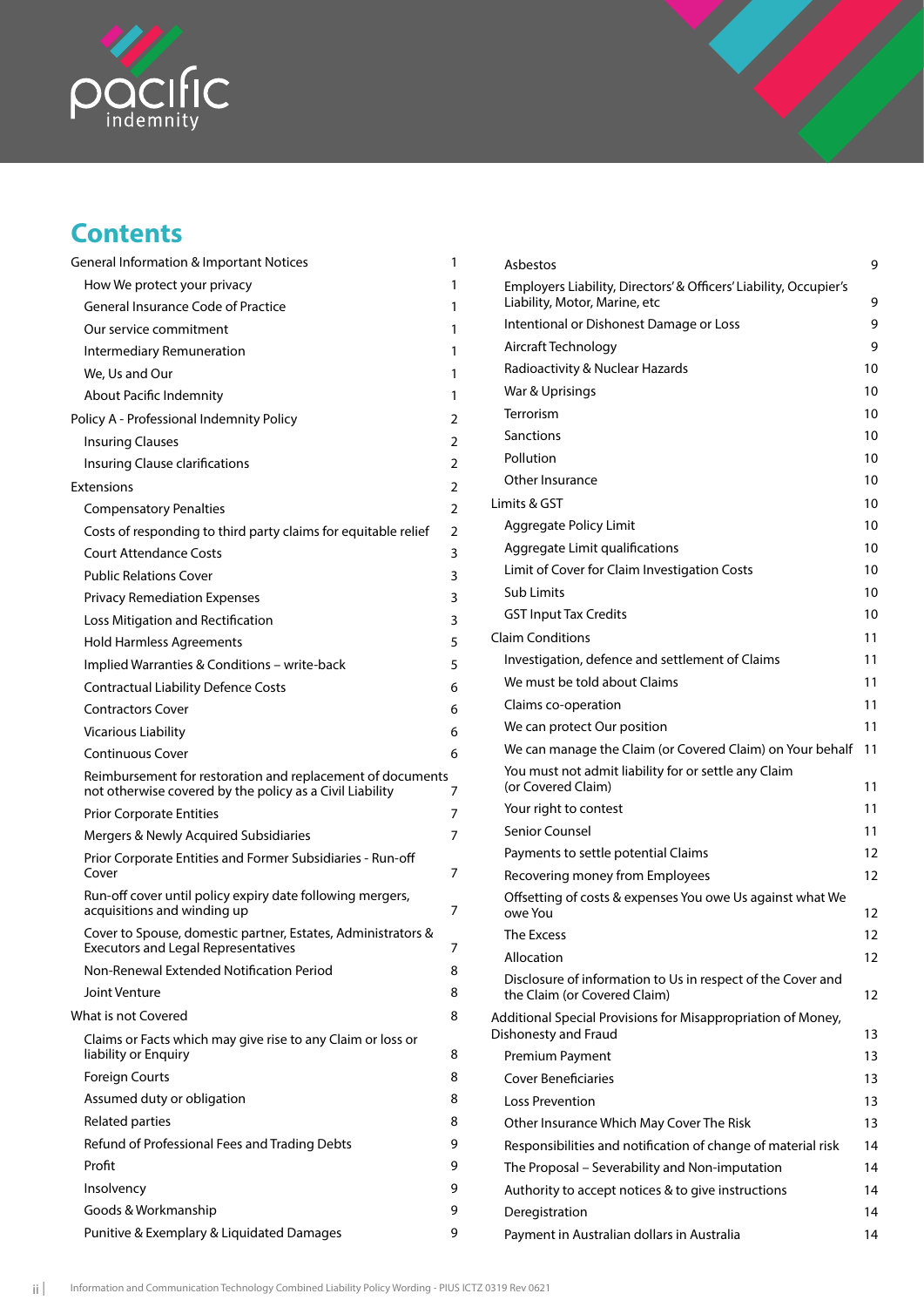

| Law of the Policy                           | 14 | Policy B - Broadform Liability Policy                                    | 19 |
|---------------------------------------------|----|--------------------------------------------------------------------------|----|
| Territorial & Jurisdiction Limits           | 14 | The Cover We provide                                                     | 19 |
| Schedule must be included                   | 14 | <b>Supplementary Payments</b>                                            | 19 |
| Cancelling the Policy - Part A              | 15 | Limit of Liability                                                       | 19 |
| You can cancel the Policy                   | 15 | <b>Geographical Limits</b>                                               | 19 |
| We can cancel the Policy                    | 15 | <b>What is Not Covered</b>                                               | 19 |
| How to read Part A of this Insurance Policy | 15 | <b>Advertising Liability</b>                                             | 19 |
| Words with special meanings                 | 15 | <b>Agreement Limiting Rights</b>                                         | 19 |
| Policy Interpretation                       | 15 | Aircraft and Watercraft                                                  | 19 |
| Definitions                                 | 15 | <b>Aircraft Products</b>                                                 | 19 |
| Civil Liability                             | 15 | Asbestos                                                                 | 20 |
| Claim (or Claims)                           | 15 | <b>Contractual Liability</b>                                             | 20 |
| <b>Claim Investigation Costs</b>            | 15 | Damage to Your Products                                                  | 20 |
| <b>Compensatory Civil Penalties</b>         | 15 | <b>Employer's Liability</b>                                              | 20 |
| Cover (and 'Covered')                       | 15 | Faulty Workmanship                                                       | 20 |
| <b>Covered Claim</b>                        | 15 | <b>Fines and Punitive Damages</b>                                        | 20 |
| Documents                                   | 16 | <b>Internet Operations</b>                                               | 20 |
| Employee                                    | 16 | Libel and Slander                                                        | 21 |
|                                             | 16 | Loss of Use                                                              | 21 |
| <b>Enquiry (or Enquiries)</b><br>Excess     | 16 | <b>Motor Vehicles</b>                                                    | 21 |
| <b>Former Principal</b>                     | 16 | North American Jurisdiction                                              | 21 |
| Information Technology Products             | 16 | Nuclear                                                                  | 21 |
|                                             | 16 | Other Insurance                                                          | 21 |
| Information Technology Services             | 16 | Pollution                                                                | 21 |
| Intellectual Property<br>Joint Venture      |    | <b>Product Recall</b>                                                    | 21 |
|                                             | 16 |                                                                          |    |
| Known Circumstance                          | 16 | Product Recall and Repair<br>Professional Errors and Omissions Liability | 21 |
| Malware<br>Named Insured                    | 17 |                                                                          | 22 |
| Period of Insurance                         | 17 | Property in Physical or Legal Control<br>Terrorism                       | 22 |
|                                             | 17 |                                                                          | 22 |
| Personal Information                        | 17 | War                                                                      | 22 |
| Policy                                      | 17 | Sanctions                                                                | 22 |
| Policy Limit                                | 17 | <b>Claims Provisions - Part B</b>                                        | 22 |
| Pollutants                                  | 17 | Claims Control                                                           | 22 |
| Principal                                   | 17 | Discharge of Liabilities                                                 | 22 |
| Privacy Breach                              | 17 | Reasonable Care and Loss Risk Management                                 | 23 |
| <b>Privacy Remediation Expenses</b>         | 17 | <b>Cross Liabilities</b>                                                 | 23 |
| <b>Privacy Regulations</b>                  | 17 | Subrogation                                                              | 23 |
| Proposal                                    | 17 | Goods and Services Tax                                                   | 23 |
| <b>Publicity Campaign</b>                   | 17 | <b>General Provisions - Part B</b>                                       | 23 |
| Run-Off Event                               | 17 | Alteration of Risk                                                       | 23 |
| Schedule                                    | 17 | Inspection and Premium Adjustment                                        | 23 |
| Sub Limit(s)                                | 17 | Other Insurances                                                         | 23 |
| Subsidiary                                  | 17 | Insurance Arranged By Principal                                          | 23 |
| Terrorism                                   | 18 | <b>Cover Beneficiaries</b>                                               | 23 |
| You / Your                                  | 18 | The Proposal - Severability and Non-imputation                           | 24 |
| We or Us or Our                             | 18 | Authority to accept notices & to give instructions                       | 24 |

| 4 | Policy B - Broadform Liability Policy          | 19 |
|---|------------------------------------------------|----|
| 4 | The Cover We provide                           | 19 |
| 4 | <b>Supplementary Payments</b>                  | 19 |
| 5 | Limit of Liability                             | 19 |
| 5 | <b>Geographical Limits</b>                     | 19 |
| 5 | <b>What is Not Covered</b>                     | 19 |
| 5 | <b>Advertising Liability</b>                   | 19 |
| 5 | <b>Agreement Limiting Rights</b>               | 19 |
| 5 | Aircraft and Watercraft                        | 19 |
| 5 | <b>Aircraft Products</b>                       | 19 |
| 5 | Asbestos                                       | 20 |
| 5 | Contractual Liability                          | 20 |
| 5 | Damage to Your Products                        | 20 |
| 5 | <b>Employer's Liability</b>                    | 20 |
| 5 | <b>Faulty Workmanship</b>                      | 20 |
| 5 | <b>Fines and Punitive Damages</b>              | 20 |
| 6 | Internet Operations                            | 20 |
| 6 | Libel and Slander                              | 21 |
| 6 | Loss of Use                                    | 21 |
| 6 | <b>Motor Vehicles</b>                          | 21 |
| 6 | North American Jurisdiction                    | 21 |
| 6 | Nuclear                                        | 21 |
| 6 | Other Insurance                                | 21 |
| 6 | Pollution                                      | 21 |
| 6 | <b>Product Recall</b>                          | 21 |
| 6 | <b>Product Recall and Repair</b>               | 21 |
| 7 | Professional Errors and Omissions Liability    | 22 |
| 7 | Property in Physical or Legal Control          | 22 |
| 7 | Terrorism                                      | 22 |
| 7 | War                                            | 22 |
| 7 | Sanctions                                      | 22 |
| 7 | Claims Provisions - Part B                     | 22 |
| 7 | Claims Control                                 | 22 |
| 7 | Discharge of Liabilities                       | 22 |
| 7 | Reasonable Care and Loss Risk Management       | 23 |
| 7 | <b>Cross Liabilities</b>                       | 23 |
| 7 | Subrogation                                    | 23 |
| 7 | <b>Goods and Services Tax</b>                  | 23 |
| 7 | <b>General Provisions - Part B</b>             | 23 |
| 7 | <b>Alteration of Risk</b>                      | 23 |
| 7 | <b>Inspection and Premium Adjustment</b>       | 23 |
| 7 | <b>Other Insurances</b>                        | 23 |
| 7 | Insurance Arranged By Principal                | 23 |
| 8 | <b>Cover Beneficiaries</b>                     | 23 |
| 8 | The Proposal - Severability and Non-imputation | 24 |
|   |                                                |    |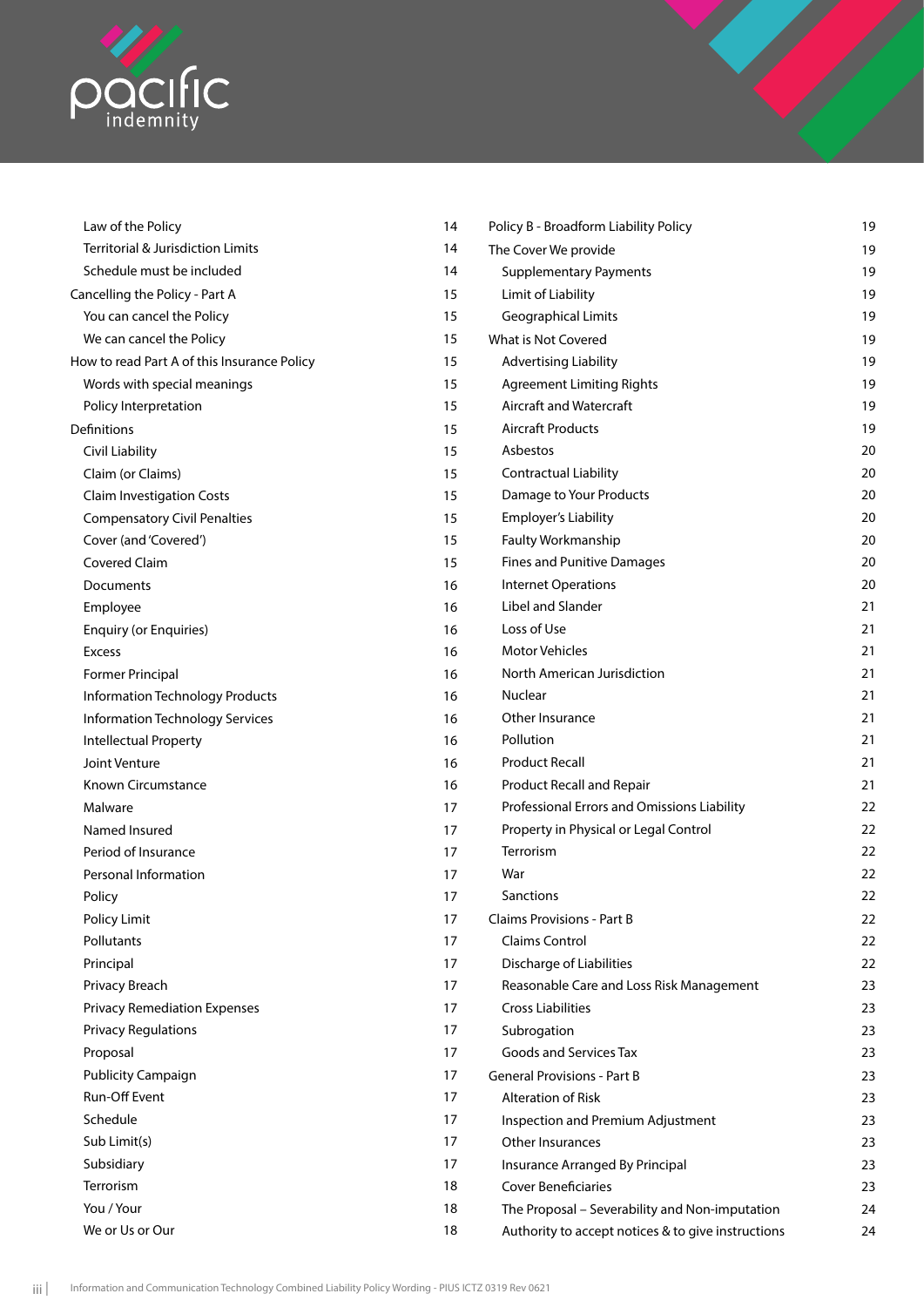

| Premium Payment                             | 24 |
|---------------------------------------------|----|
| All Payments in Australian Dollars          | 24 |
| Law of the Policy                           | 24 |
| <b>Insurance Contracts Act</b>              | 24 |
| Schedule must be included                   | 24 |
| Cancelling the Policy - Part B              | 24 |
| You can cancel the Policy                   | 24 |
| We can cancel the Policy                    | 24 |
| How to read Part B of this Insurance Policy | 25 |
| Policy Interpretation                       | 25 |
| <b>Words With Special Meaning</b>           | 25 |
| Advertising Liability                       | 25 |
| Aircraft                                    | 25 |
| <b>Business</b>                             | 25 |
| <b>Excess</b>                               | 25 |
| Information Technology Products             | 25 |
| <b>Medical Persons</b>                      | 25 |
| Named Insured                               | 25 |
| Occurrence                                  | 25 |
| Period of Insurance                         | 25 |
| Personal Injury                             | 25 |
| Policy Limit                                | 25 |
| Policy                                      | 25 |
| Products Liability                          | 25 |
| <b>Property Damage</b>                      | 26 |
| Proposal                                    | 26 |
| <b>Public Liability</b>                     | 26 |
| Schedule                                    | 26 |
| Terrorism                                   | 26 |
| <b>Tool of Trade</b>                        | 26 |
| Vehicle                                     | 26 |
| Watercraft                                  | 26 |
| We or Us or Our                             | 26 |
| You or Your                                 | 26 |
| <b>Your Products</b>                        | 26 |
|                                             |    |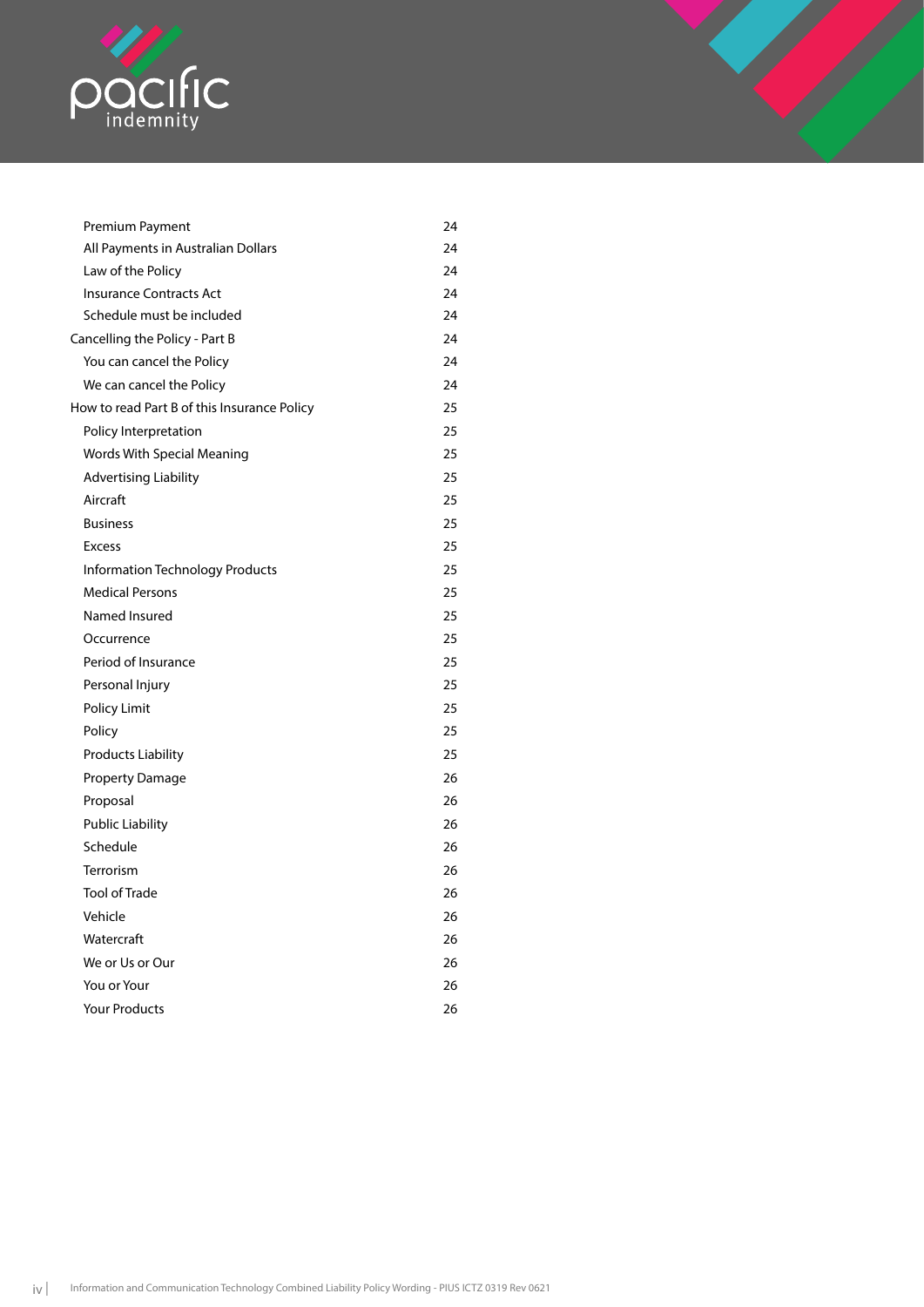<span id="page-4-0"></span>

### **General Information & Important Notices**

#### **How We protect your privacy**

We use information provided by Our customers to allow Us to offer Our products and services. This means We may need to collect Your personal information, and sometimes sensitive information about You as well (for example, Your claims history). We will collect this information directly from You where possible, but there may be occasions when We collect this information from someone else.

We will only use Your information for the purposes for which it was collected, other related purposes and as permitted or required by law. You may choose not to give Us Your information, but this may affect Our ability to provide You with insurance cover.

We may share this information with companies within Our group, government and law enforcement bodies if required by law and others who provide services to Us or on Our behalf, some of which may be located outside of Australia.

By applying for, using or renewing any of Our products or services, or providing Us with Your information, You agree to this information being collected, held, used and disclosed as set out in this policy.

You can access Our privacy policy at www.pacificindemnity.com.au/ privacy-policy.

You can access the Insurers privacy policies on their websites at either: CGU.com.au/privacy or zurich.com.au/important-information/privacy

#### **General Insurance Code of Practice**

We proudly support the General Insurance Code of Practice (Code). The purpose of the Code is to raise the standards of practice and service in the general insurance industry. The objectives of the Code are:

- to commit Us to high standards of service;
- to promote better, more-informed relations between us and you;
- to maintain and promote trust and confidence in the general insurance industry;
- to provide fair and effective mechanisms for resolving complaints You make about Us; and
- to promote continuous improvement of the general insurance industry through education and training.

The Code Governance Committee is an independent body that monitors and enforces insurers' compliance with the Code.

#### **Our service commitment**

We are proud of Our service standards and support the General Insurance Code of Practice. In an unlikely event that You are not satisfied with the way in which We have dealt with You, as part of Our commitment to customer service, We have an internal dispute resolution process in place to deal with any complaint You may have. Please contact Us if You have a complaint, including if You are not satisfied with any of the following:

- one of Our products;
- Our service;
- the service of Our authorised representatives:
- Our claims representatives; or
- Our decision on Your claim.

Our staff will help You in any way they can. If they are unable to satisfy Your concerns, they will refer the matter to their supervisor or manager. If the manager cannot resolve the matter, the manager will escalate the matter to Our Internal Dispute Resolution Department.

Details of Our internal dispute resolution process are available from Our office.

#### **Intermediary Remuneration**

Pacific Indemnity Underwriting Solutions Pty Ltd pays remuneration to insurance intermediaries when We issue, renew or vary a policy the intermediary has arranged or referred to Us. The type and amount of remuneration varies and may include commission and other payments. If You require more information about remuneration We may pay Your intermediary You should ask Your intermediary.

#### **We**, **Us and Our**

For the purposes of this policy, 'We', 'Us', and 'Our' means Pacific Indemnity Underwriting Solutions Pty Ltd ABN 14 606 511 639 - on behalf of the Insurers.

The Insurers of this product are set out in the definition of "We or Us or Our" in each of the sections in this policy.

To the extent that any policy is jointly issued on a co-insurance basis then each Insurer provides cover under the same terms and conditions but with a limited share of liability as per the percentage stated in the definition of "We or Us or Our" in that policy section.

#### **About Pacific Indemnity**

Pacific Indemnity Underwriting Solutions Pty Ltd, ABN 14 606 511 639, specialises in Professional Risk insurance (including Professional Indemnity Insurance, Malpractice Insurance, Information & Communication Technology Insurance, Management Liability Insurance and similar products). Pacific Indemnity's Australian Financial Service Licence number is 480863.

Pacific Indemnity issues and administers the policy (including handling and settlings claims). In arranging and effecting this insurance policy, Pacific Indemnity is acting as an agent of the Insurers and not as your agent.

#### **Wholesale only**

Pacific Indemnity Underwriting Solutions Pty Ltd is only licensed to offer or provide General Insurance products or services which do not include any of the following types of General Insurance (which are defined by the Corporations Act as "retail"): Motor Vehicle, Home Building, Home Contents, Sickness and Accident, Consumer Credit, Travel, Personal or Domestic Property, Medical Indemnity or any other kind of General Insurance which has been prescribed by the Corporations Regulations.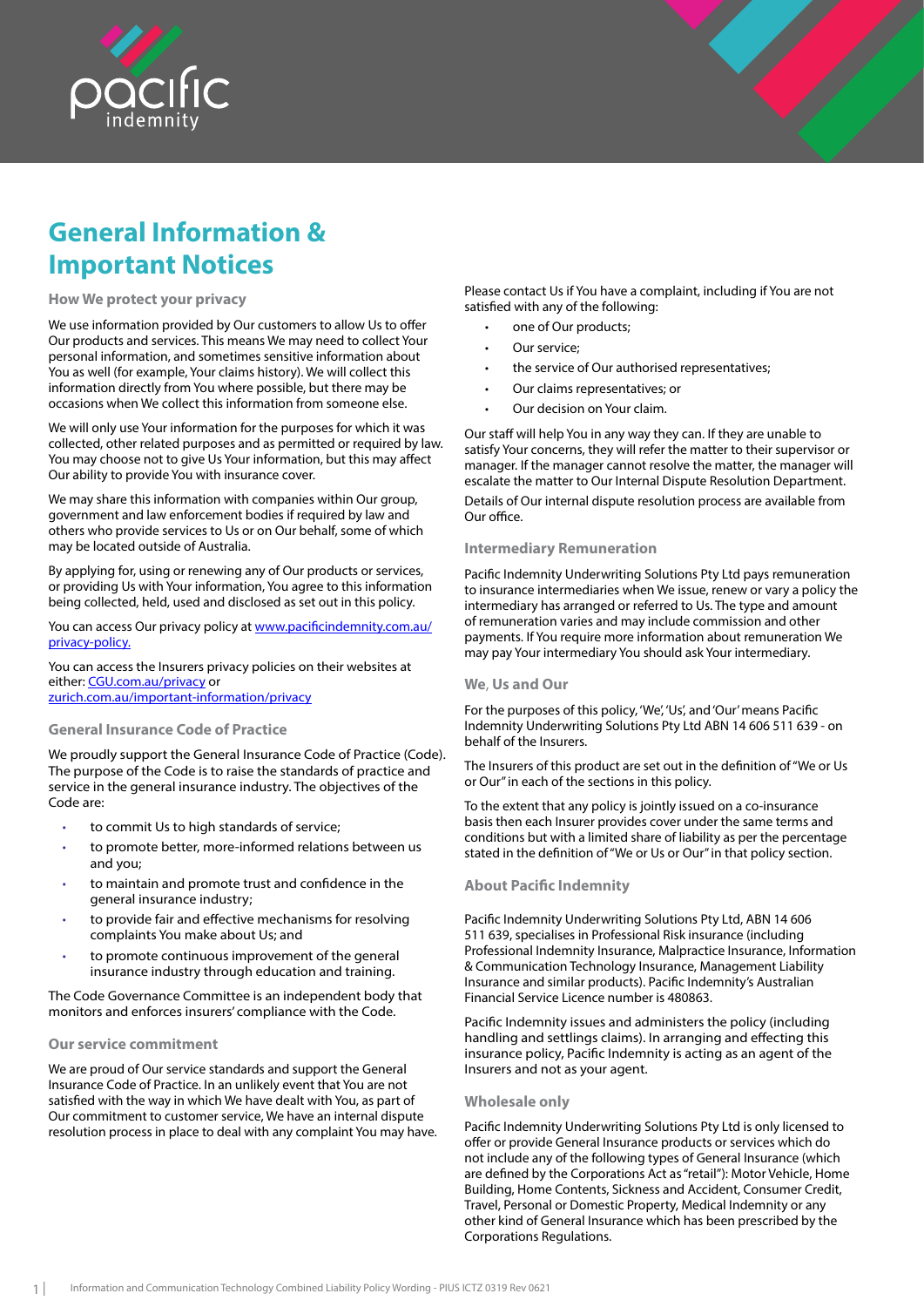<span id="page-5-0"></span>



### **Policy A - Professional Indemnity Policy**

#### **Insuring Clauses**

**We** will **Cover You** for awards of damages and awards of claimant's costs against **You** resulting from any **Claim** for **Civil Liability** arising from:

- a) the performance of **Information Technology Services**; or
- b) the provision of **Information Technology Products**.

by or on behalf of the **Named Insured**.

**We** do this only for **Claims** which:

- a) are made against **You** during the **Period of Insurance**; and
- b) **We** are told about in writing as soon as reasonably possible during the **Period of Insurance**; and
- c) arise out of an act, error or omission after the Retroactive Date, if any, specified in the **Schedule**.

**We** will also pay on **Your** behalf (and as needed advance) the **Claim Investigation Costs** for **Covered Claims**. **We** are not however obliged to defend, or to continue to defend, any **Claim** or pay, or continue to pay **Claim Investigation Costs**, once the **Policy Limit**  (or the applicable **Sub Limit**, as the case may be) has been exhausted.

The **Cover** provided by this **Policy** is subject to the Insuring Clauses, all of the terms, conditions, exclusions and limits contained in or endorsed on this **Policy** and the payment of the Gross Premium stated in the **Schedule**.

#### **Insuring Clause clarifications**

For clarity, and subject to the terms, conditions, exclusions and limits of the **Policy**, **Civil Liability** covered by this **Policy** includes (but is not necessarily limited to) liability arising from performance of **Information Technology Services**; or the provision of **Information Technology Products** for the following:

- Breach of professional duty;
- Breach of confidentiality;
- Breach of privacy;
- Breach of fiduciary duty;
- Defamation;
- Loss of or damage to **Documents** including data (to the full **Policy Limit**);
- Liability for the dishonest, fraudulent, criminal or malicious acts or omissions of persons for whom **You** are responsible – vicarious liability (subject to the Additional Special Provisions for Misappropriation of Money, Dishonesty and Fraud);
- **Intellectual Property** breaches;
- Breaches of the Competition and Consumer Act and the Fair Trading Acts (Australian & New Zealand);
- Misleading and deceptive conduct breaches under Australian Securities and Investment Commission Act 2001;
- Vicarious Liability;
- Unintentional breaches of warranty of authority.

### **Extensions**

Each of the following extensions automatically applies unless otherwise stated in the endorsements or the **Schedule**. Each of the extensions is subject to the Insuring Clause and all other terms, exclusions, conditions and the **Policy Limit** and **Sub Limits** of this **Policy** unless otherwise expressly stated.

#### **Compensatory Penalties**

Notwithstanding the Punitive & Exemplary & Liquidated Damages exclusion, **We Cover Claims** for **Compensatory Civil Penalties**. **Our** total liability for the payment of **Compensatory Civil Penalties** under the **Policy** shall not exceed \$250,000 in the aggregate, which is included within and not in addition to the **Policy Limit**.

However, **We** will not be liable to **Cover You** for any **Compensatory Civil Penalty**:

- a) for which **We** are legally prohibited at law from indemnifying **You**;
- b) based upon, attributable to or in consequence of any:
	- (i) wilful, intentional or deliberate failure to comply with any lawful notice, direction, enforcement action or proceeding under any legislation; or
	- (ii) gross negligence or recklessness; or
	- (iii) relating to any requirement to pay taxes, rates, duties, levies, charges, fees or any other revenue charge or impost.

A separate **Excess** will apply to each **Compensatory Civil Penalty** payable under this extension.

#### **Costs of responding to third party claims for equitable relief**

In so far as an action for equitable relief is brought against **You** while this **Policy** is in force (arising from the performance of **Information Technology Services** or the provision of **Information Technology Products** by or on behalf of the **Named Insured)** and **We** are told about this in writing as soon as reasonably possible while this **Policy** is in force, then **We** will also pay on **Your** behalf (and as needed, advance) the **Claim Investigation Costs** of any such action up to **Sub Limit** of \$100,000.

#### **Enquiries – legal costs cover – including for regulatory**, **licensing**, **disciplinary or coronial enquiries**

For those **Enquiries** of which **You** first become aware (and of which **We** are told about in writing as soon as reasonably possible) while this **Policy** is in force, **We Cover You** and **Your Employees** up to \$250,000 in the aggregate in respect of **Claim Investigation Costs** for **Your** representation at any such Enquiry. This **Cover** does not extend to paying **Your** regular or overtime wages, salaries or fees, or those of **Your Employees**.

The **Excess** applicable to the **Cover** provided under this extension is the **Excess** stated in the **Schedule**.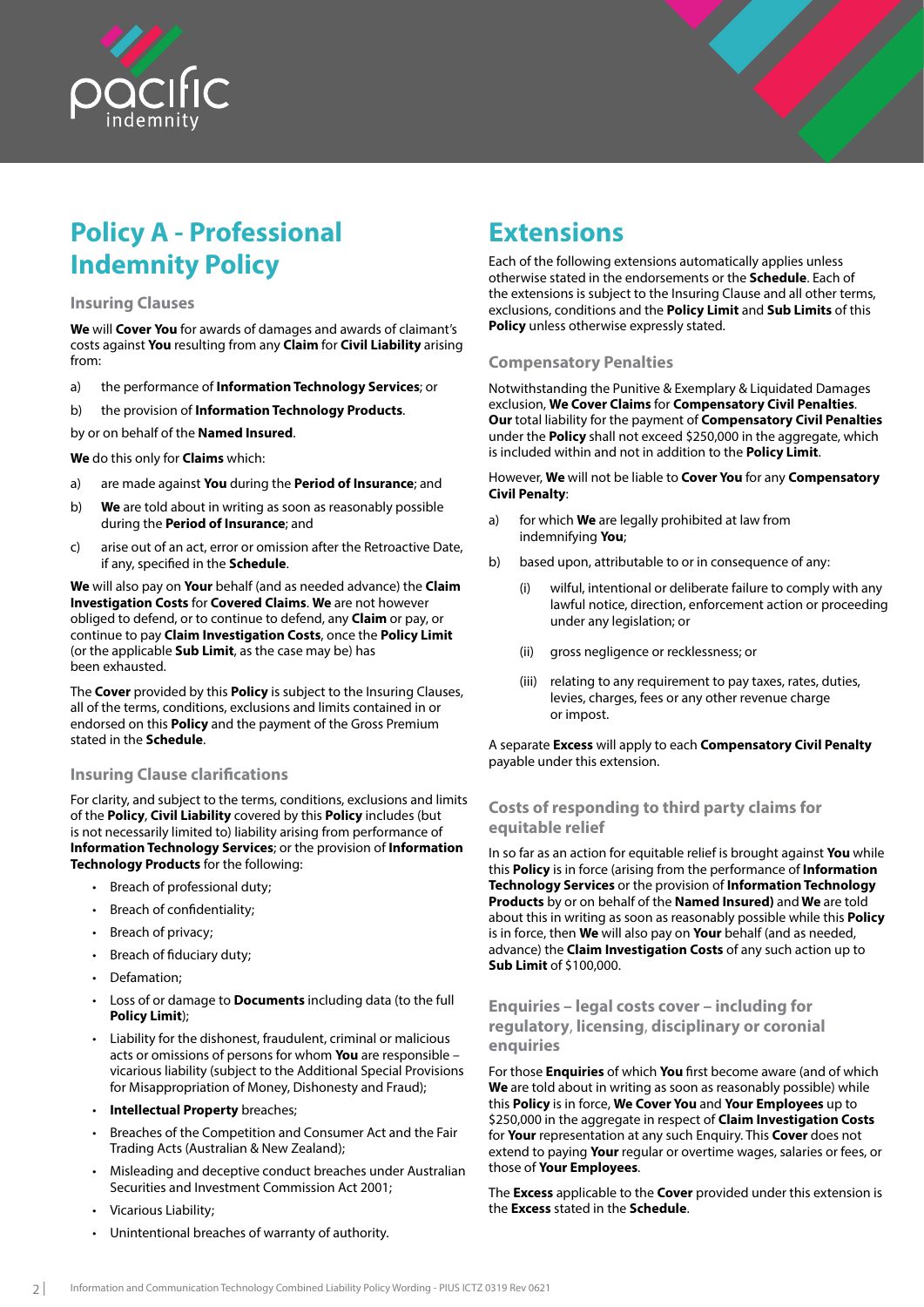<span id="page-6-0"></span>

#### **Court Attendance Costs**

For any person described in a) and b) below who is required to physically attend at Court for the purposes of giving evidence as a witness in connection with a **Covered Claim**, it is agreed that **Claim Investigation Costs** will include the following payments, per day on which attendance in court is required:

- a) Payable to any **Principal** or **Former Principal** \$500
- b) Payable to any **Employee** \$250

No **Excess** shall apply to this Section of the **Policy**.

#### **Public Relations Cover**

**We** will pay the reasonable and necessary fees, costs and expenses of a public relations consultant retained by the **You** with **Our** prior written consent (which shall not be unreasonably withheld or delayed) to design and implement a **Publicity Campaign** approved by **Us**, to prevent or mitigate damage to the reputation in consequence of a **Covered Claim** arising from the provision of **Information Technology Services** or the provision of **Information Technology Products**.

**Our** total liability for the payment of such fees, costs and expenses of a public relations consultant under the **Policy** shall not exceed a **Sub Limit** of \$50,000 any one claim and \$100,000 in the aggregate, which is included within and not in addition to the **Policy Limit**.

The **Excess** applicable to the **Cover** provided under this extension is the **Excess** stated in the **Schedule** for each and every **Publicity Campaign**.

#### **Privacy Remediation Expenses**

**We** will pay **Privacy Remediation Expenses** only if either:

- a) **We** incur them; or
- b) **You** incur them, and **We** are told about such expenses in writing as soon as reasonably possible during the **Period of Insurance**.

**Our** total liability for the **Cover** provided by this extension shall not exceed \$250,000 in the aggregate.

For the purpose of this extension only, the following definitions apply:

#### (i) **Privacy Remediation Expenses**

The reasonable and necessary legal expenses, public relations expenses, postage expenses, and related advertising and communication expenses incurred by **You** to comply with **Privacy Legislation** mandating notification of third parties in the event of a **Privacy Breach** that results in the compromise or potential compromise of such third parties **Personal Information**, maintained by **You** or otherwise residing on a **Computer Network** operated by **You** or on **Your** behalf.

#### (ii) **Computer Network**

Interconnected electronic, wireless, web, cloud or similar systems (including all hardware, firmware and software) used to process data or information in an analogue, digital, electronic or wireless format including, but not limited to, computer programs, electronic data, operating systems, servers, media libraries, associated input and output devices, mobile devices, networking equipment, websites, extranets, intranets, off line storage facilities (to the extent that they hold electronic data), and electronic backup equipment.

#### (iii) **Personal Information**

Any information as defined in the Privacy Act 1988 (Cth) and the Privacy Amendment (Enhancing Protection) Act 2012 (Cth) and other Australian or New Zealand Federal, State, Territory or local privacy legislation (including health specific privacy legislation) and any rule or regulation promulgated thereunder.

#### (iv) **Privacy Breach**

A breach of confidentiality, infringement, or violation of any right to privacy (including, but not limited to, a breach of **Your** privacy policy), breach of a person's right of publicity, intrusion upon a person's seclusion, or public disclosure of **Personal Information** which arises from the provision or performance of **Information Technology Services**.

#### (v) **Privacy Legislation**

The following, as well as similar statues and regulations, as they currently exist and as amended, associated with the confidentiality, access, control, and use of personally identifiable, non−public information including, but not limited to:

- 1. the Privacy Act 1988 (Cth) and the Privacy Amendment (Enhancing Protection) Act 2012 (Cth) and other Australian or New Zealand Federal, State, Territory or local privacy legislation (including health specific privacy legislation) and any rule or regulation promulgated there-under; and
- 2. privacy provisions of Australian or New Zealand competition and consumer protection laws.

#### **Loss Mitigation and Rectification**

**We** will reimburse **You** the direct costs and expenses reasonably and necessarily incurred by **You** with **Our** prior written consent (which will not be unreasonably withheld) in taking reasonable and necessary steps to rectify or to mitigate the effects of any of **Your** acts, errors or omissions done or omitted in the performance of **Information Technology Services** or the provision of **Information Technology Products** that would otherwise result in a **Claim Covered** by the **Policy**. Provided always that **You**  first discover such act, error or omission during the **Period of Insurance** and as soon as reasonably possible notify **Us** of such act, error or omission during the **Period of Insurance**.

**We** will not reimburse:

- a) fees referred to in part (a) below;
- b) **Product Recall Expenses**.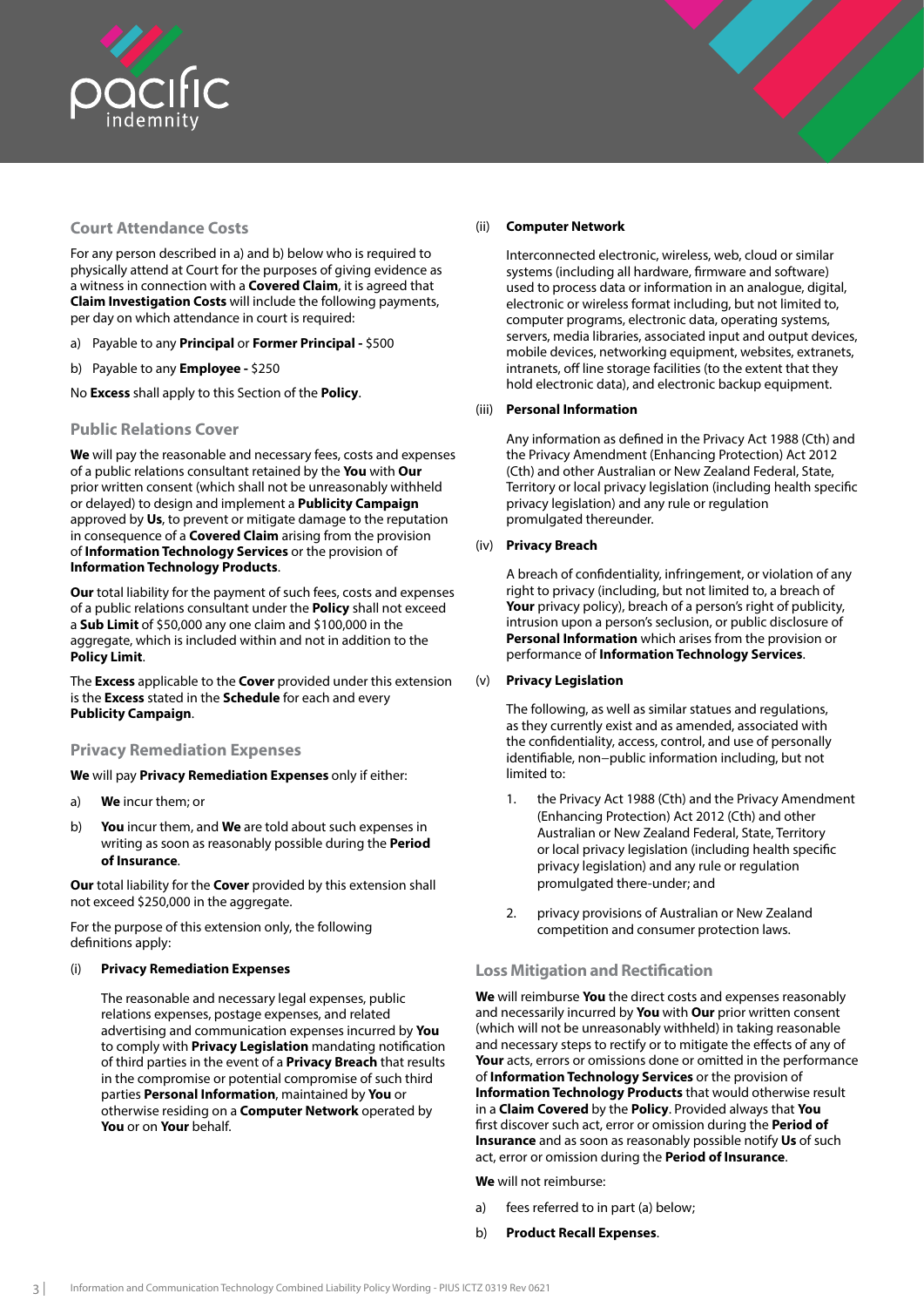

**Our** total liability for the payment of such direct costs and expenses under the **Policy** shall not exceed \$250,000 in the aggregate.

**a) Fee Mitigation** 

Notwithstanding the exclusion for Refund of Professional Fees & Trading Debts, **We** will **Cover You** for any reasonable fees invoiced by **You** to a customer but in an attempt to mitigate a **Covered Claim** these fees have not been collected by **You**. This **Cover** is only provided on the basis that:

- such fees are in respect of **Information Technology Services** actually having been provided by **You** to the customer;
- (ii) the customer has refused to pay such fees during the **Period of Insurance** and the basis of such refusal is expressed by the customer (either in writing or verbally and recorded in writing by **You**) to be a direct consequence of a **Covered Claim**;
- (iii) a request for payment under this **Policy** extension is first made by **You** and notified to **Us** in writing during the **Period of Insurance**;
- (iv) **You** reasonably substantiate that:
	- 1. **You** have taken reasonable steps to collect such fees and that this is evidenced in writing;
	- 2. **You** have legal advice that taking further steps to collect such fees may lead to a **Claim**; and
	- 3. the probability of a **Claim** being brought against **You** is substantially reduced by desisting in further efforts to collect such fees.
- (v) if a **Claim** were to be made, it would not otherwise be excluded by the **Policy**;
- (vi) **You** cooperate with **Us** as required in the Conditions of this **Policy**. **We** will only request cooperation relevant to handling **Your** claim and **We** will explain why it is needed;
- (vii) if a payment is made under this part of this extension, **You** must not take any further steps to collect any sums from the customer in respect of such fees. If **You** breach this condition and a **Claim** is made against **You**, then there shall be no **Cover** under any part of this **Policy** in respect of such **Claim**;
- (viii) if a payment is made under this part of this extension and a **Claim** relating to the provision of substantially the same **Information Technology Services** is subsequently made, then any amounts paid under this part of this extension are deemed to have been paid on account of such **Claim**;
- (ix) there is no **Cover** under this part of this extension in respect of:
	- 1. elements of profit included in the fees or any taxes or statutory charges; or

2. the direct costs and expenses referred to in part a) above; or

#### 3. **Product Recall Expenses**;

- (x) determination of payment of such fees under this part of the extension is at **Our** sole discretion; and
- (xi) **Our** total liability, for any such reasonable fees invoiced by **You**, under the **Policy** shall not exceed \$250,000 in the aggregate.
- **b) Product Recall Expenses** 
	- (i) Notwithstanding the Goods & Workmanship exclusion, **We** will **Cover You** for **Product Recall Expense** in respect of the necessary **Recall** of **Your Information Technology Products** (which have left **Your** possession or control and which have been manufactured, produced, processed, assembled, constructed, erected, installed, repaired, serviced, treated, sold, supplied, resupplied or distributed by **You)** caused by an **Event** notified to **Us** in writing as soon as reasonably possible during the **Period Of Insurance**.
	- (ii) Notwithstanding part (i) above, **We** do not provide **Cover** for any **Products Recall Expense** arising out of or in any way connected with the following:
		- 1. any of **Your Information Technology Products** of the same trade or brand name but different batch, code or other identification from that which is the subject of the notification of the **Event** pursuant to part (i) of this Product Recall Expenses extension;
		- 2. inherent deterioration, decomposition, corruption, maturation or transformation of **Your Information Technology Products** or its packaging;
		- 3. loss of customer approval or confidence, or any costs incurred to regain customer approval, or other consequential loss;
		- 4. any pre-existing condition in **Your Information Technology Products** that may result in a **Claim** under this part of this extension;
		- 5. mislabelling or non-labelling of **Your Information Technology Products** or any container or packaging in relation to a 'use by' or 'best before' date authorised or required by a Government agency or body;
		- 6. continued use by **You** of materials that have been banned or declared unsafe by a Government agency or body or other responsible body;
		- 7. the Genetic Modification of **Your Information Technology Products** or ingredient in **Your Information Technology Products**;
		- 8. **Your Information Technology Products** which have been manufactured, sold, handled or distributed more than twelve (12) months prior to the inception of this **Policy**; or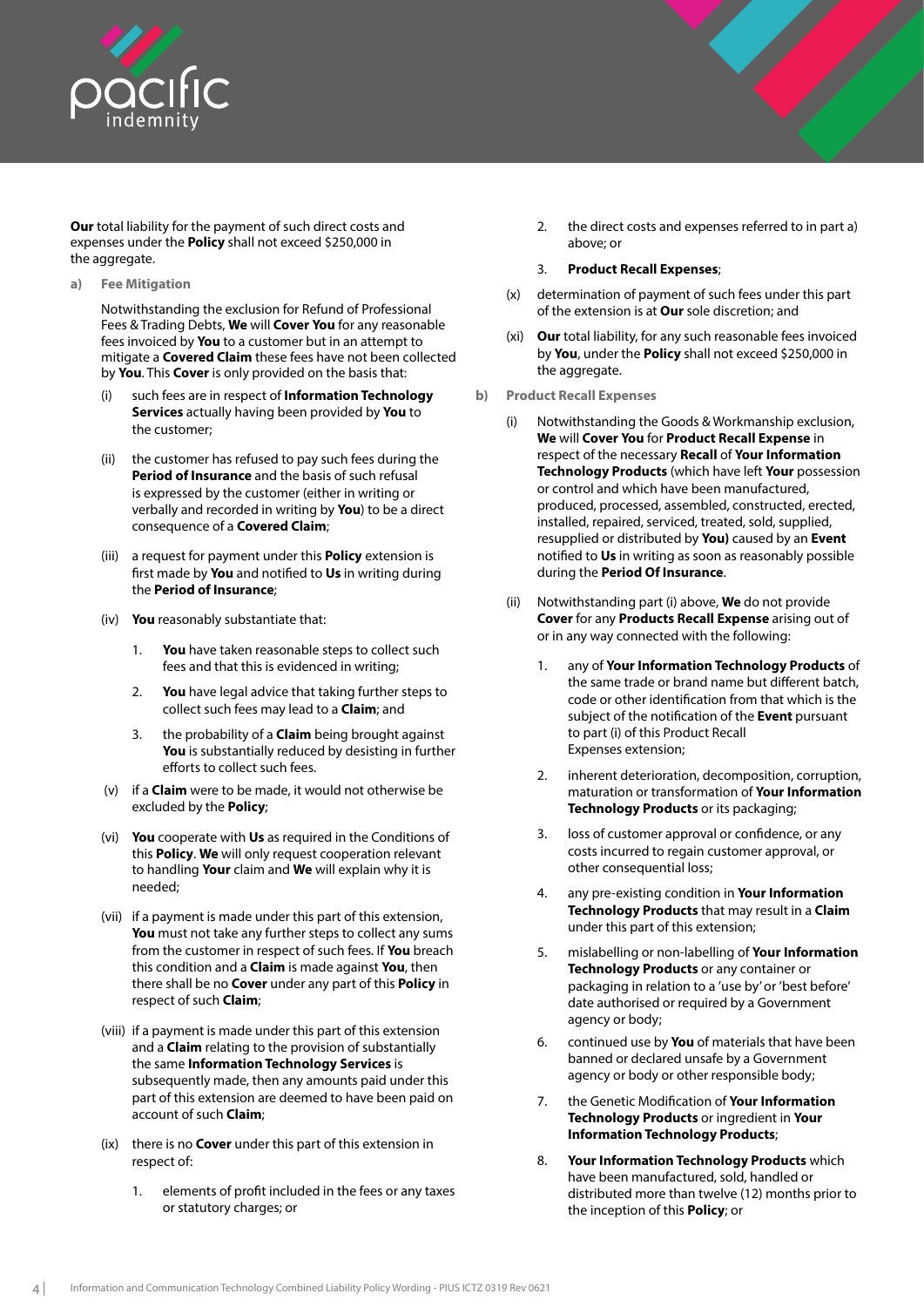<span id="page-8-0"></span>

- 9. any liability assumed by **You** under any agreement or contract unless the liability or obligation is assumed by **You** under any warranty required or imposed by Federal or State legislation in respect to product safety.
- (iii) For the purposes of this part of this extension:
	- 1. **Event** means the first discovery by **You** that the use or consumption of **Your Information Technology Products** has resulted or may result in bodily injury, death, illness or disability or physical damage to or destruction of tangible property which necessitates **Recall**, but only where such **Recall** is necessary because of:
		- a) the accidental introduction or the accidental substitution of a deleterious substance in the manufacture of **Your Information Technology Products**; or
		- b) error or deficiency in the manufacture, design, blending, mixing compounding or labelling of **Your Information Technology Products**, but only if such error or deficiency is known or recognised as such in the industry; or
		- c) a ruling of a Government or other regulatory body requiring **You** to **Recall** any of **Your Information Technology Products** as a result of any of the matters set out clauses a) or b) above.

However, the matters set out in clauses a), b), or c) above need not have occurred where **Your Information Technology Products** are not manufactured by **You**, provided that the **Recall** is unintended and unexpected by **You**.

- 2. **Genetic Modification** means the modification of any living organism in which the genetic material has been altered through gene technology.
- 3. **Products Recall Expense** means the reasonable and necessary costs incurred by **You** and with **Our** prior written consent (which shall not be unreasonably delayed or withheld) in relation to any **Event** for:
	- a) communications to **Your** customers and to the public including media announcements;
	- b) external advice to prepare such communications;
	- c) transporting any of **Your Information Technology Products** from the purchaser, distributor, retailer or user to a place designated by **You**;
	- d) the hire of necessary additional persons to conduct the duties performed by **Your** regular employees;
	- e) expenses incurred by employees for transportation and accommodation;
	- f) the hiring of additional warehouse or storage space; and

g) properly disposing of **Your Recalled Product** and packaging materials that cannot be reused.

#### **Product Recall Expenses** does not include:

- i. the direct costs and expenses referred to in part (a) of this extension for Loss Mitigation & Rectification; or
- ii. fees referred to in part (a) of this extension for Fee Mitigation.
- 4. **Recall** means the recovery, Mitigation of or control of any of from a purchaser, distributor, retailer or user.

The **Excess** applicable to this **Product Recall Expenses** extension is the **Excess** stated in the **Schedule** each and every **Event**.

**Our** total liability for **Product Recall Expenses** under the **Policy** shall not exceed \$250,000 in the aggregate.

#### **Hold Harmless Agreements**

Notwithstanding the Assumed duty or obligation exclusion in this **Policy**, where, in the course of the provision of the **Information Technology Services You** contract with another party to carry out all or part of the **Information Technology Services** and such contract includes a **Hold Harmless Agreement**, then **Cover** under this **Policy** will not be derogated from solely by reason of **You** having agreed to such **Hold Harmless Agreement**.

For the purpose of this extension only, 'Hold Harmless Agreement' shall mean mutual obligations between **You** and the other contracting party to:

- a) hold each other harmless against; and
- b) indemnify each other against; and
- c) release each other from,

any liability for any loss or damage in connection with the **Information Technology Services**.

#### **Implied Warranties & Conditions – write-back**

Notwithstanding the exclusion for Assumed duty or obligation, **We** will **Cover You** for awards of damages and awards of claimant's costs against **You** in respect of a **Claim** alleging breach of warranty or condition implied in a contract under common law and/or imposed under the terms of the Australian Consumer Law or any similar Fair Trading legislation of any State or Territory of Australia, to the extent it results directly from any of **Your** acts, errors or omissions in the performance of **Information Technology Services** or in the provision of **Information Technology Products**.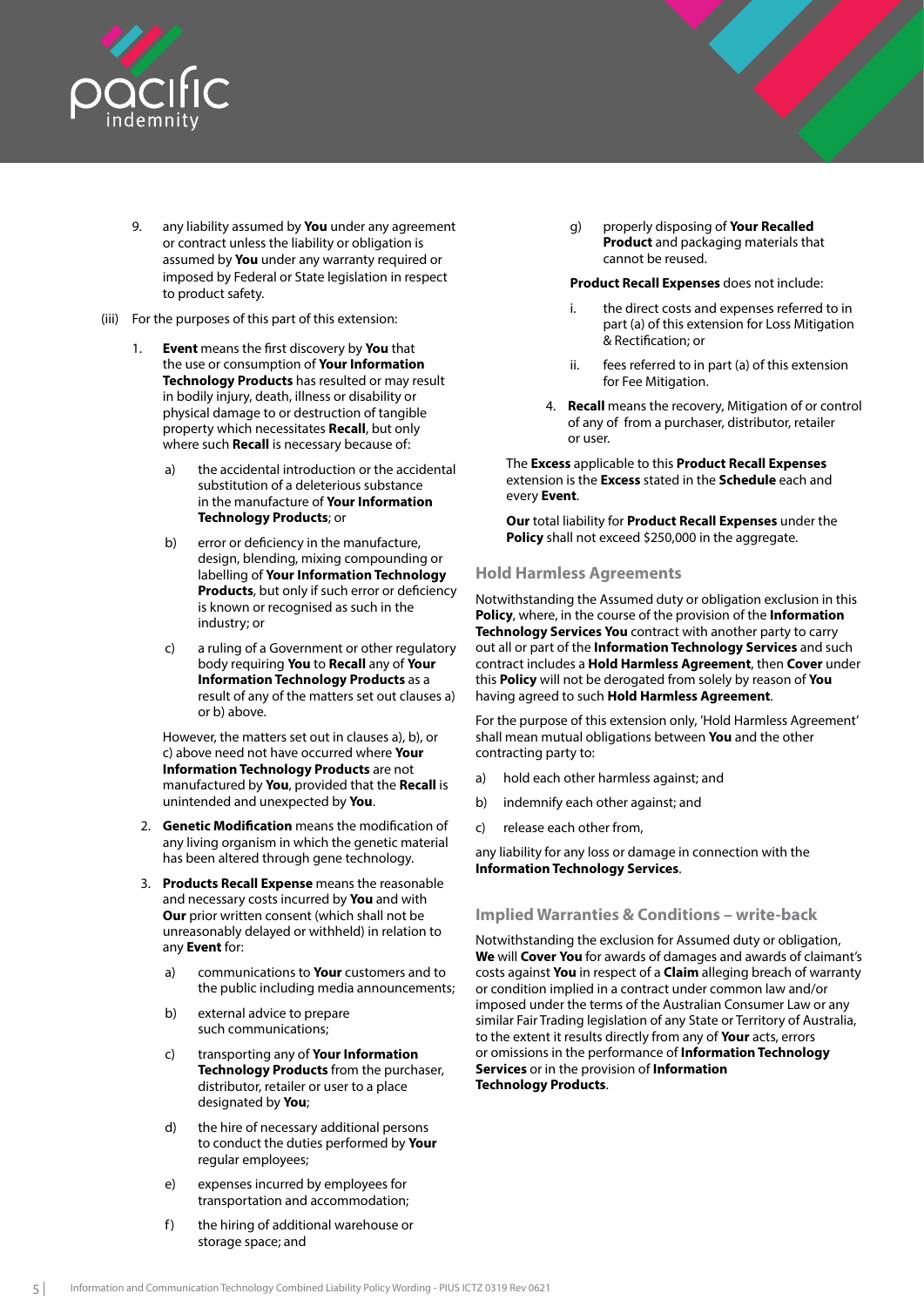<span id="page-9-0"></span>

#### **Contractual Liability Defence Costs**

Notwithstanding the Assumed duty or obligation exclusion within this **Policy**, **We** will **Cover You** for **Claim Investigation Costs**  which **We** consider reasonable and necessary in defending **You**  against any **Claim** which:

- a) is made against **You** while this **Policy** is in force; and
- b) **We** are told about in writing as soon as reasonably possible while this **Policy** is in force; and
- c) arise from an act, error or omission on or after the Retroactive Date as specified in the **Schedule** and which arise out of:
	- (i) a liability under a contractual warranty, guarantee or undertaking; or
	- (ii) a breach of an indemnity and/or hold harmless term of a written contract

to the extent that such liability or breach resulted from any of **Your** act, error or omission in the performance of **Information Technology Services** or the provision of **Information Technology Products**.

**Our** total liability for the payment of such legal costs and expenses under the **Policy** shall not exceed a **Sub Limit** of \$100,000 in the aggregate, which is included within and not in addition to the **Policy Limit**.

#### **Contractors Cover**

This **Policy** extends to **Cover**, as if they were **You**, any Contractors provided that:

- a) **You** agree to being jointly and severally liable for any payment due under this **Policy**; and
- b) Contractors claiming **Cover** agree in writing within a reasonable time of notification of the **Covered Claim** to **Us** to be:
	- (i) bound by this **Policy**; and
	- (ii) liable individually, and together with **You** for paying the **Excess** (or any other payment due to **Us** under this **Policy**) in respect of any **Cover** provided to the Contractor under this **Policy**.

For the purposes of this extension 'Contractor' means a person, firm or incorporated body who was, at the time of the relevant act, error or omission giving rise to the **Covered Claim**:

- a) providing the **Information Technology Services** for and on **Your** behalf;
- b) under **Your** direction, control & supervision in the provision of the **Information Technology Services**; and
- c) had a written contract with **You** to provide the **Information Technology Services** for or on **Your** behalf.

#### **Vicarious Liability**

The performance by **You** of **Information Technology Services** or the provision of **Information Technology Products** includes, for the purpose of this **Policy**, acts, errors or omissions of **Your** agents or consultants while undertaking work pursuant to a contract with **You** which is reasonably incidental to **Your** performance of **Information Technology Services** or the provision of **Information Technology Products** and for which **You** are liable. Such agents and consultants, however, are not **Covered** by this **Policy** (except to the extent described under the extension for Contractors Cover).

#### **Continuous Cover**

**We Cover You** for any **Claim**, otherwise **Covered** by this **Policy**, arising from a **Known Circumstance** (notwithstanding the exclusion for **Claims** arising from Known Circumstances within this **Policy**) if:

- a) there has been no fraudulent non-disclosure or fraudulent misrepresentation in respect of such **Known Circumstance**; and
- b) **We** were **Your** information and computer technology professional liability insurer when **You** first knew of such **Known Circumstance**; and
- c) **We** continued without interruption to be **Your** information and computer technology professional liability insurer up until this **Policy** came into effect; and
- d) had **We** been notified by **You** of the **Known Circumstance**  when **You** first knew of it, **You** would have been entitled to **Cover** under the policy in force at that time but are not now entitled to be **Covered** by that policy, and **You** would (but for the Claims or Facts which may give rise to any Claim or loss or liability or Enquiry exclusion of this **Policy**) otherwise be **Covered** under this **Policy**; and
- e) neither the **Claim** nor **Known Circumstance** have previously been notified to **Us** or to any other insurer.

If **You** were entitled to have given notice under any other policy of insurance but did not (for whatever reason) and have therefore lost an entitlement to indemnity, then this Continuous Cover extension does not apply to provide indemnity under this **Policy** to the extent that indemnity would have otherwise been available to **You** had you provided the notice required under that other policy of insurance.

**We** may reduce the amount **We** pay out under this extension by the amount of any prejudice **We** may suffer as a consequence of any delayed notification to **Us**.

The **Policy Limit** of the **Cover We** provide under this extension is the lesser available under the terms of the policy in force at the time referred to in paragraph d) above, or under this **Policy**. The terms of this **Policy** otherwise apply.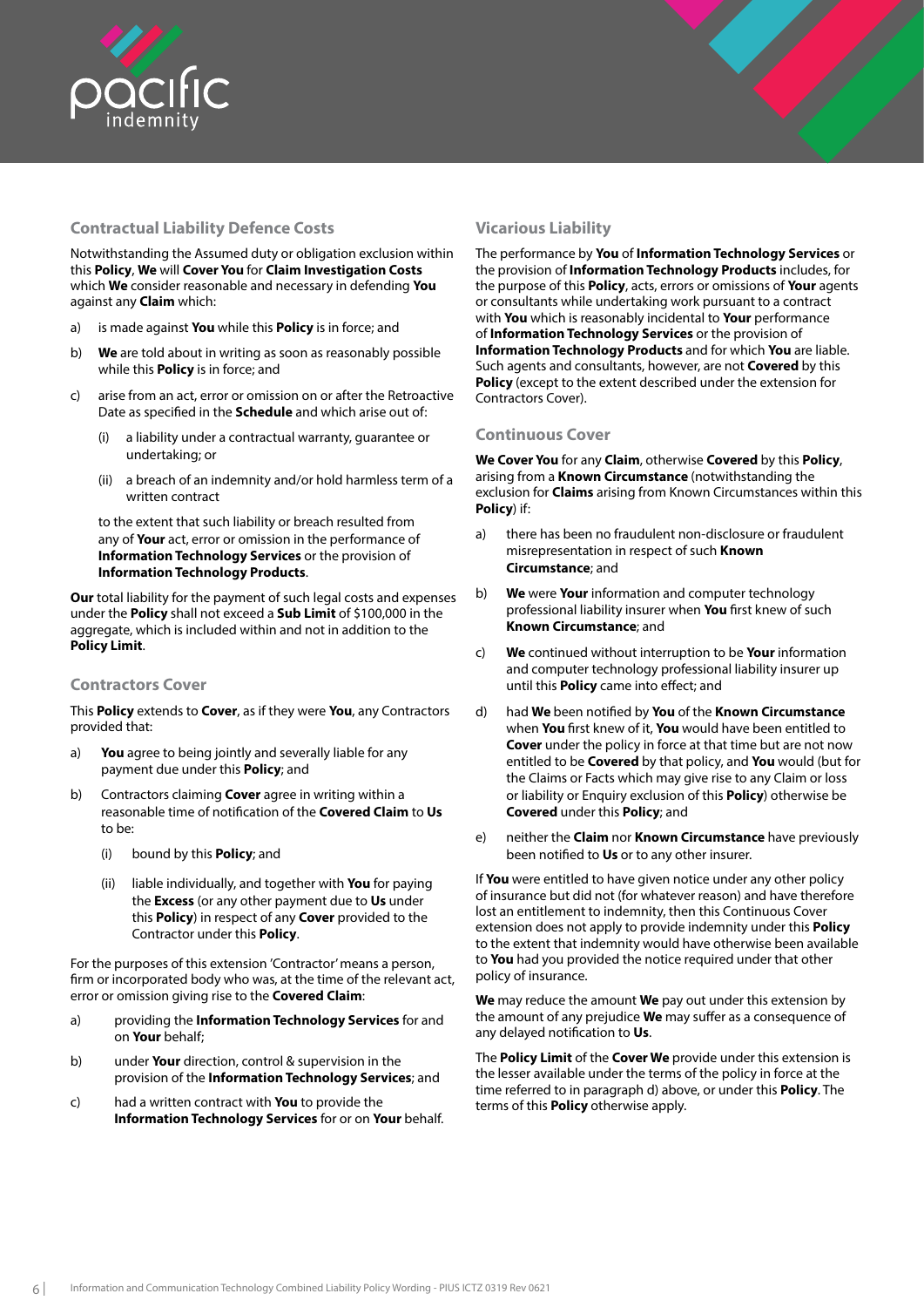<span id="page-10-0"></span>

**Reimbursement for restoration and replacement of documents not otherwise covered by the policy as a Civil Liability**

We agree to reimburse **You** the reasonable and necessary costs for the restoration or replacement of **Your** documents (which are associated with the performance of **Information Technology Services** or the provision of **Information Technology Products**  by you) which have been unintentionally destroyed, damaged, lost or mislaid in the performance of **Information Technology Services** or the provision of **Information Technology Products**  by **You** and after diligent search or attempts to recover the documents they cannot be found. Provided that;

- a) the loss damage or destruction (as the case may be) is first discovered during the **Period of Insurance** and you report this to us as soon as reasonably possible after such discovery; and
- b) there is no cover under this extension for consequential or indirect loss except if specifically covered by this **Policy**. This means **We** will not pay for any direct or indirect financial or economic loss, for example loss of use or enjoyment, loss of profits or depreciation.

There is no cover under this extension for loss due to damage to documents caused by gradual deterioration, wear and tear or the action of insects or rodents.

**Our** total liability for loss under this extension shall not exceed the **Sub Limit** of \$250,000.

#### **Prior Corporate Entities**

This **Policy** extends to **Cover**, as if they were **You**, corporate entities (still owned by **You**) through which **You** previously traded, in the course of the performance of **Information Technology Services** or the provision of **Information Technology Products**.

This extension of **Cover**, however, is subject to receipt by **Us**, at the time of such **Covered Claim**, of an express written request from the **Named Insured** under the **Policy** to so extend the **Cover**.

#### **Mergers & Newly Acquired Subsidiaries**

This **Policy** extends to **Cover** entities (practicing in the same professional discipline as **You**) in respect of **Claims** arising from the performance of **Information Technology Services** or the provision of **Information Technology Products** of substantially the same type as those **Covered** by this **Policy**, which are merged with or acquired by **You** while this **Policy** is in force. This **Cover** is only an interim **Cover** for a maximum of thirty days from the date of the merger or acquisition (or until the **Policy** expires if that is sooner). **We** may agree to extend this period (subject to additional premium) after receipt of a satisfactory underwriting submission in respect of the merged or acquired entity. The Retroactive Date for such **Cover** is deemed to be the date of the merger with or acquisition by **You** unless **We** otherwise agree in writing.

#### **Prior Corporate Entities and Former Subsidiaries - Run-off Cover**

This **Policy** extends to **Cover** (as if they were **You**):

- a) corporate entities through which the **Named Insured** previously traded, in the course of the performance of **Information Technology Services** or the provision of **Information Technology Products**, provided that those corporate entities are still owned by the **Named Insured**; and
- b) any of **Your** former **Subsidiary** companies or other former incorporated entities,

provided that such **Cover** shall only apply in respect of:

- (i) **Claims** arising from the performance of **Information Technology Services** or the provision of **Information Technology Products**; and
- (ii) acts, errors or omissions which occurred after the Retroactive Date specified in the **Schedule** and prior to the date on which such **Subsidiary** ceased to be **Your Subsidiary** or ceased to trade.

This extension of **Cover**, however, is subject to receipt by **Us**, at the time of any such **Claim**, of an express written request from the **Named Insured** under the **Policy** to so extend the **Policy Cover**.

#### **Run-off cover until policy expiry date following mergers**, **acquisitions and winding up**

In the event that a **Run-Off Event** occurs to **You** during the **Period of Insurance**, then the **Cover** provided by this **Policy** shall continue until the expiry date of this **Policy** but only in respect of any **Claim** otherwise **Covered** by this **Policy** arising from any act, error or omission prior to the date of the **Run-Off Event**.

**Cover to Spouse**, **domestic partner**, **Estates**, **Administrators & Executors and Legal Representatives**

If **You**, or anyone entitled to **Cover** under this **Policy**, dies or becomes legally incompetent or insolvent, **We Cover Your** spouse, domestic partner, estate, legal representative or assigns, or the party entitled to **Cover**, to the same extent as **Cover** would otherwise have been available to **You**, but only in respect of **Your** acts, errors or omissions and not of the spouse, domestic partner, estate, administrator, executor, legal representatives or assigns.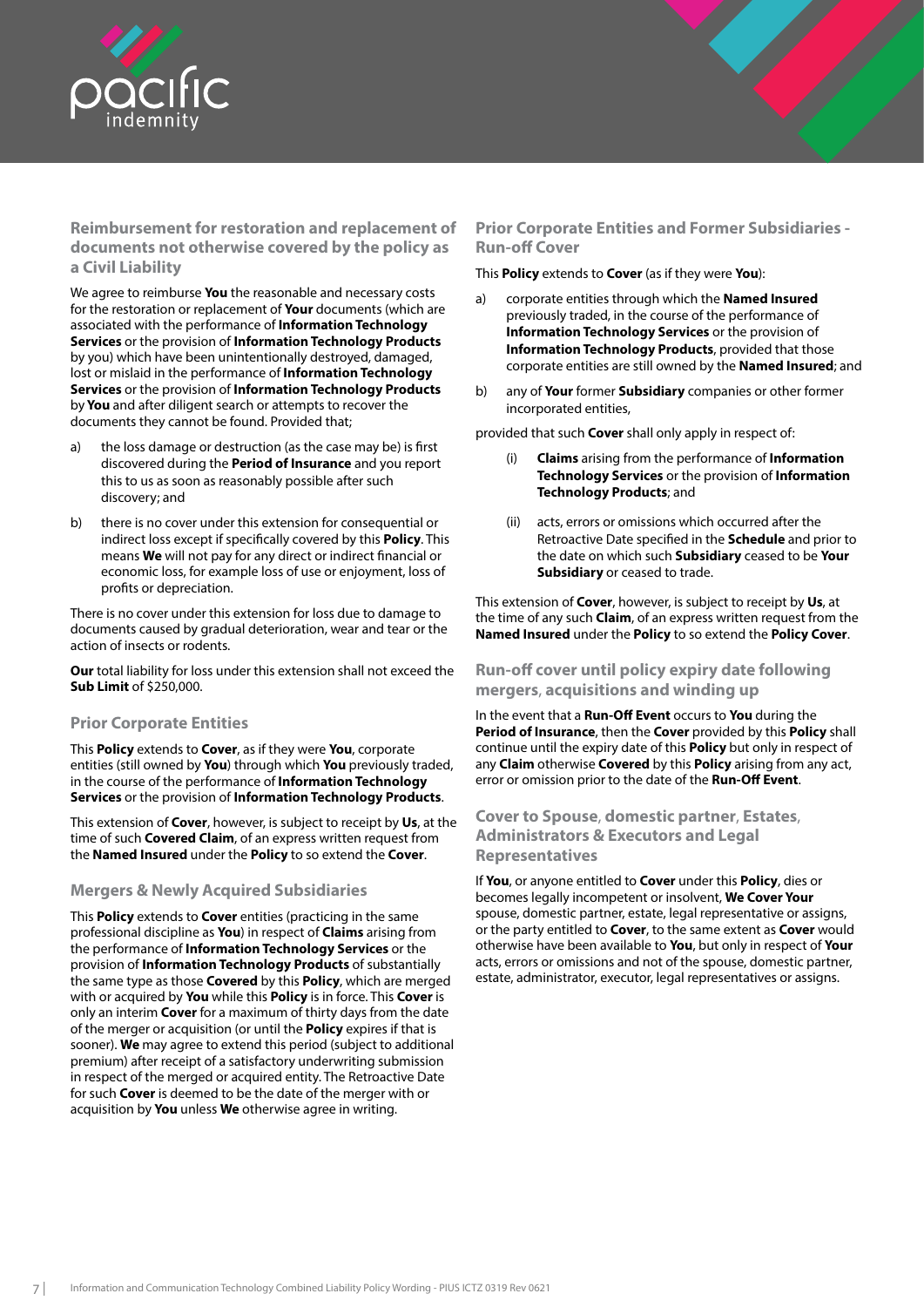<span id="page-11-0"></span>

### **Non-Renewal Extended Notification Period**

- a) In the event that this **Policy** is not renewed or is cancelled for any reason, other than non-payment of premium, then **You**  have until such time that **You** effect another insurance policy which **Covers** substantially the same risk as this **Policy**, either with **Us** or any other insurer(s), or a period of thirty (30) days commencing on the day immediately following expiry/ cancellation of this **Policy**, whichever is sooner, to notify **Us**  of any **Claims** made against **You** while this **Policy** is in force.
- b) **Cover** under this extension:
	- (i) does not reinstate or increase the **Policy Limit** or extend the **Period of Insurance**;
	- (ii) will only apply to acts, errors or omissions committed or alleged to have been committed by **You** before the end of the **Period of Insurance** or the cancellation date of this **Policy** where this **Policy** has been cancelled; and
	- (iii) is limited to **Claims** and **Enquiries** arising from an act, error or omission which occurred on or after the Retroactive Date specified in the **Schedule**.

#### **Joint Venture**

- a) If the name of a **Joint Venture** is specified in the **Schedule**, then **We Cover You** for **Your** individual and joint liability in respect of that **Joint Venture** as otherwise **Covered** by this **Policy**.
- b) If the name of the **Joint Venture** is not specified in the **Schedule** then **We Cover You** only for **Your** acts, errors or omissions arising from the performance of **Information Technology Services** or the provision of **Information Technology Products** as otherwise **Covered** by this **Policy**.

### **What is not Covered**

**We** do not **Cover You** for or in respect of:

**Claims or Facts which may give rise to any Claim or loss or liability or Enquiry**

**Claims**, or facts which may give rise to any **Claim** or loss or liability or **Enquiry**:

- a) known to **You** at the inception date of this **Policy**; or
- b) arising from a **Known Circumstance**; or
- c) directly or indirectly based upon, attributable to, or in consequence of any **Known Circumstance** or known **Claims**, losses, liabilities or **Enquiries**; or
- d) disclosed in the **Proposal** or arising from or associated with facts or circumstances disclosed in the **Proposal**; or
- e) if the **Policy** is endorsed or amended mid term, for any **Claim** or **Covered Claim** or any associated costs that arose from a **Known Circumstance** (as at the effective date of the amendment or endorsement) to the extent that the **Claim** or **Covered Claim** or any associated costs would not have been **Covered** by the **Policy** before such amendment or endorsement.

#### **Foreign Courts**

#### **Claims**:

- a) first brought in or determined pursuant to the laws of, the United States of America or the Dominion of Canada, or their territories or protectorates; or
- b) in respect of the enforcement of judgments, orders or awards obtained in or determined pursuant to the laws of the United States of America or the Dominion of Canada, or their territories or protectorates; or
- c) where the proper law of the United States of America or the Dominion of Canada, or their territories or protectorates is applied to any of the issues in any **Claim** or **Covered Claim**, **Covered** by this **Policy**.

#### **Assumed duty or obligation**

#### **Claims** which:

- a) allege a liability under a contractual warranty, guarantee or undertaking (unless the liability would have existed regardless of the contractual warranty, guarantee or undertaking); or
- b) arise from circumstances where a right of contribution or indemnity has been given up by **You**; or
- c) arise from circumstances where someone has done work or provided services under an arrangement or agreement with **You** which limits any potential right for **You** to receive contribution or indemnity from that person; or
- d) arise from any **Civil Liability** which **You** agree to accept in connection with the performance of **Information Technology Services** or the provision of **Information Technology Products** which is more onerous than that which **You** would otherwise have at common or statute law; or
- e) arise from any business not conducted for or on behalf of the **Named Insured**.

#### **Related parties**

**Claims** against any of **You** brought by or on behalf of:

- a) any other of **You**; or
- b) any company in respect of which **You** or any person or party specified in a) above holds (beneficially or otherwise) more than 10% of the voting shares or rights and/or an executive role; or
- c) any trust in respect of which **You** or any person or party specified in a) above is a trustee and/or beneficiary and/or has a direct or indirect financial interest; or
- d) any other person, firm or incorporated body having control of over 10% or more of the voting shares or rights or an executive role in the operation of the **Named Insured**.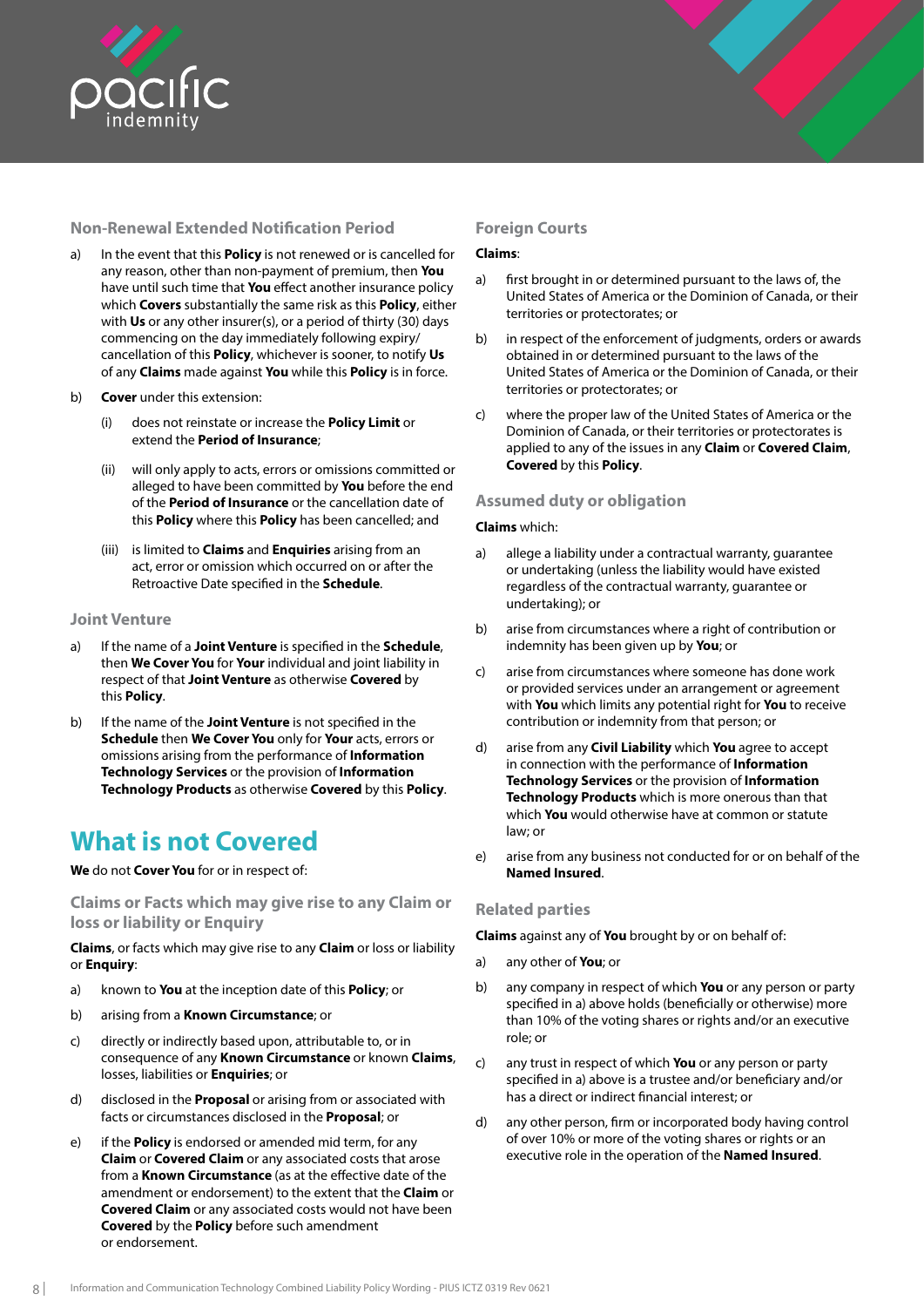<span id="page-12-0"></span>



#### **Claims**:

- a) for (or calculated by reference to) the refund of professional fees or charges (by way of damages, offset or otherwise); or
- b) for the costs and expenses incurred by **You** or on **Your** behalf in complying with any contractual obligations or making good any faulty product; or
- c) directly or indirectly arising from the provision of cost guarantees, estimates of probable costs, estimates of probable financial savings or contract price or cost estimates being exceeded; or
- d) related to a liability to pay trading debts, or the repayment of any loan.

#### **Profit**

Any forgone or un-realised profit. In particular, there is no **Cover**  under this **Policy** for any component of profit which would have been derived or derivable by **You** from the sale or supply of any goods, services or rights by **You** or on **Your** behalf.

#### **Insolvency**

Liability or loss directly or indirectly arising out of **Your** insolvency, bankruptcy or liquidation.

#### **Goods & Workmanship**

#### **Claims**:

- a) directly or indirectly arising from the sale, supply or distribution of **Information Technology Products** which are known or suspected by **You**, (or a reasonable person in Your professional position would have known or suspected) to be defective or ineffective or incapable of substantially fulfilling the essential purpose for which it is intended or to perform as specified, warranted (whether express or implied) or guaranteed; or
- b) for the cost of withdrawal, recall, inspection, repair, modification, replacement and loss of use of **Information Technology Products** (or of any property of which it forms a part) where such **Information Technology Products**  are withdrawn from the market or public use because of a known or suspected defect, deficiency or inadequacy in **Information Technology Products**.

#### **Punitive & Exemplary & Liquidated Damages**

For punitive, aggravated or exemplary or liquidated damages or for fines or penalties. Further, this **Policy** does not provide **Cover** for any investigation or defence costs associated with such **Claims** or **Covered Claims**.

#### **Asbestos**

**Claims** which would not have arisen but for or in respect of the existence of asbestos.

#### **Employers Liability**, **Directors' & Officers' Liability**, **Occupier's Liability**, **Motor**, **Marine**, **etc**

#### **Claims**:

- a) directly or indirectly based upon, attributable to or in consequence of **Your** liability as an employer; or
- b) for bodily injury (including mental anguish or emotional distress), sickness, disease or death of any employee, apprentice, contractor, volunteer or any worker who is under **Your** direction, control and/or supervision or for whose workplace safety **You** are responsible;
- c) arising out of or in respect of actual or alleged unlawful discrimination (or other unlawful act, error or omission) by any of **You** against any employee or employment applicant; or
- d) arising out of or in respect of actual or alleged acts, errors or omissions of any of **You** who is a director or officer of any incorporated body and while acting in that capacity; or
- e) arising from occupation (or alleged occupation) of land or buildings by any of **You**; or
- f) arising from or in respect of **Your** liability as an owner or operator of any aircraft, marine craft or motor vehicles of any kind.

#### **Intentional or Dishonest Damage or Loss**

Intentional or dishonest damage or loss:

- a) arising from **Your** acts, errors, omissions or conduct, or acts, errors, omissions or conduct by a party otherwise entitled to **Cover** under this **Policy**, with the intention (or with reckless disregard for the consequences) of either:
	- (i) causing loss, damage or injury (including mental or emotional damage), or
	- (ii) depriving a third party (or another of **You**) of a tangible or intangible asset or thing to which they are entitled.
- b) arising from any wilful breach of any statute, contract or duty by **You**.
- c) arising from **Your** fraudulent or dishonest or criminal or malicious acts or omissions or conduct.

This exclusion does not restrict **Cover** otherwise provided under the **Policy** for vicarious liability for the dishonest, fraudulent, criminal or malicious acts or omissions of persons for whom **You** are responsible.

#### **Aircraft Technology**

**Claims** directly or indirectly arising out of **Information Technology Products**, **Information Technology Services** or **Documents** relied upon, used within or in any way related to aircraft, aircraft component parts or aircraft maintenance or spacecraft or other aerial device including their control or flight path.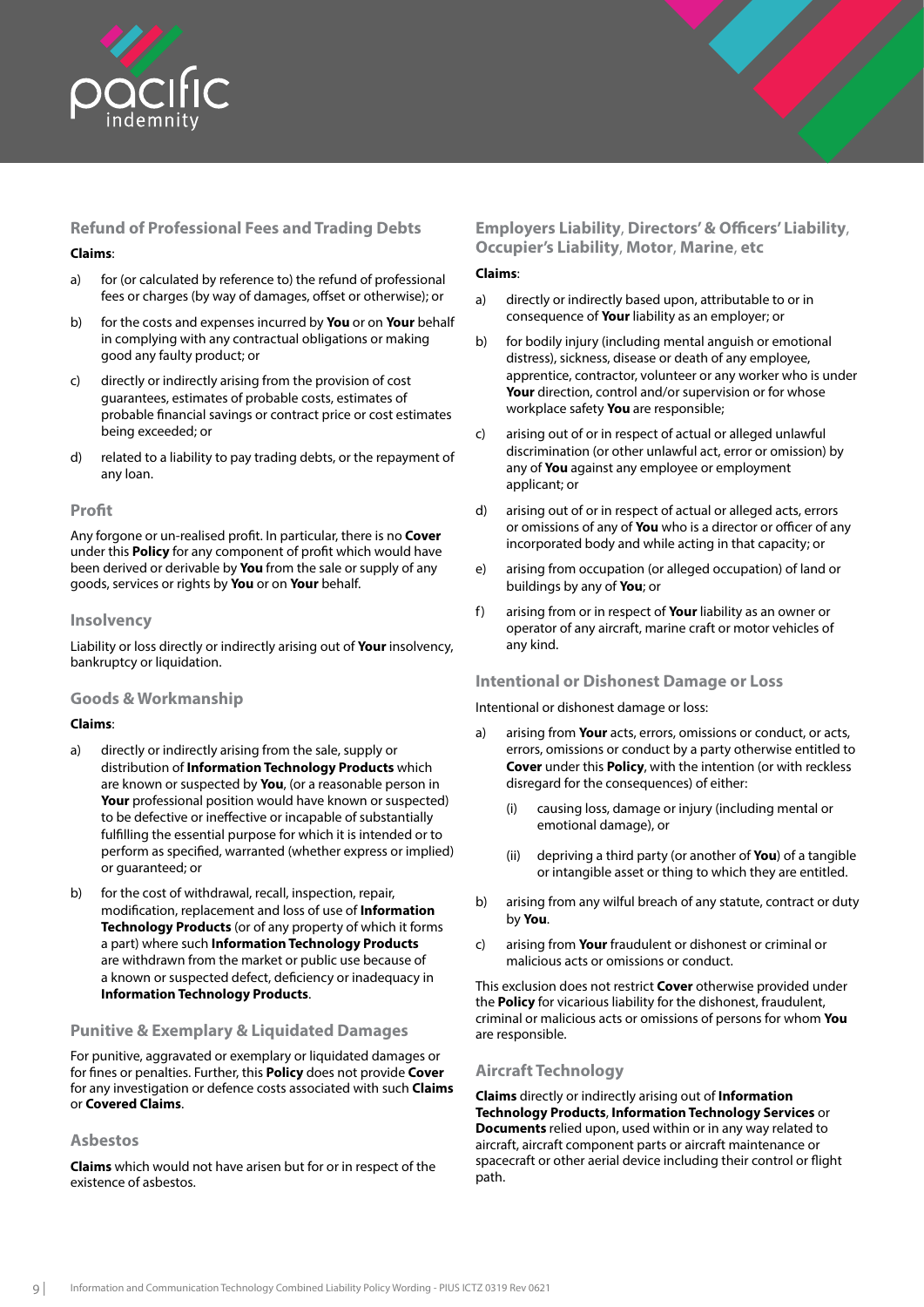<span id="page-13-0"></span>

### **Radioactivity & Nuclear Hazards**

#### **Claims** arising from:

- a) ionising radiations or contamination by radioactivity from any nuclear material; or
- b) the hazardous properties of any nuclear explosive, assembly or component.

#### **War & Uprisings**

**Claims** arising directly from:

- a) war, invasion, acts of foreign enemies, civil or military uprisings, hostilities (even if war is not declared), or government power being taken unlawfully; or
- b) property being taken, damaged or destroyed by a government or public or local authority.

#### **Terrorism**

**Claims** directly or indirectly caused by, contributed to by, resulting from or arising out of or in connection with:

- a) any act of **Terrorism** regardless of any other cause or event contributing concurrently or in any other sequence to the loss, damage, illness, injury, death, cost or expense; or
- b) any action in controlling, preventing, suppressing, retaliating against, or responding to any act of **Terrorism**.

#### **Sanctions**

**Claims** in respect of which and to the extent to which trade or economic sanctions or other laws or regulations prohibit us from providing **Cover**.

#### **Pollution**

**Claims** arising directly or indirectly from the discharge, dispersal, release or escape of **Pollutants** into or upon land, the atmosphere, or any water course or body of water.

#### **Other Insurance**

**Claims** or losses for which **Cover** is provided or available under Part B - Broadform Liability - of this **Policy**.

### **Limits & GST**

**Cover** under this **Policy** shall not exceed the **Policy Limit** for any one **Claim** or series of **Claims** (including **Covered Claims**) arising from the same or interrelated acts, errors or omissions. For the purposes of this **Policy**, all such **Claims** shall be deemed to have been made against **You** in the earliest **Period of Insurance** in which such a **Claim** is first made against **You** (or during which **You** first become aware of facts that might give rise to a **Claim**).

Where the same **Claim** is made against more than one of **You** then the limit is not increased by reason of the number of persons against whom the **Claim** is made.

#### **Aggregate Policy Limit**

Subject to the above and the following qualifications, **We** will provide **Cover** to a maximum of twice the **Policy Limit** for all **Claims Covered** by this **Policy**.

#### **Aggregate Limit qualifications**

To the extent permitted by law, if there is other insurance **Cover** available to **You**, then subject to Section 45 of the Insurance Contacts Act, **Cover** in excess of one **Policy Limit** (up to a maximum of twice the **Policy Limit**) is only available for so much of the liability (otherwise **Covered** by this **Policy**) which is not **Covered** by such insurance.

#### **Limit of Cover for Claim Investigation Costs**

Where **Cover** is provided under this **Policy** for any **Claim**, then **Claim Investigation Costs** are payable in respect of that **Claim** in addition to the **Policy Limit** but only up to an amount equal to the **Policy Limit**. The aggregate amount **We** will pay in total for **Claim Investigation Costs** for or in respect of all **Claims Covered** by this **Policy** shall not exceed an amount equal to twice the **Policy Limit**.

#### **Sub Limits**

If this **Policy** or the **Schedule** indicates any **Sub Limits** for specific types of **Cover** under this **Policy**, then the applicable **Sub Limits**  and not the **Policy Limit** apply only to these **Claims**. These **Sub Limits** are included within and not in addition to the **Policy Limit**.

#### **GST Input Tax Credits**

- a) Where and to the extent that **We** are entitled to claim an Input Tax Credit for a payment made under the **Policy**, then any monetary limit in the **Policy** on **Our** obligation to make such a payment, shall be net of **Our** entitlement to the Input Tax Credit.
- b) Where and to the extent that **You** are entitled to claim an Input Tax Credit for a payment required to be made by **You**  as an **Excess**, then the amount of the **Excess** shall be net of **Your** entitlement to the Input Tax Credit.
- c) Where payment is made under this **Policy** for the acquisition of goods, services or other supply, **We** will reduce the amount of the payment by the amount of any Input Tax Credit that **You** are, or will be, entitled to under A New Tax System (Goods and Services Tax) Act 1999 in relation to that acquisition, whether or not that acquisition is made.
- d) Where payment is made under this **Policy** as compensation instead of payment for the acquisition of goods, services or other supply, **We** will reduce the amount of the payment by the amount of any Input Tax Credit that **You** would have been entitled to under A New Tax System (Goods and Services Tax) Act 1999 had the payment been applied to acquire such goods, services or other supply.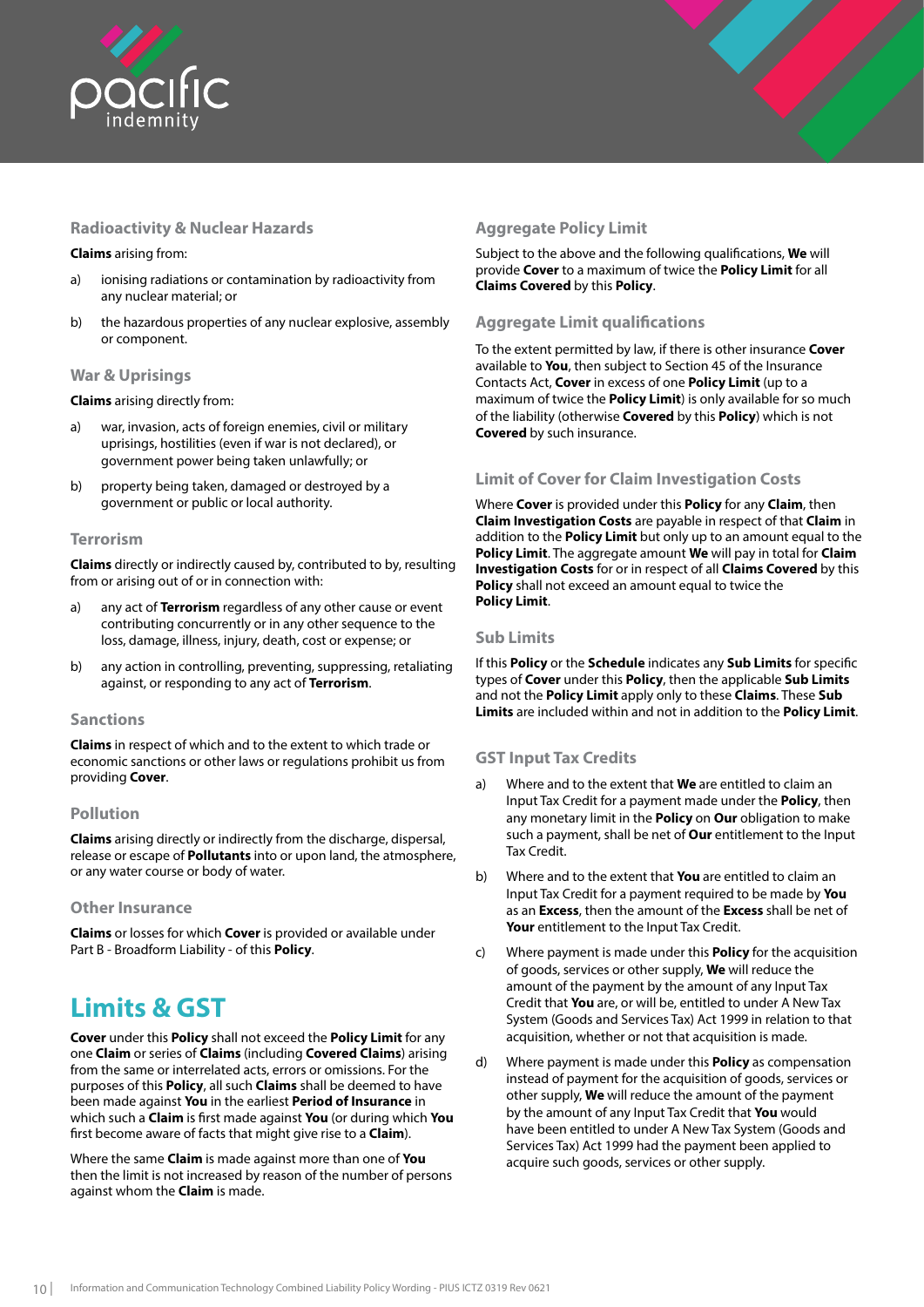<span id="page-14-0"></span>

## **Claim Conditions**

**You** have certain responsibilities that are set out in this section and in the **Policy**. These responsibilities also apply to any person that is **Covered** by the **Policy**.

If **You** do not meet these responsibilities, **We** may refuse to pay a **Claim** or **Covered Claim** or reduce **Cover** under the **Policy**. **We** may also decide to cancel the **Policy** if permitted in accordance with the provisions of the Insurance Contracts Act 1984.

The course of action **We** take when **You** fail to do any of these things will be considered in each circumstance based on what impact or effect **Your** failure to do so caused or contributed to the **Claim** or **Covered Claim** or changes **Our** liability under the **Policy**.

#### **Investigation**, **defence and settlement of Claims**

#### **We must be told about Claims**

**You** must tell **Us** in writing about any **Claims** or losses as soon as reasonably possible and while this **Policy** is in force. If this is not done, **Your** right to **Cover** under this **Policy** may be affected.

#### **Claims co-operation**

Each of **You** must:

- a) diligently do, and allow to be done, everything reasonably practicable to avoid or lessen **Your** liability in relation to a **Claim** (or **Covered Claim**) or loss otherwise **Covered** by this **Policy**; and
- b) as soon as reasonably possible give to **Us** the help and information that **We** may reasonably require to:
	- (i) investigate, mitigate and defend a **Claim** or loss; and
	- (ii) determine **Our** liability under this **Policy**.

**We** will only request information and documents relevant to handling **Your** claim and **We** will explain why it is needed.

#### **We can protect Our position**

When **We** receive a notification of a **Claim**, or **Covered Claim**, then **We** can take whatever action **We** consider appropriate to protect **Our** position.

This does not, however:

- a) indicate that any of **You** is entitled to be **Covered** under this **Policy**; or
- b) prejudice **Our** rights under the **Policy** or at law.

**We can manage the Claim (or Covered Claim) on Your behalf**

#### **We** can:

- a) take over and defend or settle any **Claim** (or **Covered Claim**) in **Your** name; or
- b) claim in **Your** name, any right that **You** may have for contribution or indemnity.

**You must not admit liability for or settle any Claim (or Covered Claim)**

#### **You** must not:

- a) admit liability for, or settle any **Claim** (or **Covered Claim**); or
- b) incur any **Claim Investigation Costs** without first obtaining **Our** written consent (which will not be unreasonably withheld). If **Our** prior written consent is not obtained, **Your**  right to **Cover** under this **Policy** may be affected.

#### **Your right to contest**

If **You** elect not to consent to a settlement that **We** recommend and **You** want to contest or continue the dispute or legal proceedings, then **We will** only **Cover You** (subject to the **Policy Limit**) for:

- a) the amount **We** could have settled the matter for; less
- b) the relevant **Excess** specified in the **Schedule**; plus
- c) the **Claim Investigation Costs** calculated to the date **You**  elected not to consent to the settlement.

#### **Senior Counsel**

Unless a Senior Counsel, that both **You** and **We** agree to instruct, advises that the **Claim** or **Covered Claim** should be contested, then to the extent permitted by law (subject to Section 43 of the Insurance Contracts Act) neither **You** nor **We** can require the other to contest any legal proceedings about a **Claim** if the other does not agree to do so.

In formulating his or her advice, Senior Counsel must be instructed to consider the economics of the matter, having regard to but not limited to:

- a) the damages and costs likely to be recovered; and
- b) the likely costs of defence; and
- c) **Your** prospects of successfully defending the **Claim** or **Covered Claim**.

The cost of Senior Counsel's opinion will form part of the **Claim Investigation Costs**.

If Senior Counsel advises that the matter should be or is appropriate to be settled and if the terms of settlement which **We** recommend are within limits which are reasonable (in Senior Counsel's opinion and in the light of the matters he/she is required to consider), then **You**:

- a) cannot (subject to the provisions herein under the heading "**Your** right to contest") object to the settlement; and
- b) will be required to pay the relevant **Excess** specified in the **Schedule** as soon as reasonably possible.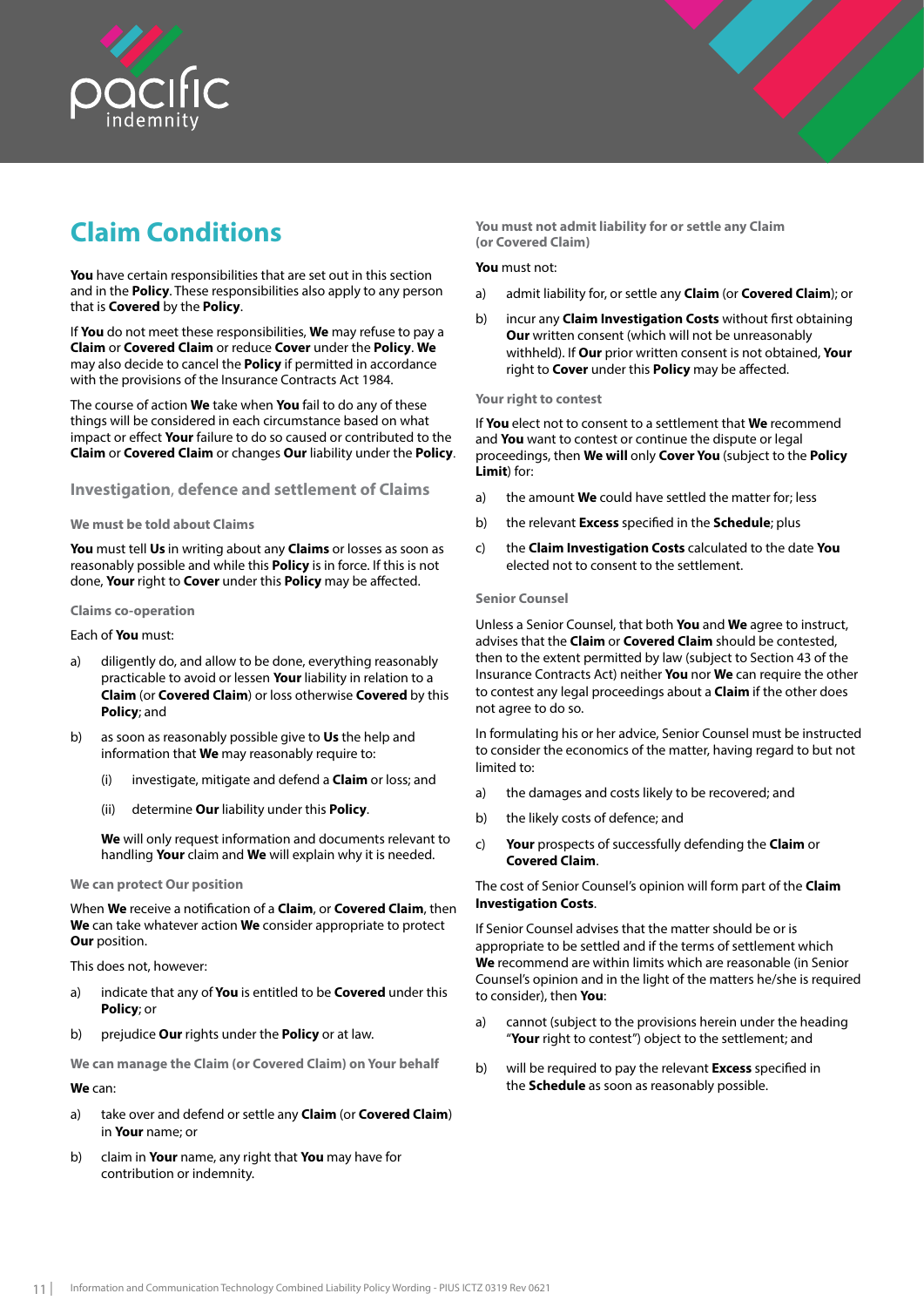<span id="page-15-0"></span>

#### **Payments to settle potential Claims**

Any money that **We** pay to settle anything which might give rise to a **Claim (**or **Covered Claim)**, is taken to be:

- a) a payment to settle a **Claim (**or **Covered Claim)**; and in addition,
- b) a payment for the purpose of calculating the total of all **Claims (**or **Covered Claims)** under this **Policy**.

#### **Recovering money from Employees**

**We** will not recover any amount paid out in respect of a **Claim**  or loss under this **Policy** from any of **Your Employees** or former **Employees** unless the **Claim (**or **Covered Claim)** arose from dishonest, fraudulent, criminal or malicious acts or omissions of such **Employee** or former **Employee**.

**Offsetting of costs & expenses You owe Us against what We owe You**

If **We** incur costs or expenses above **Our** liability under the **Policy**  for **Claim Investigation Costs**, then **You** will be required to pay whatever amount is above that liability as soon as reasonably possible after **We** ask for it.

**We** can offset that payment due from **You** against (and deduct that amount from) any amount **We** must pay to or on behalf of **You** under this **Policy**.

**The Excess**

- a) **We** only provide **Cover** (up to the **Policy Limit**) for that part of the **Covered Claim** above the **Excess** specified in the **Schedule**;
- b) There is no **Excess** for **Claim Investigation Costs** when **We Cover You** for the **Covered Claim**;
- c) Only one **Excess** is payable for any one **Claim** or series of **Claims** (including **Covered Claims**) arising from the same or interrelated acts, errors or omissions.

#### **Advancement of Claim Investigation Costs**

If **We** elect not to take over and conduct the defence or settlement of any **Claim**, then **We** will pay all reasonable and necessary **Claim Investigation Costs** provided that:

- a) **We** have not already denied indemnity under the **Policy**; and
- b) **Our** written consent is obtained prior to **You** incurring such **Claim Investigation Costs** (such consent not to be unreasonably withheld).

**We** reserve the right to recover any **Claim Investigation Costs**  paid under this provision from **You**, in the event and to the extent that:

- a) **You** make an admission in writing of any fraudulent, dishonest, malicious or intentional conduct; or
- b) it is subsequently established, directly or indirectly, by admission, judgment or other final adjudication, that **You**  were not entitled to **Cover** under this **Policy**.

#### **Allocation**

- a) If a **Claim** includes both matters which are **Covered** and matters which are not **Covered** by this **Policy**, then both **You** and **We** will allocate (based upon your relative legal and financial exposures to matters **Covered** and matters not **Covered** by this **Policy**) any amounts which have been incurred by **You** or on **Your** behalf.
- b) If both **You** and **We** cannot agree on an allocation of such amounts incurred by **You** or on **Your** behalf then:
	- (i) **We** will advance such portion of the **Claim Investigation Costs** which **We** deem to be **Covered** under this **Policy**, unless and until a different and final allocation is mutually agreed upon between **You** and **Us** or is judicially determined.
	- We may, in Our sole discretion, pay amounts (other than amounts for **Claim Investigation Costs**) which **We** deem to be **Covered** under this **Policy**, unless and until a different and final allocation is mutually agreed upon between **You** and **Us** or is judicially determined.
	- (iii) any allocation of damages, **Claim Investigation Costs** or other amounts which are mutually agreed upon between **You** and **Us** or judicially determined in accordance with this provision will be applied retroactively to such amounts notwithstanding any prior payment or advancement, as the case may be, to the contrary.
	- (iv) any allocation or advancement of **Claim Investigation Costs** will not apply to or create any presumption with respect to the allocation of amounts in respect of a **Claim**, other than in respect of **Claim Investigation Costs**.

**Disclosure of information to Us in respect of the Cover and the Claim (or Covered Claim)**

The solicitors instructed by **Us** for any **Claim** (or **Covered Claim**) can disclose to **Us** any information that they may receive in that capacity, wherever and from whomsoever they obtain it and notwithstanding that they may also be representing **You** in respect of the notified circumstance or **Covered Claim**. By claiming under this **Policy**, **You** (and any person entitled to indemnity under this **Policy**) authorise such solicitors to disclose this information to **Us**.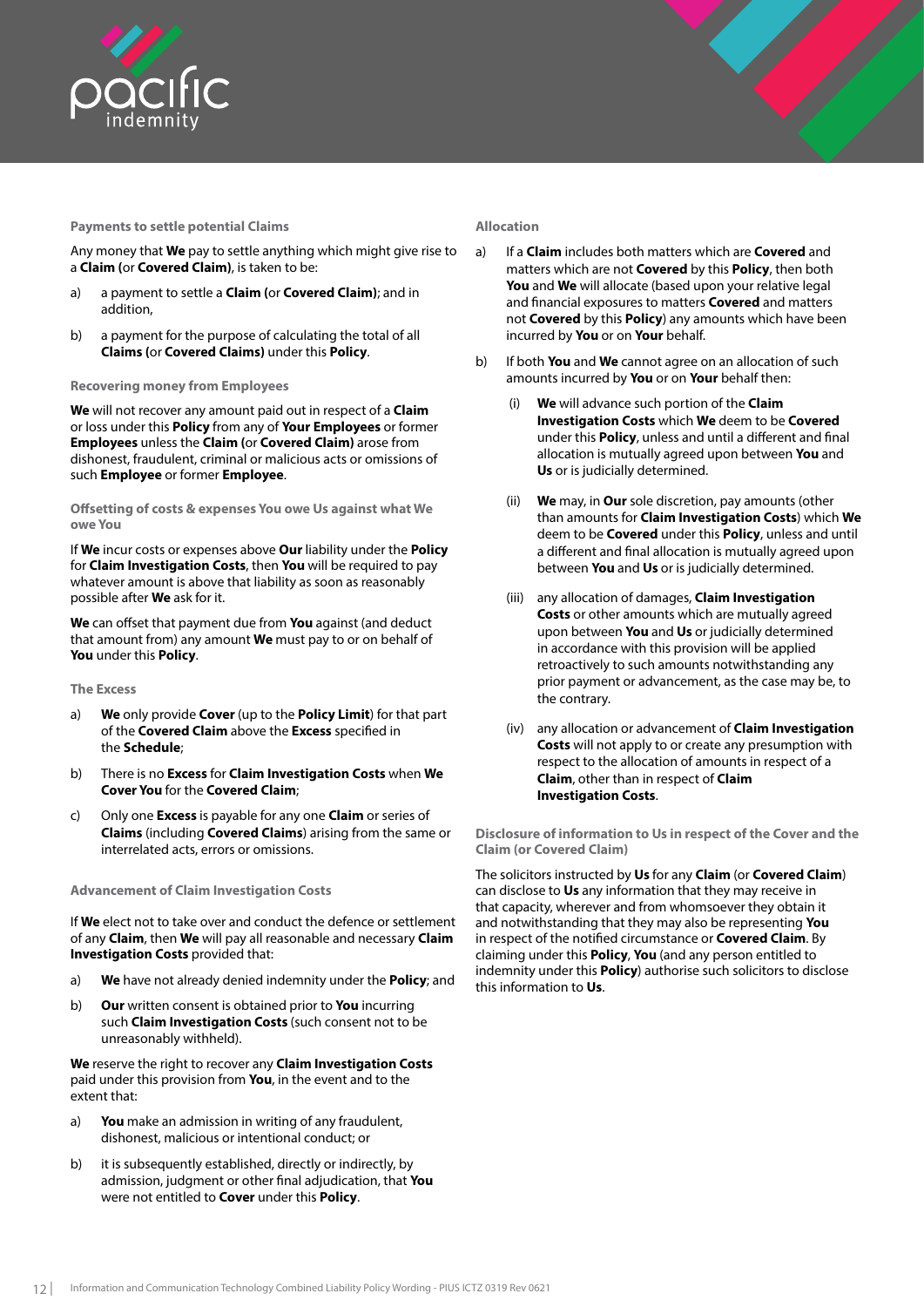<span id="page-16-0"></span>

### **Additional Special Provisions for Misappropriation of Money**, **Dishonesty and Fraud**

When the **Claim** under this **Policy** involves the theft or misappropriation of **Money** (excluding the theft or misappropriation from a trust account operated by **You**):

- a) the **Cover** is subject to the **Policy Limit** for all such **Claims**; and
- b) the **Cover** is subject to the **Policy** terms and conditions for **Claim Investigation Costs**, including the Limit of Cover for Claim Investigation Costs; and
- c) for any **Claim** or **Claims** (including **Covered Claims**) arising from one act, error or omission, the aggregate **Cover** under this **Policy** for **Claims** involving or arising from the theft or misappropriation of **Money** shall not exceed the **Policy Limit**; and
- d) the **Named Insured** will be required to pay only one **Excess** inclusive of **Claim Investigation Costs** for all **Covered Claims** involving or arising from the theft or misappropriation of **Money** arising from the one act, error or omission.

When the **Claim** under this **Policy** involves theft or misappropriation of **Money** from a trust account operated by the **Named Insured**, then **We** only provide **Cover**, if:

- a) the trust account was audited at least annually by a qualified independent accountant; and
- b) all cheques prepared on that trust account are required to be signed by a **Principal** or two authorised people;
- c) all electronic fund transfers are required to be authorised by a **Principal** and accounts which are accessible on line are reviewed at least weekly.

**You** must take and continue to take all reasonable precautions to prevent any **Claim** arising from fraud or dishonesty and continue to perform all the supervision, controls, checks and audits reasonably practicable to avoid or lessen a **Claim** arising from fraud or dishonesty.

**We** deduct from any money **We** pay for a **Claim** or loss arising from fraud or dishonesty:

- a) the amount of any money which **You** would have paid to the fraudulent, dishonest, criminal or malicious person the subject of **Cover** under this **Policy**, if they had not been fraudulent, dishonest, criminal or malicious; and
- b) the amount of any money of, or to which the person referred to in paragraph a) above is entitled, which **You** hold (if **We**  can do so by law).

Notwithstanding express **Cover** extensions for vicarious liability arising from fraud or dishonesty of **Employees**, there is no **Cover**  under this **Policy** to any person or entity the subject of **Cover** under this **Policy**, for any **Claim** or loss directly or indirectly based upon, or attributable to, or in consequence of any dishonest, fraudulent, criminal or malicious acts or omissions or conduct of which:

- a) any such person or entity had knowledge, or had reason to suspect, at or prior to the time of such acts or omissions; and
- b) failed to take any reasonable action to prevent.

There is no **Cover** under this **Policy** to any person who was a participant in any fraudulent or dishonest or criminal or malicious acts or omissions or conduct for any **Claim** arising from such acts or omissions or conduct.

For the purpose of this **Policy**, **Money** means local or foreign currency, coins, bank notes, cheques, travellers cheques, registered cheques, postal orders, money orders, negotiable instruments, bearer bonds or coupons, stamps and bullion.

## **General Provisions - Part A**

#### **Premium Payment**

The **Cover We** provide in this **Policy** is subject to full payment of the Gross Premium as stated in the **Schedule**. Otherwise, any outstanding premium or part thereof may be deducted from the amount **We** pay **You**.

#### **Cover Beneficiaries**

In so far as **Cover** is extended under this **Policy** to individuals and entities who are not a contracting party under this **Policy**, such **Cover** is subject to those individuals and/or entities (as the case may be) agreeing in writing within a reasonable time of notification to **Us** of the **Claim** or **Covered Claim**:

- a) to be bound by the terms, conditions, exclusions and limits of this **Policy**;
- b) to be bound by obligations of utmost good faith as if they were a contracting party; and
- c) to be liable individually, and together with **You**, for paying the **Excess** (or any other payment due to **Us** under this **Policy**) in respect of any **Cover** provided to them under this **Policy**.

#### **Loss Prevention**

**You** shall, as a condition to **Cover** under this **Policy**, take all reasonable steps to prevent any act, error, omission or circumstance which may cause or contribute to any **Claim** or loss which may be **Covered** under this **Policy**.

#### **Other Insurance Which May Cover The Risk**

**You** must as soon as reasonably possible advise **Us** in writing of any insurance already affected or which may subsequently be affected covering, in total or in part and whether absolutely or contingently, the liability, **Claim**, loss or **Claim Investigation Costs**, or any part of them, **Covered** by this **Policy**.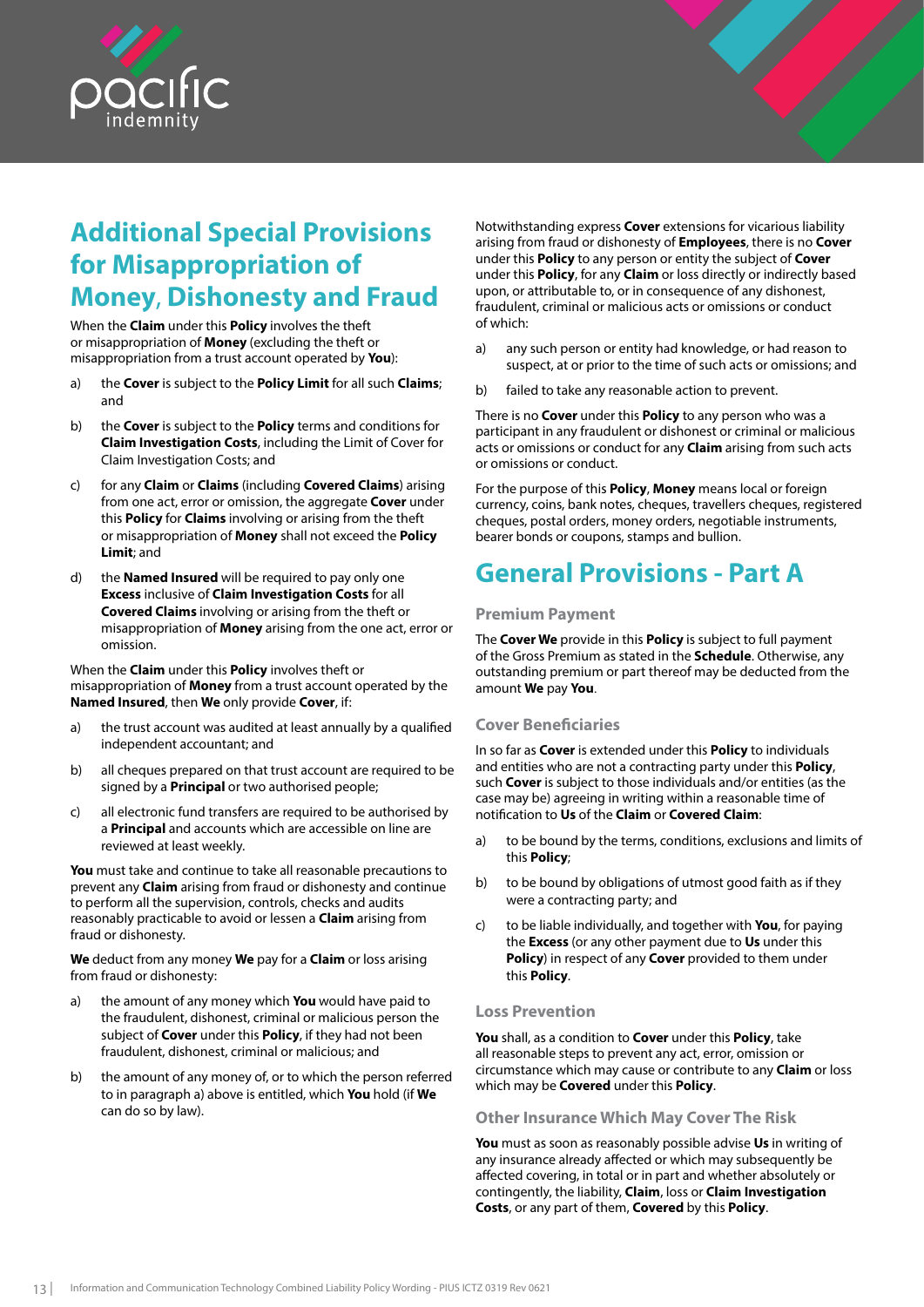<span id="page-17-0"></span>

**Responsibilities and notification of change of material risk**

- a) **You** must as soon as reasonably possible advise **Us** in writing of a material change in the risk, including but not limited to notifying **Us** if any of the following occurs during the **Period of Insurance**:
	- (i) undertaking activities that are materially different from the **Professional Services**;
	- (ii) any cancellation or suspension, or loss of or condition imposed, upon any licence, registration or other authority required by **You** to conduct the **Professional Services**; or
	- (iii) **You** being insolvent, bankrupt or in liquidation; or
	- (iv) a **Run-Off Event**.
- b) When **We** receive notification of a change, **We** may decide to either:
	- (i) continue **Cover** with no change to the premium payable;
	- (ii) reduce the premium payable and return any refund to the **You**;
	- (iii) charge **You** an additional premium (**You** can cancel the policy if the additional premium is not acceptable); or
	- (iv) cancel the **Policy** if permitted in accordance with the provisions of the Insurance Contracts Act 1984.
- c) It is important for **You** to know that **We** may make changes to this **Policy** as a result of a change in information. When there is a change, **We** will inform **You**.
- d) If **You** do not notify **Us** of a material change, **We** may refuse to pay a **Claim** or **Covered Claim** or reduce **Cover** under the **Policy**. **We** may also decide to cancel the **Policy** if permitted in accordance with the provisions of the Insurance Contracts Act 1984.
- e) The course of action **We** take when **You** fail to notify **Us** of a material change will be considered in each circumstance based on what impact or effect **Your** failure to do so caused or contributed to the **Claim** or **Covered Claim** or changes **Our** liability under the **Policy**.

#### **The Proposal – Severability and Non-imputation**

The **Proposal We** were given by **You** or on **Your** behalf before this **Policy** commenced, is taken to be a separate **Proposal** for each natural person or entity **Covered** under this **Policy**.

If there is any incorrect fact or misstatement in the **Proposal**  that relates to one of **You** who is a natural person then, for the purposes of this **Policy**, **We** do not attribute it to any other of **You** who was not aware of the incorrect fact or misstatement.

#### **Authority to accept notices & to give instructions**

The person or entity first listed as the **Named Insured** in the **Schedule** is appointed as agent of:

- a) each of **You**; and
- b) any person or entity who is entitled to a benefit under this **Policy** (when they request **Cover** or suffer a loss under this **Policy**)

in all matters relating to this **Policy**, and to **Claims** or **Covered Claims** which are (or are to be) **Covered** by the **Policy**.

In particular (but without limitation) the person or entity first listed in the **Schedule**, as the **Named Insured**, is the agent for the following purposes:

- (i) to give and receive notice of **Policy** cancellation, to pay premiums and to receive any return premiums that may become due under this **Policy**; and
- (ii) to accept endorsements or other notices provided for in this **Policy**; and
- (iii) to give instructions to solicitors or counsel that **We**  appoint or agree to, and to receive advice from them and to act on that advice; and
- (iv) to consent to any settlement that **We** recommend; and
- (v) to do anything that **We** or **Our** legal advisers think might help with the procedures set out in this **Policy** for settling and defending **Claims** or **Covered Claims**; and
- (vi) to give **Us** information relevant to this **Policy**, which **We**  can rely on when **We** decide whether to accept the risk, and set the **Policy** terms or the premium.

#### **Deregistration**

**You** must tell **Us** as soon as reasonably possible in writing if **Your** statutory registration or licence, (which you are legally required to hold to provide **Professional Services)** is cancelled, suspended or terminated or has had conditions imposed during the **Period of Insurance** specified in the **Schedule**.

#### **Payment in Australian dollars in Australia**

All premiums and **Claims** must be paid in Australian dollars in Australia.

#### **Law of the Policy**

This **Policy** is governed by the law of the Territory or State where the **Policy** was issued (which is specified in the **Schedule**). The courts of that place have jurisdiction in any dispute about or under this **Policy**.

#### **Territorial & Jurisdiction Limits**

**Cover** under this **Policy** is not restricted by where anything giving rise to the **Claim** occurred. However, **Our Cover** is restricted in accordance with the Foreign Courts exclusion in this **Policy**.

#### **Schedule must be included**

This **Policy** is only legally enforceable if it includes a **Schedule** issued by **Us**.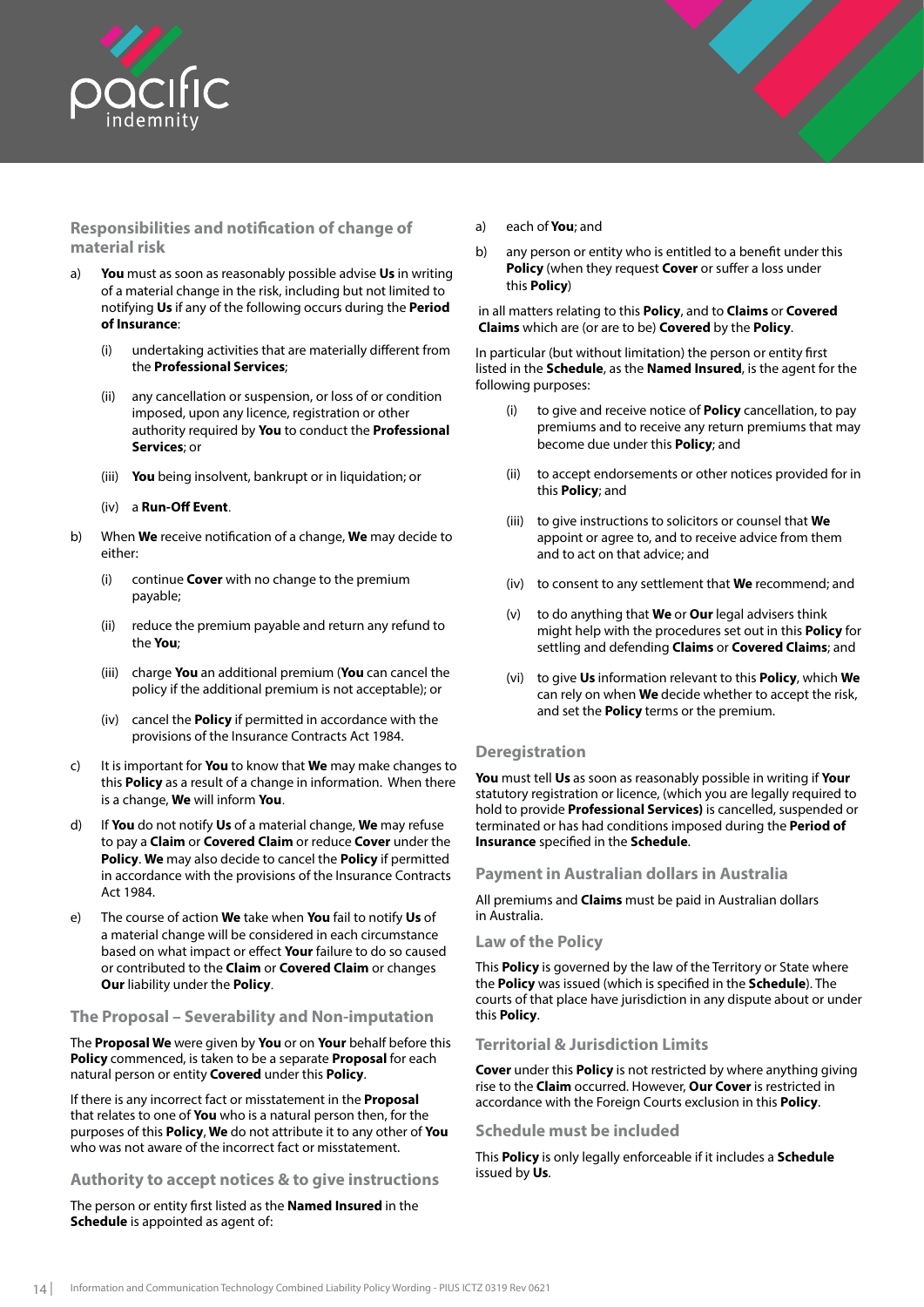<span id="page-18-0"></span>



## **Cancelling the Policy - Part A**

#### **You can cancel the Policy**

**You** are entitled to cancel this **Policy** with effect from the date **We**  receive a written request to cancel the **Policy**, provided that any such cancellation is subject to the following terms:

- a) if a **Claim** has been paid under the **Policy** or if **You** have notified a **Claim** or facts which may give rise to a **Claim**) under the **Policy** then no return premium is payable.
- b) if there has been no **Claim** made or notified under the **Policy** then **We** will be entitled to retain premium for pro-rata 'time on risk' subject to a minimum administration charge of \$250 plus applicable statutory charges.

#### **We can cancel the Policy**

- a) **We** may cancel this **Policy** at any time in accordance with the relevant provisions of Section 60 of the Insurance Contracts Act 1984, by giving notice in writing to **You** of the date from which cancellation is to take effect.
- b) **We** may deliver this notice to **You** personally, or post it by certified mail (to **Your** broker or to the address **You** last gave **Us**). Proof that **We** mailed the notice is sufficient proof that **You** received the notice.
- c) Under Section 60 of the Insurance Contracts Act 1984, **We**  may cancel this **Policy** at any time where:
	- (i) it is in force by virtue of Section 58 of the Insurance Contracts Act 1984; or
	- (ii) it is an interim contract of general insurance.

After cancellation pursuant to this Clause, **We** will refund the premium for the time remaining on the **Policy**, less any nonrefundable duties.

### **How to read Part A of this Insurance Policy**

#### **Words with special meanings**

Some of the words in Part A of this **Policy** have special meanings. These meanings can be found in Definitions. If a word has a special meaning, it appears in this **Policy** in bold type and with a capital letter. These words may appear without bold type in endorsements in the **Schedule**.

#### **Policy Interpretation**

Except where the context otherwise requires it:

- a) the singular includes the plural and the plural includes the singular;
- b) if a word or phrase is defined, its grammatical forms have a corresponding meaning;
- c) words importing a gender include every other gender.

### **Definitions**

Whenever the following words are used in Part A - Professional Indemnity **Policy** are in bold type and with a capital letter, they have the special meaning set out below. These words may appear without bold type in endorsements in the **Schedule**.

#### **Civil Liability**

Liability for the compensatory damages, costs and expenses which a civil court orders **You** to pay on a **Claim** (as opposed to criminal liability or penalties). It includes the legal costs of the person making the **Claim**, for which **You** become liable.

#### **Claim (or Claims)**

The receipt by **You** of:

- a) any originating process (in a legal proceeding or arbitration), cross claim or counter claim or third party or similar notice claiming compensation against **You**; or
- b) any written or verbal demand from a third party claiming compensation against **You**.

#### **Claim Investigation Costs**

The reasonable and necessary legal costs and expenses (other than regular or overtime wages, salaries or fees of any of **You**) incurred by or on **Your** behalf with **Our** prior approval (which **We** will not unreasonably withhold) in the investigation, defence or settlement of any **Claim** or **Covered Claim** which is **Covered** by this **Policy** at the time the legal costs and expenses arise.

#### **Compensatory Civil Penalties**

Pecuniary penalties awarded in and under the laws of the jurisdictions of Australia and New Zealand, against:

- a) **You** for any civil offence; or
- b) **You** for a strict liability offence in connection with a breach of occupational health and safety law or regulation ("OH&S"),

but solely resulting from the performance of **Information Technology Services** or the provision of **Information Technology Products**.

#### **Cover (and 'Covered')**

Indemnity under this **Policy**.

#### **Covered Claim**

The :

- a) **Claims**, liabilities, losses, costs, expenses; or
- b) facts which may give rise to a **Claim**,

#### which **We** may **Cover** or agree to **Cover** under this **Policy**.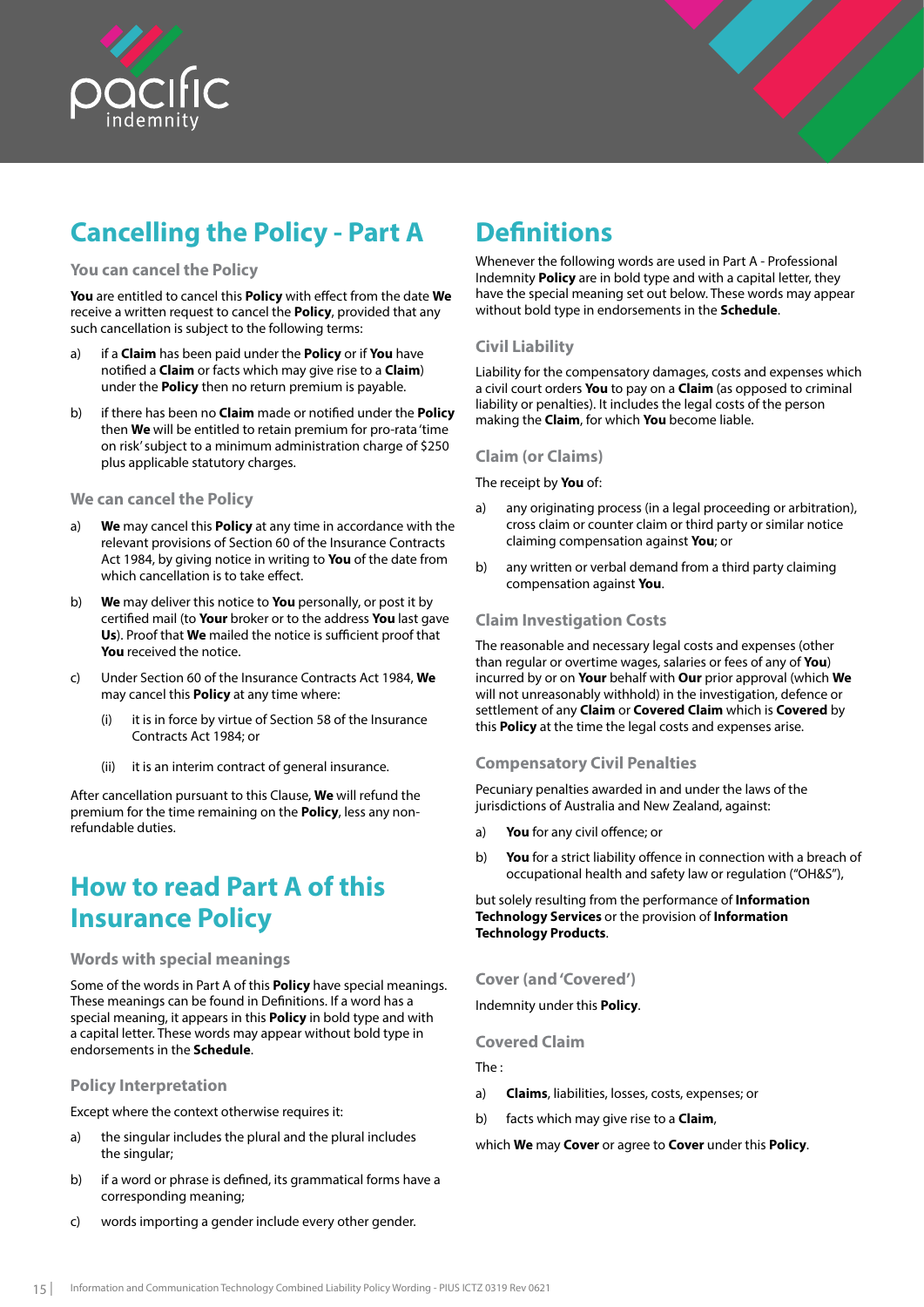<span id="page-19-0"></span>

### **Documents**

Documents of any nature including the electronically stored data, software or computer programs for or in respect of any computer system; but not including bearer bonds, coupons, bank notes, currency notes or negotiable instruments.

#### **Employee**

A natural person who is not a **Principal**, but who at the time the relevant act, error or omission giving rise to the **Claim**, a person who:

- a) is a party to a contract of service with the **Named Insured** and is or was remunerated by the **Named Insured** for that service; or
- b) is neither a party to a contract of service with the **Named Insured**, nor an independent contractor, but a party to a contract for services with the **Named Insured** for the provision of services to the **Named Insured** for reward; or
- c) a volunteer worker; or
- d) a student,

and in respect of a), b), c) and d) above is (or was) at the time of the act, error or omission which gave rise to the **Claim** under **Your** direct control and supervision in the performance of **Information Technology Services** or the provision of **Information Technology Products**.

#### **Enquiry (or Enquiries)**

Any legal or quasi legal enquiry including coronial enquiry (into a matter arising out of the performance of **Information Technology Services** or the provision of **Information Technology Products** and such matter is the subject of and is not excluded from **Cover** under this **Policy**) in respect of which **You** are legally required to participate by reason of the fact that the body conducting the enquiry (including a regulatory, licensing or statutory body) has legal jurisdiction over **You** or any of **You** (either by reason of a statutory power or by reason of **Your** membership of a professional association which has the power to discipline its members).

#### **Excess**

The part **You** will be required to pay of each **Covered Claim**.

#### **Former Principal**

A person who has been, but is no longer:

- a) a **Principal** of **You**; or
- b) the **Principal** of any firm or incorporated body declared in the **Proposal**, which previously performed the **Information Technology Services** or provided the **Information Technology Products** which is now being performed or provided by **You**.

#### **Information Technology Products**

Any computer hardware, communication equipment, electronic equipment or component including any computer chip, microprocessor chip or embedded control logic, computer operating system, computer application or software created, designed, manufactured, installed, assembled, repaired, serviced, treated, sold, supplied, licensed, handled, shared or distributed by **You**, including any packaging or container thereof.

#### **Information Technology Services**

Any:

- a) software development;
- b) systems integration;
- c) information management consulting;
- d) electronic data processing;
- e) computer facilities management;
- f) computer programming;
- g) design, manufacture and installation of **Information Technology Products**;
- h) computer and electronic equipment maintenance and repair;
- i) computer and data network analysis, consulting and design;
- j) telecommunication and data communication services;
- k) internet services;
- l) network consulting and support services;
- m) call centre services;
- n) other service, advice, specification or work undertaken by **You** as detailed in the **Schedule** – "Professional Services Covered by this Policy".

#### **Intellectual Property**

Copyright, design, patent, trade secret, trade mark or moral rights, including false attribution of authorship (under the Copyright Act 1968 Cth).

#### **Joint Venture**

An undertaking (regardless of what it is called) which the **Named Insured** carry on together with someone else who is not otherwise **Covered** under this **Policy**.

#### **Known Circumstance**

Any fact, situation or circumstance which:

- a) any of **You** was aware of at any time before this **Policy** began or before this **Policy** was amended or endorsed; or
- b) a reasonable person in **Your** professional position would have thought, at any time before this **Policy** began or before this **Policy** was amended or endorsed,

might result in someone making an allegation against any of **You**  in respect of a liability or loss which might be **Covered** by this **Policy** or any amendment or endorsement of this **Policy**.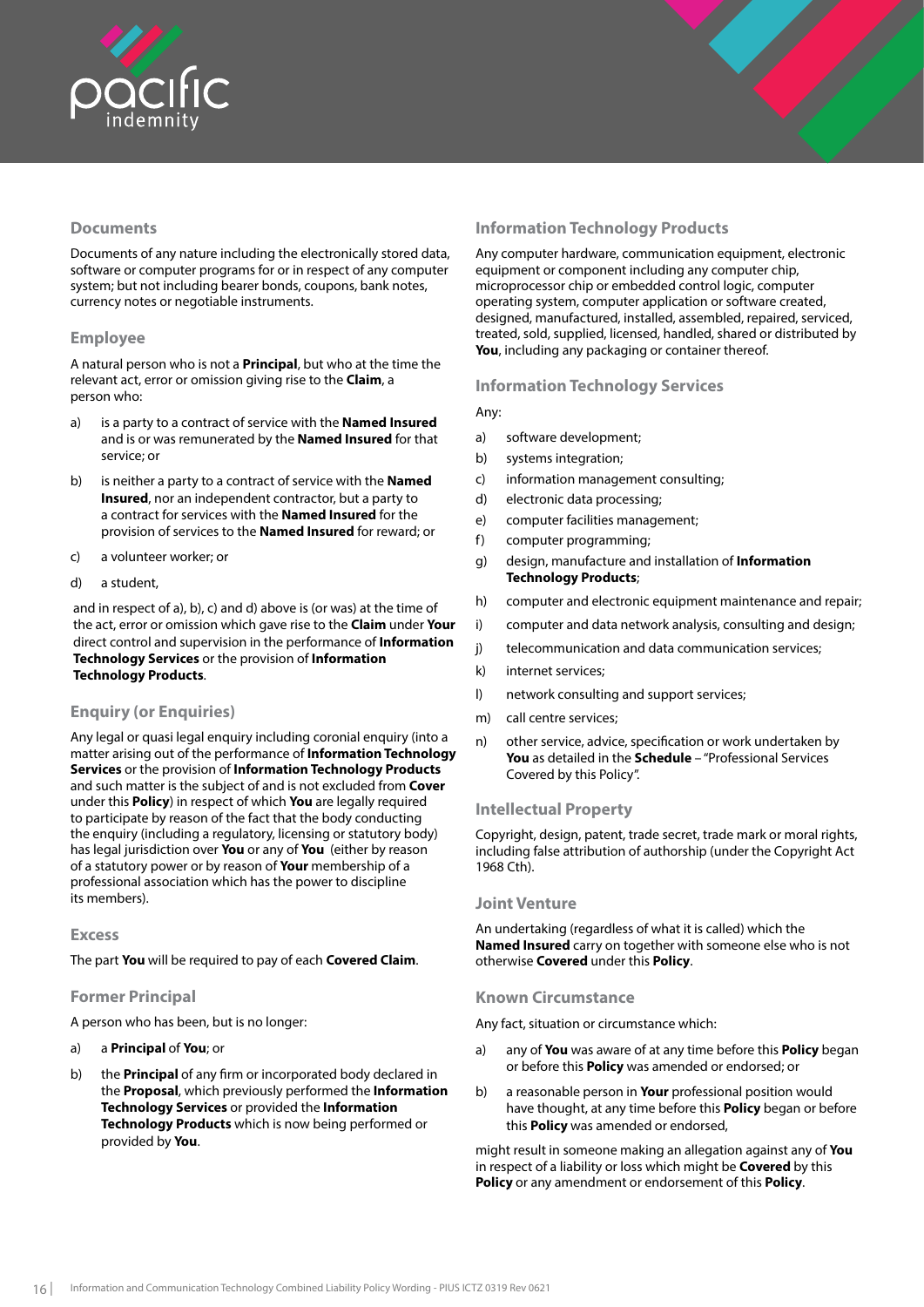<span id="page-20-0"></span>

#### **Malware**

Any malicious computer software program or code, including that which is designed to covertly infiltrate, gather sensitive information from, modify or damage Information Technology systems and networks (including programs, files, settings and data) without the users informed consent. Malware includes but is not limited to computer viruses, trojans, worms and spyware.

#### **Named Insured**

Any person or entity expressly identified in the **Schedule** as the **Named Insured**.

#### **Period of Insurance**

The 'Period of Insurance' specified in the **Schedule** - being the period between the inception date of this **Policy** and the expiry date of this **Policy** at 4.00 PM. The time being determined at the place where the **Policy** was issued.

#### **Personal Information**

Any information from which an individual may be uniquely and reliably identified, including their name, telephone number, email address, tax file number, Medicare or any healthcare information or other protected health information, driver's license details, bank and credit card details, passwords to a person's non-public information. Personal Information does not include information lawfully available to the general public for any reason, including information from foreign or local government records.

#### **Policy**

The insurance contract made up of:

- a) this document;
- b) the **Schedule**; and
- c) the endorsements, if any, or referred to in the **Schedule**.

#### **Policy Limit**

The 'Policy limit' specified in the **Schedule**.

#### **Pollutants**

Any solid, liquid, gases or thermal irritant or contaminant, including but not limited to smoke, vapour, soot, fumes, acids, alkalines, chemicals and waste. Waste includes material to be recycled, reconditioned or reclaimed.

#### **Principal**

A sole practitioner, a partner of a firm, or a director of a company, which firm or company is **Covered** by this **Policy**.

#### **Privacy Breach**

Any unauthorised access to, or use of, **Personal Information** held, maintained or managed by **You**.

#### **Privacy Remediation Expenses**

The reasonable and necessary expenses for:

- a) advertising or other media services;
- b) broadcast, electronic, printed, telecast or telephonic announcements, communications or notices; or
- c) public relation services incurred by **You** for the purpose of alerting an person, entity or regulatory authority where required by law following a **Privacy Breach** or a breach of the **Privacy Regulations**.

#### **Privacy Regulations**

The *Privacy Act* (1988) (Cth) and the *Privacy Amendment (Enhancing Protection) Act* 2012 (Cth) and other federal, state, territory or local privacy legislation (including health specific privacy legislation) and any rules or regulations enacted thereunder as they currently exist or as they are amended, that relate to the confidentiality, access, control, and use of personally identifiable, non-public information.

#### **Proposal**

The written proposal form (the date of which is specified in the **Schedule**) together with any other material which was given to **Us** by or on **Your** behalf, and relied on by **Us** to effect this **Policy**.

#### **Publicity Campaign**

A publicity and/or public relations campaign designed and implemented by a public relations consultant.

#### **Run-Off Event**

Any **Named Insured** which, during the **Policy Period**, ceases to exist or operate, or which is disposed of or merged with or acquired by another entity.

#### **Schedule**

The schedule to this **Policy** wording, which is issued by **Us**.

#### **Sub Limit(s)**

**Our** liability of **Cover** for each of the matters referred to in this **Policy** as being subject to a Sub Limit of **Cover**. If this **Policy**  indicates any Sub Limits for specific types of **Cover** under this **Policy**, then the applicable Sub Limits and not the **Policy Limit** apply only to these **Claims**. These Sub Limits are included within and not in addition to the **Policy Limit**.

#### **Subsidiary**

Any company or other incorporated entity which, at the commencement of the **Period of Insurance**, and by virtue of Australian law was, or is, either directly or indirectly a subsidiary of any incorporated body identified in the **Schedule**.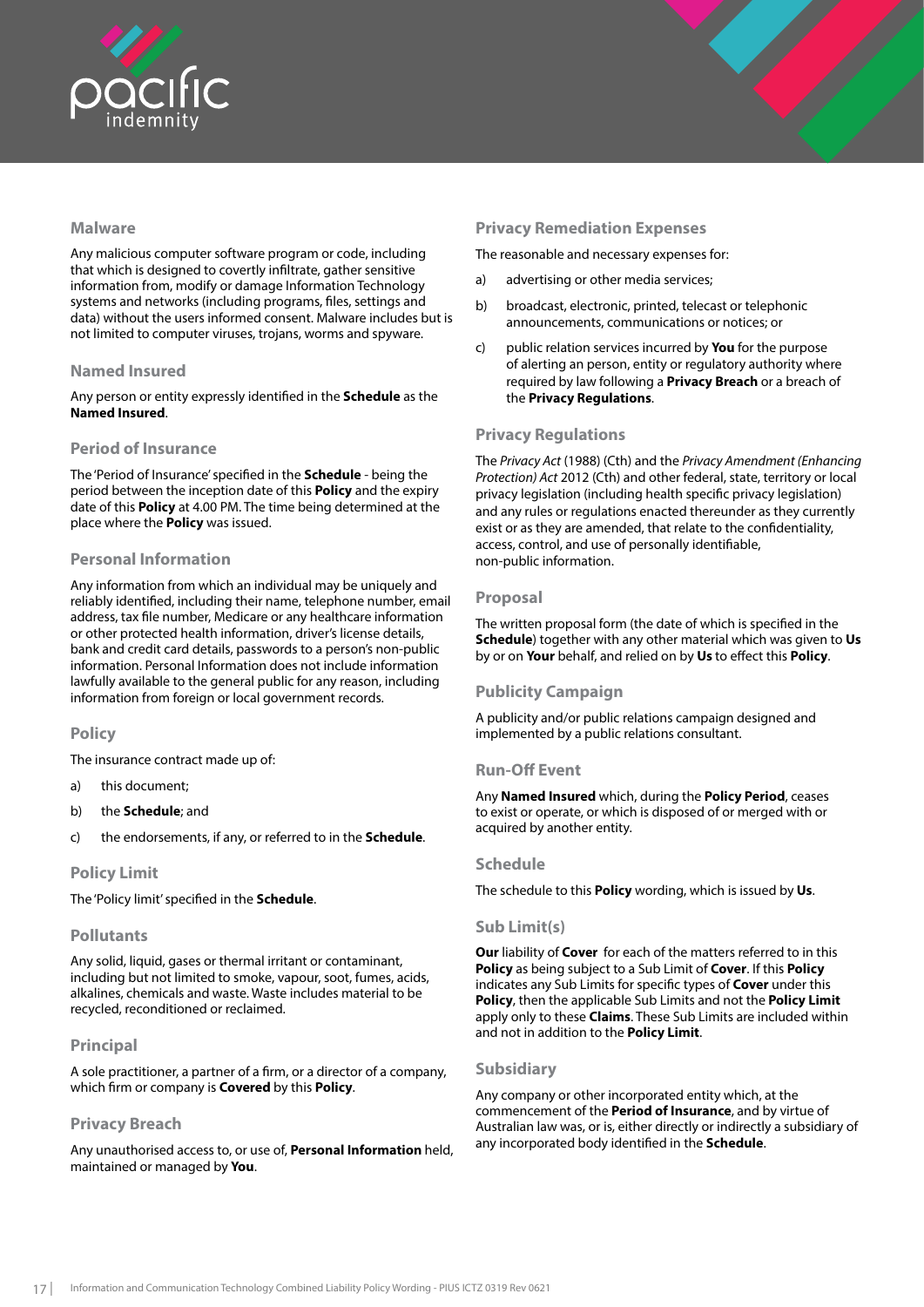<span id="page-21-0"></span>

#### **Terrorism**

Any act, or preparation in respect of action, or threat of action designed to influence the government, whether de jure or de facto, of any nation or any political division thereof, or in pursuit of political, religious, ideological, or similar purposes to intimidate the public or a section of the public of any nation by any person or group(s) of persons whether acting alone or on behalf of or in connection with any organisation(s) or government(s) de jure or de facto, and which:

- a) involves violence against one or more persons; or
- b) involves damage to property; or
- c) endangers life other than that of the person committing the action; or
- d) creates a risk to health or safety of the public or a section of the public; or
- e) is designed to interfere with or to disrupt an electronic system.

#### **You / Your**

Each of the following, individually and jointly:

- a) each person, firm or incorporated body identified in the **Schedule** as a **Named Insured** and each **Principal** or **Former Principal** of any such firm or incorporated body; and
- b) any entity which is engaged in the performance of **Information Technology Services** or the provision of **Information Technology Products** and which was created and controlled, while this **Policy** is in force, by anyone identified in the **Schedule** as a **Named Insured**; and
- c) anyone who becomes a **Principal** of the **Named Insured**  while this **Policy** is in force (but only in respect of work undertaken for or on behalf of the **Named Insured** firm or incorporated body).
- d) any person, firm or incorporated body who is not a party to this insurance contract but is entitled to **Cover** under the terms of this **Policy** (as a beneficiary); and
- e) any **Employee** or former **Employee**.

#### **We or Us or Our**

Pacific Indemnity Underwriting Solutions Pty Ltd ACN 606 511 639 – on behalf of the Insurers.

The Insurers of this policy section are:

Insurance Australia Limited (IAL), ABN 11 000 016 722 - AFSL No: 227681.

Zurich Australian Insurance Limited (Zurich), ABN 13 000 296 640 - AFSL No. 232507.

This policy section is jointly issued on a co-insurance basis whereby each Insurer provides cover under the same terms and conditions but with a limited share of liability. IAL provides cover for 75% of the liability under this policy section, Zurich provides cover for 25% share of liability under this policy section.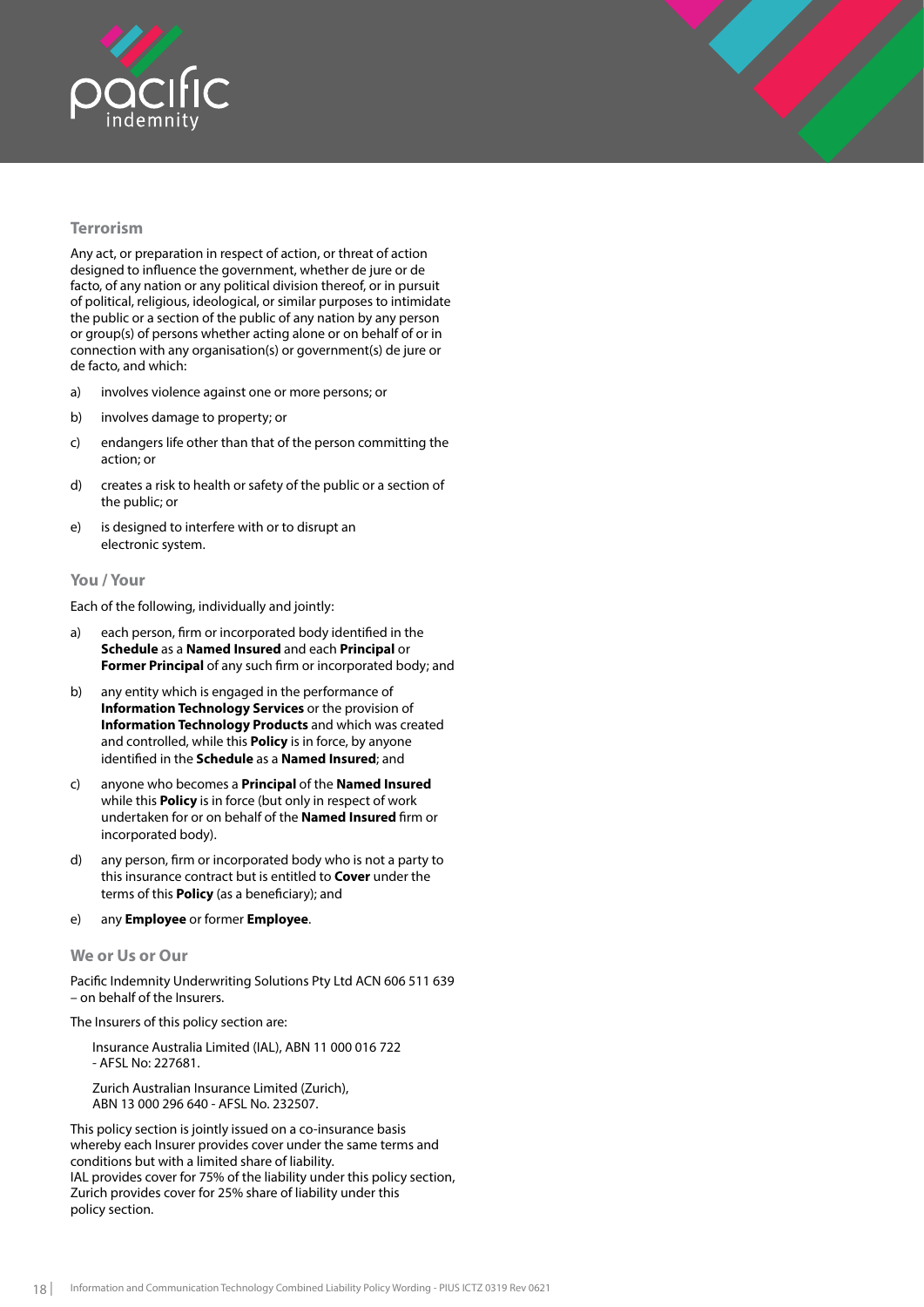

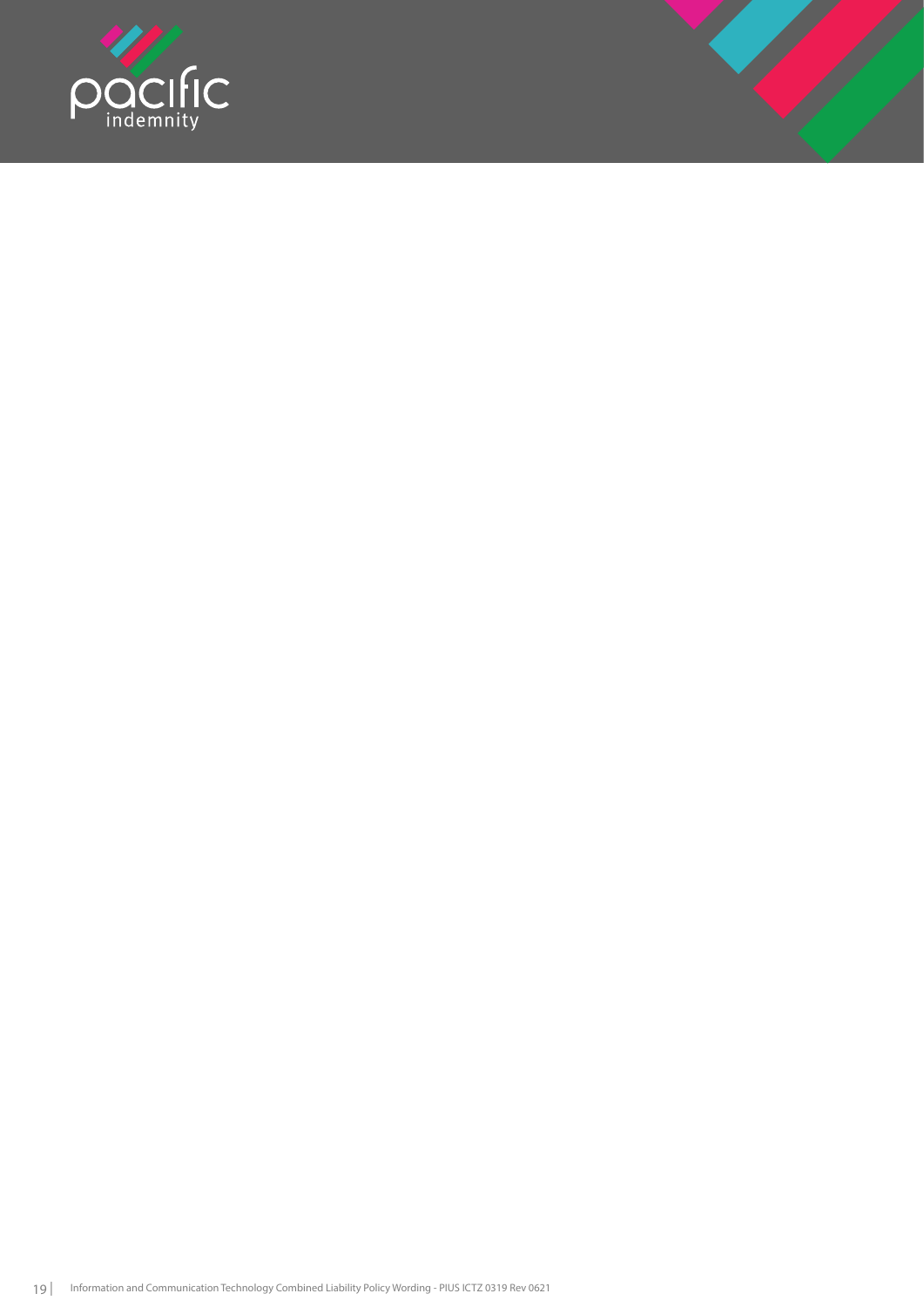<span id="page-23-0"></span>

### **Policy B - Broadform Liability Policy**

## **The Cover We provide**

**We** will pay to or on **Your** behalf all sums provided by the **Policy**  which **You** shall become legally liable to pay as compensation for **Personal Injury**, **Property Damage** or **Advertising Liability**  caused by an **Occurrence** during the **Period of Insurance** within the 'Geographical Limits' as specified in the **Policy** and happening in connection with **Your Business**.

All **Cover** provided under this **Policy** is subject to the'The cover We provide' Clause and all the **Policy** terms, conditions, exclusions and limits contained in or endorsed on this **Policy** and the payment of the Gross Premium stated in the **Schedule**.

#### **Supplementary Payments**

**We** will pay in addition to the applicable **Policy Limit**:

- a) all expenses incurred by **Us**, all costs taxed against **You** in any suit **We** defend, and all interest on the entire amount of any judgement which occurs after the entry of the judgement and before **We** have paid or tendered or deposited in Court that part of the judgement which does not exceed the limit of **Our** liability thereon;
- b) reasonable expenses incurred by **You** at **Our** request in assisting **Us** in the investigation or defence of any claim but excluding loss of earnings; and
- c) expenses incurred by **You** for the first aid to others at the time of an **Occurrence** for **Personal Injury** covered by this **Policy**.

**We** shall have the right and duty to defend any suit against **You**  seeking compensation on account of such **Personal Injury** or **Property Damage** or **Advertising Liability** even if the allegations of the suit are groundless, false or fraudulent and may make such investigation and settlement of any claim or suit as **We** deem expedient. **We** shall not be obliged to pay any claim or judgement or to defend any suit after **We** have paid the **Policy Limit**.

#### **Limit of Liability**

**Our** liability in respect of any one **Occurrence** shall not exceed the **Policy Limit** stated in the **Schedule** for **Public Liability**, **Products Liability** and **Advertising Liability**. All **Personal Injury**, **Property Damage** and **Advertising Liability** arising out of continuous or repeated exposure to substantially the same general conditions will be construed as arising out of one **Occurrence** and deemed to occur at the time of the first relevant event. **Our** total aggregate limit during any one **Period of Insurance** for all claims arising out of **Products Liability** and **Advertising Liability** shall not exceed the **Policy Limit**. Provided that the **Policy Limit** in respect of **Occurrences** in the United States of America or Canada or their protectorates or territories will be inclusive of Supplementary Payments and will apply in the aggregate to all claims in any one **Period of Insurance**.

#### **Geographical Limits**

This **Policy** applies in respect of **Occurrences** anywhere in the world but does not apply to or insure any liability or claims arising from or in respect of:

- a) the **Business** carried on by **You** at or from any premises situated in the United States of America or Canada or their respective territories and protectorates; or
- b) any contract entered into by **You** under the terms of which work is to be performed in the United States of America or Canada; or
- c) any exports by **You**, **Your** agents or servants to the United States of America or Canada.

### **What is Not Covered**

**We** shall not be liable to indemnify **You** in respect of:

#### **Advertising Liability**

Liability for **Advertising Liability** arising from:

- a) offences committed prior to the **Period of Insurance**;
- b) offences made at the direction of **You** with knowledge of the illegality or falsity thereof;
- c) breach of contract, other than misappropriation of advertising ideas under an implied contract;
- d) incorrect description of the price of **Your Products**, goods or services, infringement of trade mark, service mark or trade name by use thereof as the trade mark, service mark or trade name of **Your Products**, goods or services sold, offered for sale or advertised, but this exclusion does not apply to titles or slogans;
- e) failure of **Your Products**, goods or services to conform with advertised performance, quality, fitness or durability; or
- f) any of **You** whose **Business** is advertising, broadcasting, publishing or telecasting.

#### **Agreement Limiting Rights**

Any claim under the **Policy** if You have entered into any agreement which excludes or limits a right which You may have against any party. Subject to the Insurance Contracts Act 1984, **We** will not be liable for any claim under the **Policy** to the extent of such exclusion or limitation.

#### **Aircraft and Watercraft**

Liability for **Personal Injury** or **Property Damage** arising from the ownership, possession, operation, use or legal control by **You** of:

- a) any **Aircraft**; or
- b) any **Watercraft** or vessel exceeding eight (8) metres in length.

#### **Aircraft Products**

Any liability arising out of the selling, leasing, hiring or manufacture and/or supply of parts and/or products that are used with **Your** knowledge in **Aircraft** or any aerial device.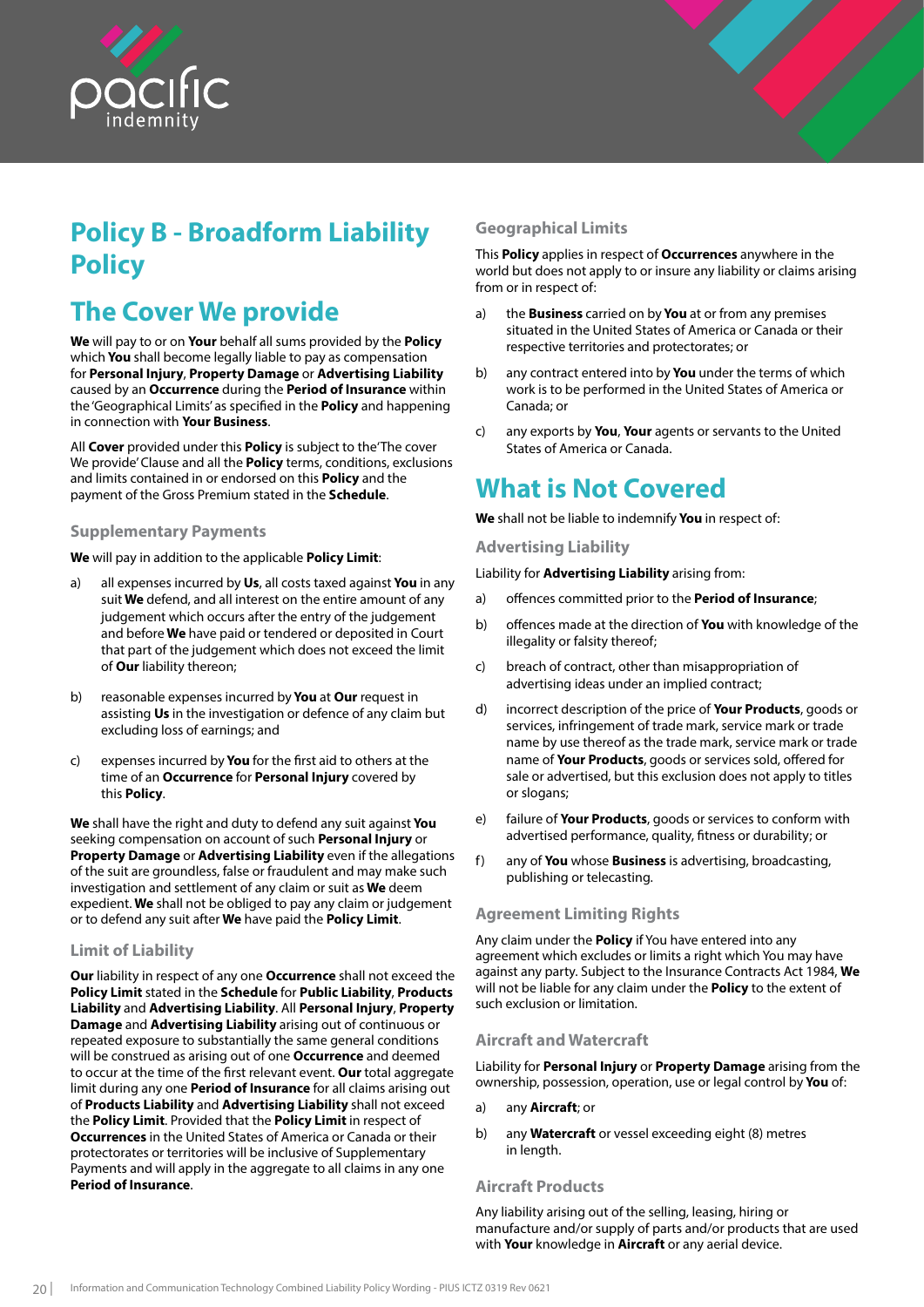<span id="page-24-0"></span>

#### **Asbestos**

Liability for **Personal Injury**, **Property Damage** or **Advertising Liability** caused by, arising out of, or in connection with, the use or presence of asbestos.

#### **Contractual Liability**

Liability for **Personal Injury** or **Property Damage** or **Advertising Liability** to the extent such liability has been assumed under an agreement unless such liability:

- a) would have attached in the absence of such agreement; or
- b) is specifically allowed by **Our** written endorsement; or
- c) is assumed by **You** under a warranty of fitness or quality, or is implied by law, in respect of **Your Products**.

#### **Damage to Your Products**

#### Liability for:

- a) physical damage to or destruction or loss of **Your Products**  or any part of **Your Products** arising out of them or any part of them; or
- b) loss of use of any tangible property caused by physical damage to or destruction or loss of **Your Products** or any part of **Your Products** arising out of them or any part of them.

This exclusion does not apply to **Your Products** repaired, serviced or treated by **You** after **Your Products** were originally sold, supplied or distributed by **You**.

#### **Employer's Liability**

- a) Liability for **Personal Injury** to any person arising out of, or sustained in the course of, the employment of such person in **Your** service, or through the breach of any duty owed to that person, where **You**:
	- (i) are indemnified or entitled to be indemnified (either in whole or in part) in respect for claims for damages under a policy of insurance (which expression includes arrangements made by **You** to provide accident insurance or similar for **Your** employees under a licence to self insure) arranged (whether required by law or not) in accordance with any workers' compensation legislation or accident compensation legislation; or
	- (ii) would have been indemnified or entitled to be indemnified had **You** arranged a policy of insurance as required by such legislation.
- b) Liability for **Personal Injury** to any person arising out of, or sustained in the course of, the employment of such person in **Your** service in Western Australia, other than a person of whom **You** are deemed to be an employer by reason only of Section 175 of the Workers' Compensation and Rehabilitation Act 1981 (WA);
- c) Liability for mental anguish suffered by any person arising out of, or in the course of, that persons employment by or service to **You**;
- d) Liability for **Personal Injury** arising out of the harassment, libel, slander, defamation or humiliation of, or discrimination against, any person while in **Your** service or while employed by **You**;
- e) Liability of a type in respect of which indemnity previously would have been provided under a policy of insurance arranged in accordance with any workers' compensation legislation or accident compensation legislation, but in respect of which indemnity has been withdrawn or reduced as a consequence of a change to the scope, terms, provisions, or requirements of such legislation made after the commencement of the current **Period of Insurance**; or
- f) Any other liability imposed by the provisions of any workers compensation legislation or accident compensation legislation or industrial award, agreement or determination.

This exclusion does not apply to the liability of others assumed by **You** under a written contract where the contractual liability has been notified and specifically accepted by **Us**.

#### **Faulty Workmanship**

Any liability for the cost of performing, completing, correcting or improving any work done or to be undertaken by **You**.

**Fines and Punitive Damages**

Liability for fines, penalties, liquidated damages, punitive damages, exemplary damages, or aggravated damages.

#### **Internet Operations**

- a) Any liability, loss, damage or destruction arising, directly or indirectly, out of or in any way connected with **Your Internet Operations**.
- b) Part a) above does not apply to **Personal Injury** or **Property Damage** arising out of any material which is already in print in support of **Your Products**, including but not limited to product use and safety instructions or warnings, and which is also published by **You** via **Your Internet Operations**.
- c) Notwithstanding b) above, **We** shall not be liable to indemnify **You** in respect of **Personal Injury** or **Property Damage** arising out of any other advice or information published by **You**, via **Your Internet Operations**, that is used for the purpose of attracting customers.

For the purpose of this exclusion "**Your Internet Operations**" means:

- (i) use of electronic mail systems by **Your** employees, including part time and temporary staff and others within **Your Business**;
- (ii) access through **Your** network to the world wide web or a public internet site by **Your** employees including part-time and temporary staff and others within **Your Business**;
- (iii) access to **Your** intranet (meaning internal company information and computer resources) which is made available through the world wide web for **Your** customers or others outside **Your Business**; and
- (iv) the operation and maintenance of **Your** web-site.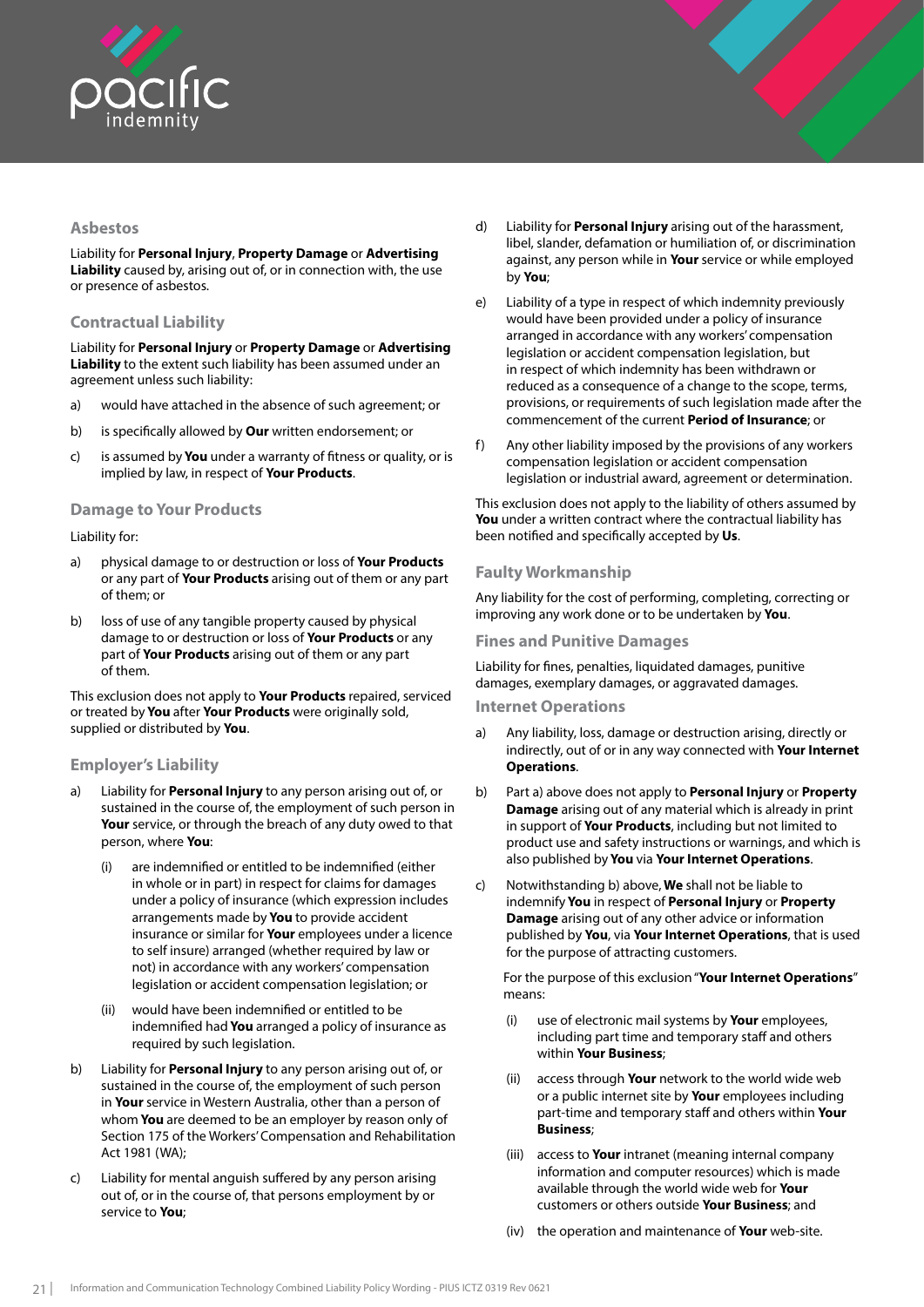<span id="page-25-0"></span>

### **Libel and Slander**

Liability arising out of the publication or utterance of a libel or slander:

- a) made prior to the **Period of Insurance**; or
- b) made at **Your** direction with the knowledge of the falsity thereof; or
- c) related to advertising, publishing or printing, broadcasting or telecasting activities conducted by or on behalf of **You**.

#### **Loss of Use**

The loss of use of property which has not been physically damaged or destroyed flowing from:

- a) a delay in or lack of performance by or on **Your** behalf of any contract; or
- b) the failure of any **Information Technology Products** to meet the level of performance, quality, fitness or durability expressly or impliedly warranted or represented by **You**.

This sub-clause b) does not apply to loss of use of other property directly or indirectly caused by, arising out of or in any way connected with the sudden and accidental physical damage to or destruction of any **Information Technology Products** after such **Information Technology Products** have been put to use by any person or organisation other than **You**.

#### **Motor Vehicles**

#### Liability for:

- a) **Personal Injury** arising out of the ownership, operation or use of any **Vehicle** where such **Personal Injury** occurs in circumstances in which such **Vehicle** is required by law to have compulsory insurance against such **Personal Injury**, or where such insurance cover is in force; or
- b) **Property Damage** arising out of the ownership, operation or use by **You** of any **Vehicle** that is registered.

Provided that this exclusion shall not apply to **Vehicles** whilst being operated or used by **You** as a **Tool of Trade**.

#### **North American Jurisdiction**

- a) Legal proceedings brought within the United States of America and/or Canada or any of their territories or protectorates;
- b) The enforcement of any judgment or award obtained within or determined pursuant to the laws of the United States of America and/or Canada or any of their territories or protectorates; or
- c) Legal proceedings in which the laws of the United States of America and/or Canada or any of their territories or protectorates are applicable even if only in a limited respect.

This Exclusion does not apply to claims resulting from the acts, errors or omissions of an employee of the **Named Insured** who normally resides in Australia while such employee is temporarily travelling on behalf of the **Named Insured** outside Australia.

#### **Nuclear**

Liability for **Personal Injury** or **Property Damage** of whatsoever nature directly or indirectly caused or contributed to by or arising from ionising radiation, or contamination by radioactivity from nuclear fuel or from any nuclear waste. For the purpose of this Exclusion combustion shall include any self-sustaining process of nuclear fission.

#### **Other Insurance**

Claims or losses for which cover is provided or available under the accompanying 'Part A - Professional Indemnity Policy' of this **Policy**.

#### **Pollution**

- a) Liability for **Personal Injury**, **Property Damage** or **Advertising Liability** caused by or arising directly or indirectly out of the actual, alleged or threatened discharge, dispersal, release or escape of smoke, vapours, soot, fumes, acids, alkalis, toxic chemicals, liquids or gases, waste materials or other irritants, contaminants or pollutants into or upon any property, land, the atmosphere or any watercourse or body of water (including groundwater) but this exclusion does not apply if the actual discharge, dispersal, release or escape:
	- (i) is neither reasonably expected nor intended by **You**; and
	- (ii) is the consequence of a sudden and instantaneous cause which takes place at a clearly identifiable point in time during the **Period of Insurance**.
- b) Liability for any costs or expenses incurred in the preventing, removing, nullifying, or cleaning up any discharge, dispersal, release or escape as described in a) above, unless such costs or expenses are consequent upon an unexpected, unintended, sudden and instantaneous cause which takes place at a clearly identifiable point in time during the **Period of Insurance** and results in **Personal Injury**, **Property Damage** or **Advertising Liability** and is not otherwise excluded by this **Policy** or provided that **Our** total aggregate liability during any one **Period of Insurance** in respect of all claims arising out of such **Personal Injury**, **Property Damage** or **Advertising Liability** or such costs or expenses shall not exceed the **Policy Limit** stated in the **Schedule**.

#### **Product Recall**

Any costs incurred in withdrawing or recalling any **Information Technology Products** (including any costs involved in inspecting, repairing or replacing) because of any known or suspected defect or deficiency.

#### **Product Recall and Repair**

Liability for damages claimed for the withdrawal, inspection, repair, replacement or loss of use of **Your Products**.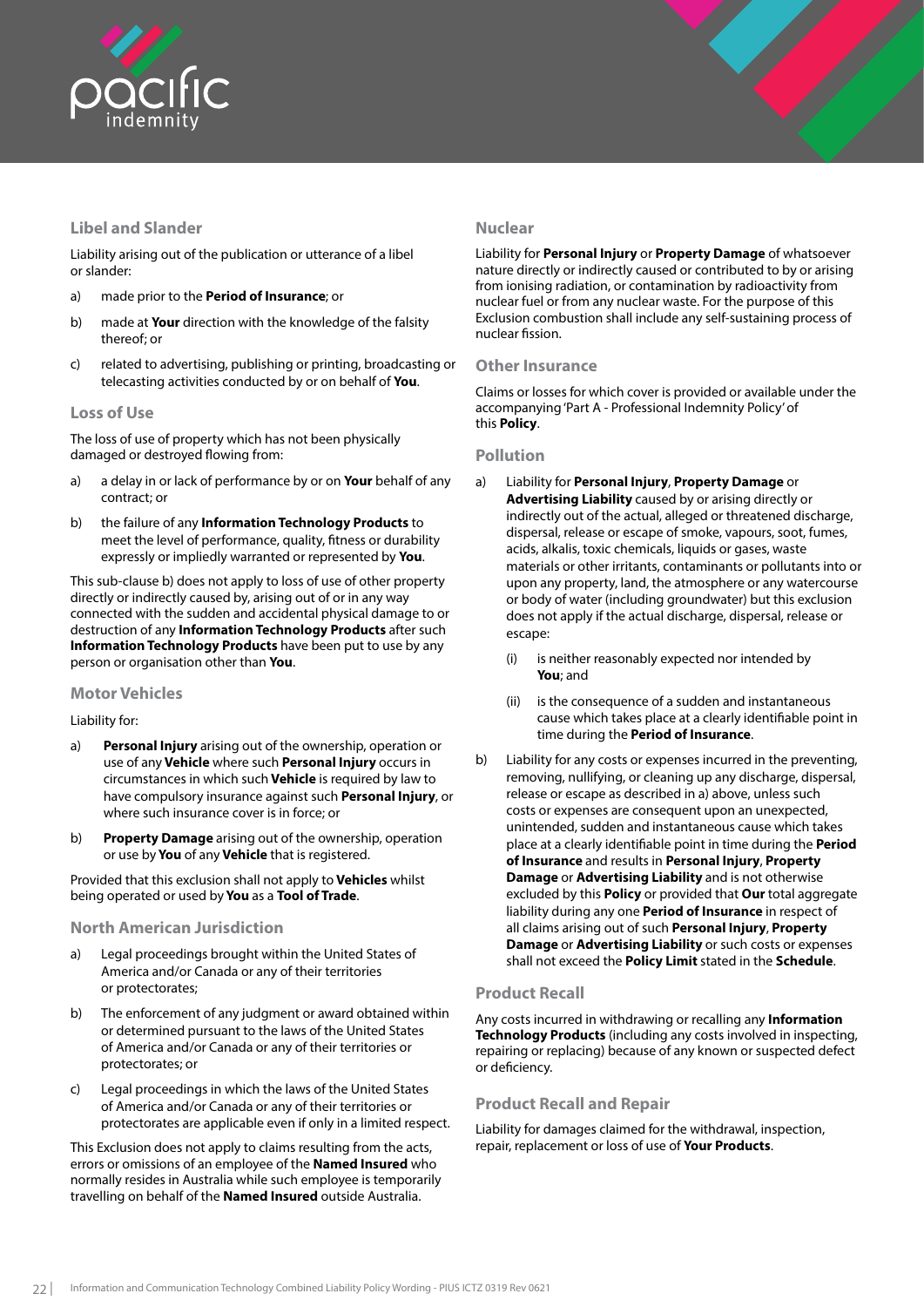<span id="page-26-0"></span>

#### **Professional Errors and Omissions Liability**

Liability for the rendering of or failure to render professional advice or service by You or error or omission connected therewith, but this exclusion does not apply to the rendering or failure to render professional medical advice by **Medical Persons** employed by **You** to provide first aid and other medical services on **Your** premises.

#### **Property in Physical or Legal Control**

Liability arising out of or in any way connected with **Property Damage** to property which **You** own, lease, hire, is loaned or rented to You, or is otherwise in **Your** physical or legal control other than:

- a) premises or part of any premises (including the contents of such premises), leased or rented to You, or temporarily occupied by **You** for the purpose of the **Business**. This exclusion for "Property in Physical or Legal Control" does not extend to any liability where **You** have assumed the responsibility to effect or maintain insurance with respect to any premises referred to In this clause;
- b) premises temporarily occupied by **You** (including the contents of such premises), for the purpose of carrying out work in connection with the **Business**. This exclusion for "Property in Physical or Legal Control" does not extend to liability for physical damage to or destruction of any premises or contents on which **You** were or are working, if such physical damage or destruction arises from such work;
- c) any other property temporarily in **Your** possession for the purpose of being worked upon. This exclusion for "Property in Physical or Legal Control" does not extend to liability for physical damage to or destruction of that part of any property on which **You** were or are working, if such physical damage or destruction arises from such work;
- d) any **Vehicle** (including its contents, spare parts and accessories while they are in or on a **Vehicle**), not belonging to or used by **You** while such **Vehicle** is in a car park owned or operated by **You**, provided that **You** do not operate the car park for reward as a principal part of the **Business**;
- e) **Property Damage** to any **Vehicle** temporarily In **Your** possession for the purpose of parking or removing from a car park such a **Vehicle** any other property (except property owned by **You**), temporarily in **Your** physical or legal care, custody or control subject to a maximum of \$250,000, or other higher amount stated in the **Schedule**, for any one **Occurrence** and in the aggregate during any one **Period of Insurance**.

#### **Terrorism**

Liability for Personal Injury or Property Damage directly or indirectly caused by or contributed to, by, or arising from or happening through or in connection with any act of Terrorism.

#### **War**

Liability for **Personal Injury** or **Property Damage** directly or indirectly caused by or in consequence of war, invasion, act of foreign enemy, hostilities (with or without the declaration of war), civil war, rebellion, insurrection, military or usurped power.

#### **Sanctions**

Liability in respect of which and to the extent that such cover, payment, service, benefit and/or any **Business** or activity of **Yours** would violate any applicable trade or economic sanctions, law or regulation.

### **Claims Provisions - Part B**

#### **Claims Control**

Notice in writing shall be given to **Us** as soon as possible of every **Occurrence**, claim, writ, summons, impending proceedings, circumstance, impending prosecution and/or inquest in respect of which there may arise a liability under this **Policy**.

- You shall not without Our written consent make any admission, offer, promise or payment in connection with any **Occurrence** or claim and **We** may make such investigation, negotiation and settlement of any claim or suit as **We**  deem expedient.
- b) **You** shall use the best endeavours to preserve any property, products, appliances, plant or other things which might prove necessary or useful by way of evidence in connection with any claim and so far as may be reasonably practicable no alteration or repair shall be effected without **Our** consent and until **We** have had the opportunity of inspection.
- c) **We** shall have full discretion in the conduct of any proceedings in connection with any claim and **You** shall give all information and assistance as **We** may require in the prosecution, defence or settlement of any claim.
- d) In the event of an **Occurrence**, **You** shall promptly take at **Your** expense all reasonable steps to prevent other **Personal Injury**, **Property Damage** or **Advertising Liability** arising out of the same or similar conditions, but such expense shall not be recoverable under this **Policy**.
- e) **We** shall be entitled to attend any inquest in respect of which there may arise liability under this **Policy**.

#### **Discharge of Liabilities**

**We** may at any time pay to **You** in respect of all claims against **You**  arising directly or indirectly from the one **Occurrence** the amount of the liability or such other amount specified in respect thereof (after deduction of any sum or sums already paid by **Us** which sum or sums would reduce the amount of **Our** unfulfilled liability in respect thereof) or any lesser sum for which the claim or claims can be settled and upon such payment, and notwithstanding anything else to the contrary, **We** shall relinquish conduct or control of and be under no further liability under the **Policy** in connection with such claim or claims except for costs charges or expenses recoverable from **You** in respect of the period prior to the date of such payment (whether or not pursuant to an order made subsequently) or incurred by **Us** or by **You** with **Our** written consent prior to the date of such payments.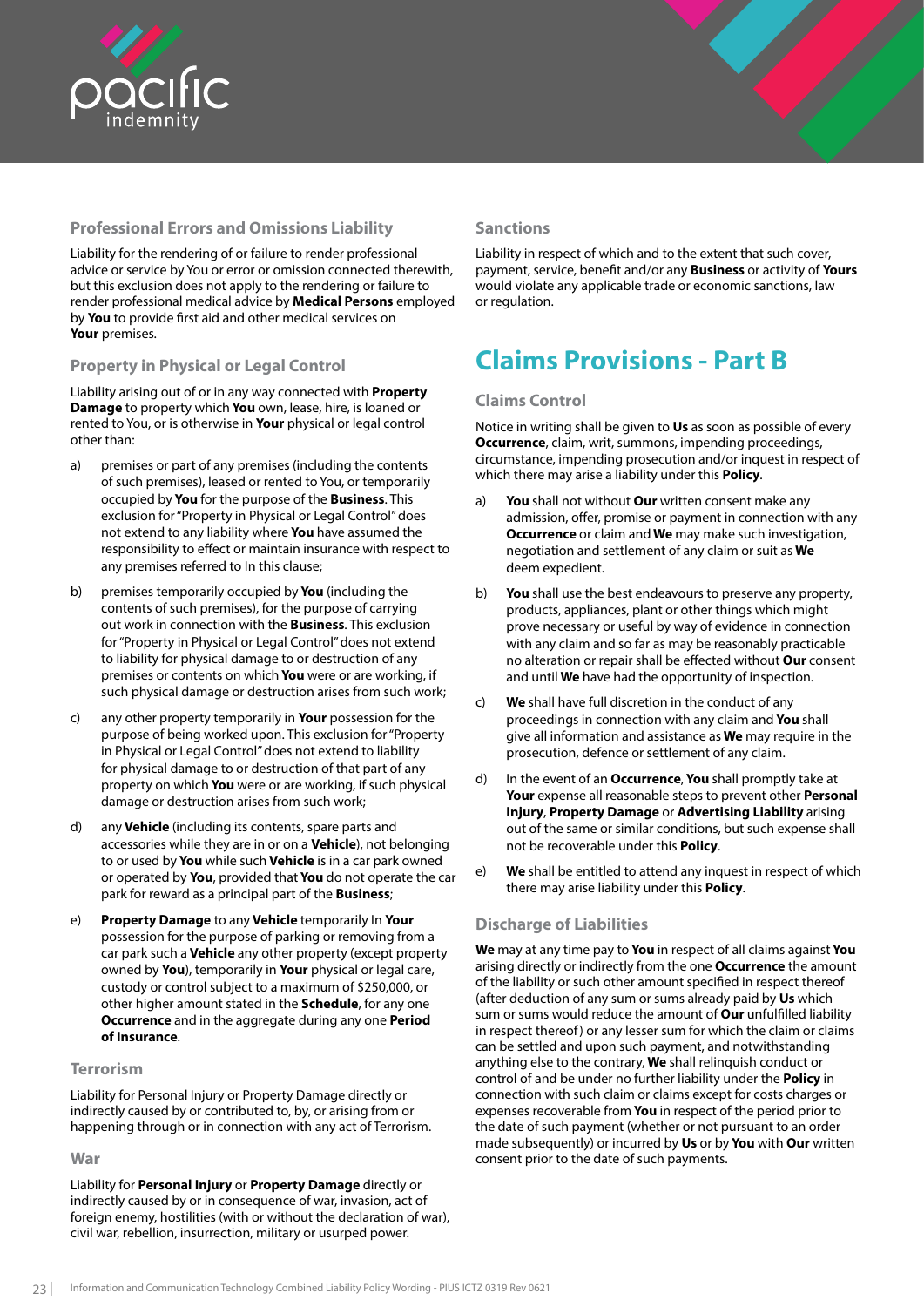<span id="page-27-0"></span>

#### **Reasonable Care and Loss Risk Management**

#### **You** shall:

- a) take all reasonable precautions to:
	- (i) prevent **Personal Injury**, **Property Damage** or **Advertising Liability**;
	- (ii) prevent the manufacture, sale or supply of defective products; and
	- (iii) comply and ensure that **Your** workers, servants and agents comply with all statutory obligations, by-laws or regulations imposed by any public authority in respect thereof for the safety of persons and property;
- b) at **Your** own expense take reasonable action to trace, recall or modify any products containing any defect or deficiency which defect or deficiency **You** have knowledge of or has reason to suspect.

#### **Cross Liabilities**

Where more than one party comprises **You** each of the parties shall be considered as a separate and distinct unit and the word **You** shall be considered as applying to each of **You** in the same manner as if a separate policy had been issued to each of the said parties provided that nothing in this clause shall result in the increase of **Our** liability under this **Policy** in respect of any **Occurrence** or **Period of Insurance**.

#### **Subrogation**

In the event of payment under this **Policy** to or on behalf of **You**, **We** shall be subrogated to all **Your** rights of recovery against all persons and organisations and **You** shall execute and deliver instruments and papers and do all that is necessary to assist in the exercise of such rights.

#### **Goods and Services Tax**

Where **We** make a payment under this **Policy** for the acquisition of goods, services or other supply **We** will reduce the amount of the payment by the amount of any Input Tax Credit **You** are, or will be, or would have been entitled to under A New Tax System (Goods and Services Tax) Act 1999, in relation to that acquisition, whether or not that acquisition is actually made. Where **We** make a payment under this **Policy** as compensation instead of payment for the acquisition of goods, services or other supply, **We** will reduce the amount of payment by the amount of any Input Tax Credit that **You** would have been entitled to under A New Tax System (Goods and Services Tax) Act 1999 had the payment been applied to acquire such goods, services or other supply.

### **General Provisions - Part B**

#### **Alteration of Risk**

a) **You** must provide **Us** with immediate written notice of every change which materially varies any of the facts or circumstances existing at the commencement of this **Policy**  that comes to **Your** knowledge, which will also be deemed to include the knowledge of any person whose knowledge would in law be **Your** knowledge; and

b) If **You** do not provide such notification before the happening of an **Occurrence** giving rise to a claim under this **Policy**  then, subject to the Insurance Contracts Act, 1984, **We** may refuse to pay a claim, either in whole or in part.

#### **Inspection and Premium Adjustment**

**We** shall be permitted but not obligated to inspect **Your** property and operations at any time. Neither **Our** right to make inspections nor the making thereof nor any report thereon shall constitute an undertaking on behalf of **You** or for **Your** benefit or others, to determine or warrant that such property or operations are safe. **We** may examine and audit **Your** books and records at any time during the **Period of Insurance** and extensions thereof and within three (3) years after the final termination of this **Policy**, as far as they relate to the subject matter insured. If the first or renewal premium for the **Policy** or part thereof shall have been calculated on estimates furnished by **You**, then **You** shall keep an accurate record containing all particulars relative thereto and shall at all times allow **Us** to inspect such records. The **Named Insured** shall within thirty (30) days after the expiry of each **Period of Insurance**  furnish to **Us** such particulars and information as **We** may require. The premium for such period shall thereupon be adjusted and any difference paid or allowed to **You** as the case may be subject to receipt and retention of any minimum premium charged by **Us**.

#### **Other Insurances**

If **You** make a claim under this **Policy** in respect of an **Occurrence**  recoverable under this **Policy** which **Occurrence** is or may be covered in whole or in part by any other insurance, then **You** must advise **Us** of the full details of such other insurance when making a claim under this **Policy**. Subject to the Insurance Contracts Act, 1984, **We** reserve the right to seek contribution from the other insurer(s).

#### **Insurance Arranged By Principal**

If **You** enter into an agreement with any other party (who for the purpose of this clause is called the "Principal") pursuant to which the Principal has agreed to arrange a policy of insurance which is intended to indemnify **You** for any loss or liability then **We** will (subject to the terms and conditions of this **Policy**) only indemnify **You** for loss or liability not covered by the policy of insurance provided by the Principal.

#### **Cover Beneficiaries**

In so far as cover is extended under this **Policy** to individuals and entities who are not a contracting party under this **Policy**, such cover is subject to those individuals and/or entities (as the case may be) agreeing in writing within a reasonable time of notification to **Us** of the **Occurrence**:

- a) to be bound by the terms, conditions, exclusions and limits of this **Policy**;
- b) to be bound by obligations of utmost good faith as if they were a contracting party; and
- c) to be liable individually, and together with **You**, for paying the **Excess** (or any other payment due to **Us** under this **Policy**) in respect of any cover provided to them under this **Policy**.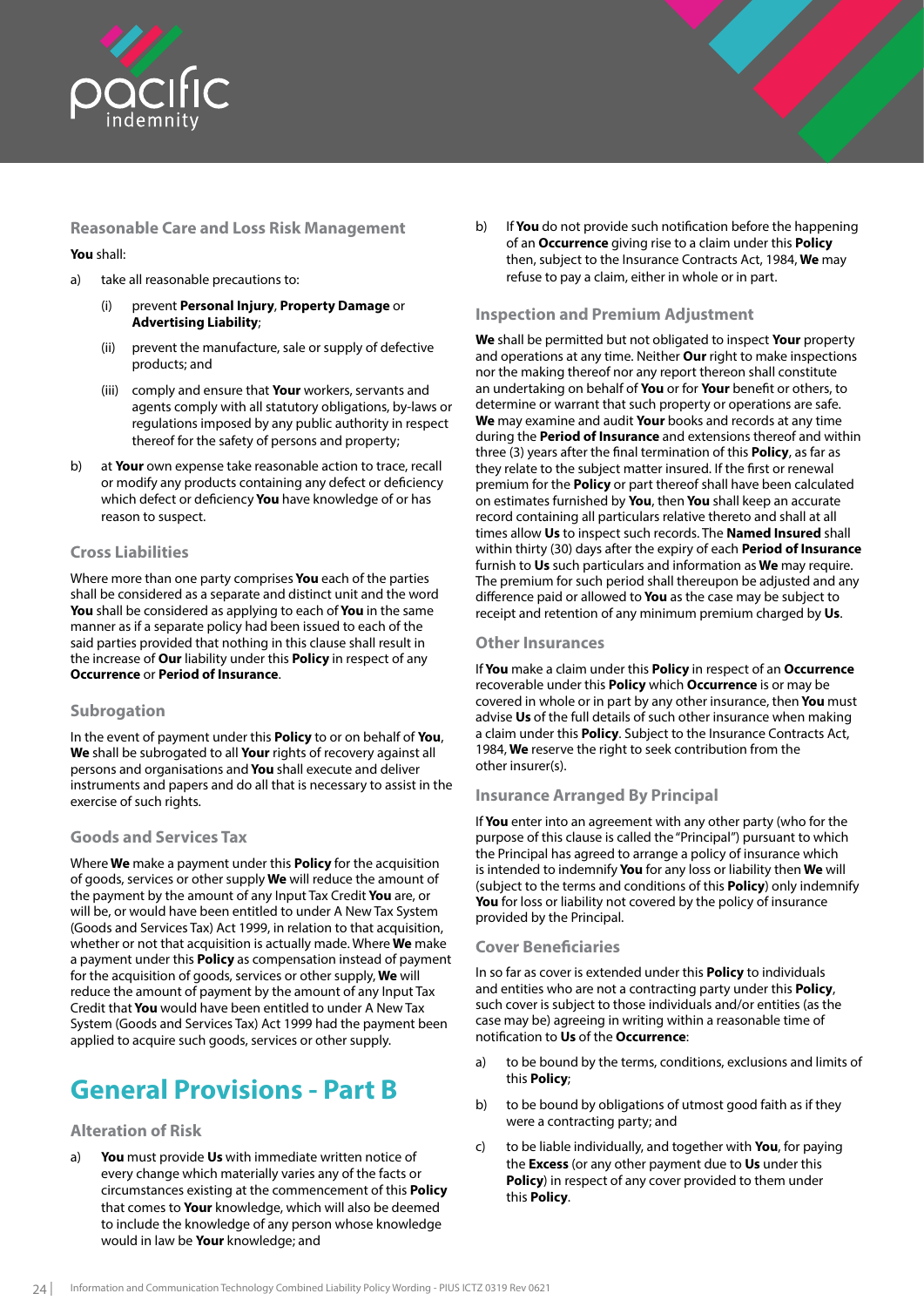<span id="page-28-0"></span>

#### **The Proposal – Severability and Non-imputation**

The **Proposal We** were given by **You** or on **Your** behalf before this **Policy** commenced, is taken to be a separate **Proposal** for each natural person or entity covered under this **Policy**.

If there is any incorrect fact or misstatement in the **Proposal**  that relates to one of **You** who is a natural person then, for the purposes of this **Policy**, **We** do not attribute it to any other of **You**  who is a natural person and who was not aware of the incorrect fact or misstatement at the time it was made.

#### **Authority to accept notices & to give instructions**

The person or entity first listed as the **Named Insured** in the **Schedule** is appointed as agent of:

- a) each of **You**; and
- b) any person or entity who is entitled to a benefit under this **Policy** (when they request cover or suffer a loss under this **Policy**)

in all matters relating to this **Policy**, and to the **Occurrence** which are (or are to be) covered by the **Policy**.

In particular (but without limitation) the person or entity first listed in the **Schedule**, as the **Named Insured**, is agent for the following purposes:

- a) to give and receive notice of **Policy** cancellation, to pay premiums and to receive any return premiums that may become due under this **Policy**; and
- b) to accept endorsements or other notices provided for in this **Policy**; and
- c) to give instructions to solicitors or counsel that **We** appoint or agree to, and to receive advice from them and to act on that advice; and
- d) to consent to any settlement that **We** recommend; and
- e) to do anything that **We** or **Our** legal advisers think might help with the procedures set out in this **Policy** for settling and defending claims or covered claims; and
- f) to give **Us** information relevant to this **Policy**, which **We** can rely on when **We** decide whether to accept the risk, and set the **Policy** terms or the premium.

#### **Premium Payment**

The cover **We** provide in this **Policy** is subject to full payment of the Gross Premium as stated in the **Policy** Schedule. If full payment of the Gross Premium is not made, there is no cover.

#### **All Payments in Australian Dollars**

All premiums and claims must be paid in Australian dollars in Australia.

#### **Law of the Policy**

This **Policy** is governed by the law of the Territory or State where the **Policy** was issued (which is specified in the **Schedule**). The courts of that place have jurisdiction in any dispute about or under this **Policy**.

#### **Insurance Contracts Act**

Nothing contained in this **Policy** shall be construed to reduce or waive either **Your** or **Our** privileges, rights or remedies available under the Insurance Contracts Act 1984.

#### **Schedule must be included**

This **Policy** is only legally enforceable if it includes a **Schedule**  issued by **Us**.

### **Cancelling the Policy - Part B**

#### **You can cancel the Policy**

**You** are entitled to cancel this **Policy** with effect from the date **We**  receive a written request to cancel the **Policy**, provided that any such cancellation is subject to the following terms:

- a) if a claim has been paid under the **Policy** or if **You** have notified a claim or facts which may give rise to a claim) under the **Policy** then no return premium is payable.
- b) if there has been no claim made or notified under the **Policy** then **We** will be entitled to retain premium for pro-rata 'time on risk'.

#### **We can cancel the Policy**

- a) **We** may cancel this **Policy** at any time in accordance with the relevant provisions of Section 60 of the Insurance Contracts Act 1984, by giving notice in writing to **You** of the date from which cancellation is to take effect.
- b) **We** may deliver this notice to **You** personally, or post it by certified mail (to **You**r broker or to the address **You** last gave **Us**). Proof that **We** mailed the notice is sufficient proof that **You** received the notice.
- c) Under Section 60 of the Insurance Contracts Act 1984, **We**  may cancel this **Policy** at any time where:
	- (i) it is in force by virtue of Section 58 of the Insurance Contracts Act 1984; or
	- (ii) it is an interim contract of general insurance.

After cancellation pursuant to this Clause, **We** will refund the premium for the time remaining on the **Policy**, less any nonrefundable duties, unless any of **You** have made a fraudulent claim under the **Policy**.

When the premium is subject to adjustment, cancellation will not affect **Your** obligation to supply such information as **We** may require for the adjustment of the premium. Cancellation will not affect **Your** obligations to pay the amount of adjustment applicable up to the date of cancellation.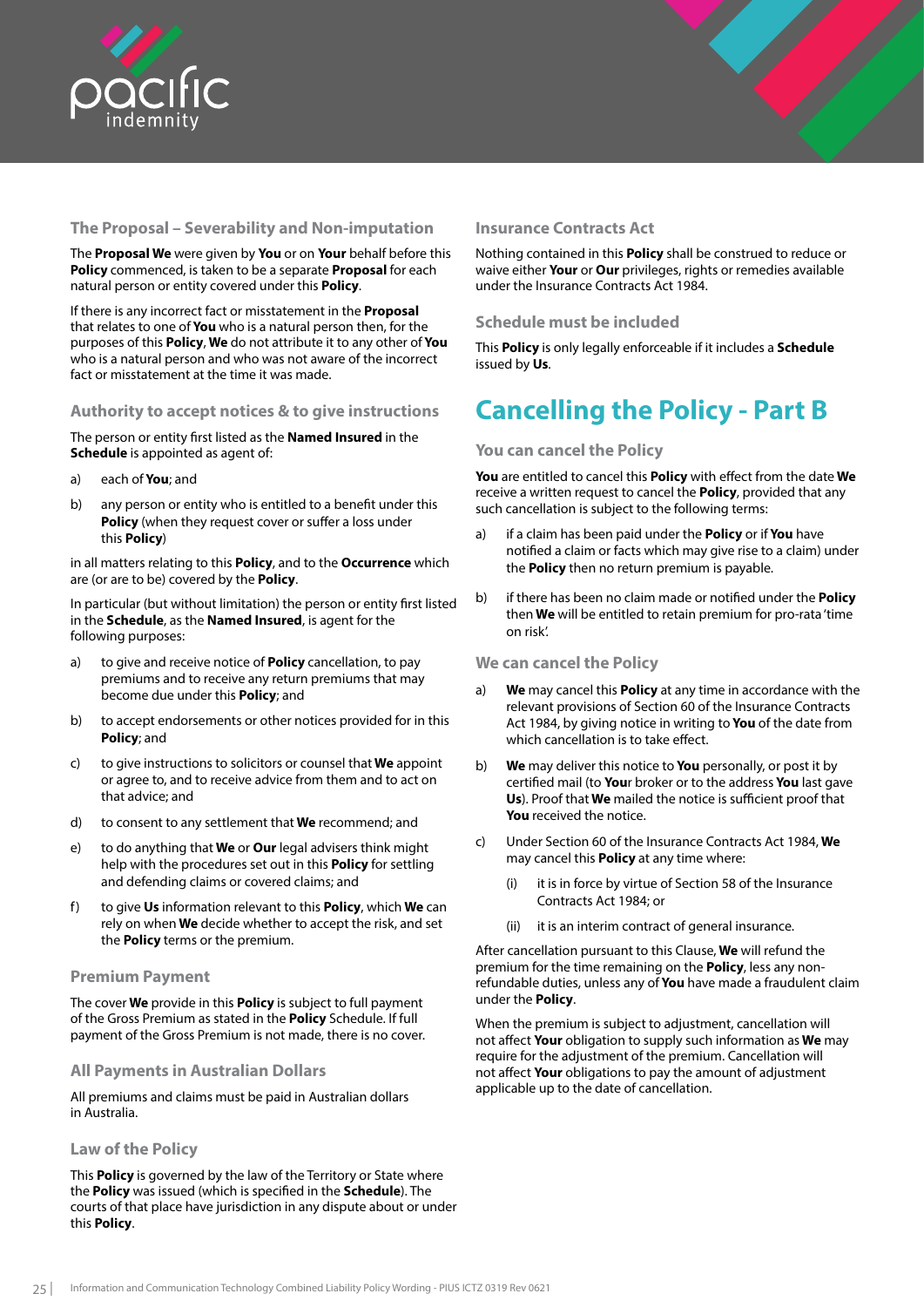<span id="page-29-0"></span>



### **How to read Part B of this Insurance Policy**

#### **Policy Interpretation**

Except where the context otherwise requires it:

- a) the singular includes the plural and the plural includes the singular;
- b) if a word or phrase is defined, its grammatical forms have a corresponding meaning;
- c) words importing a gender include every other gender.

#### **Words With Special Meaning**

Whenever the following words are used in Part B - Broadform Liability Policy of this **Policy** in bold type and with a capital letter, they have the special meanings set out below. These words may appear without bold type in endorsements in the **Schedule**.

#### **Advertising Liability**

#### means:

- a) libel, slander or defamation:
- b) infringement of copyright or of title or slogan;
- c) piracy or unfair competition or idea misappropriation under an implied contract; or
- d) invasion of privacy,

committed or alleged to have been committed during the **Period of Insurance** in any advertisement, publicity article, broadcast or telecast and arising out of **Your** advertising activities or any advertising activities conducted on **Your** behalf in the course of advertising **Your Products**, goods or services.

#### **Aircraft**

means any vessel, hovercraft, craft or thing designed to transport persons or property in or through the air or space.

#### **Business**

means the business stated in the **Schedule** and shall include the activities of any canteen, social, sports, welfare and /or child care organisation or first aid, medical, fire or ambulance services.

#### **Excess**

means the amount payable by **You** in respect to each **Occurrence**  and includes all "Supplementary Payments".

#### **Information Technology Products**

means any computer hardware, communication equipment, electronic equipment or component including any computer chip, microprocessor chip or embedded control logic, computer operating system, computer application or software created, designed, manufactured, installed, assembled, repaired, serviced, treated, sold, supplied, licensed, handled, shared or distributed by **You**, including any packaging or container thereof.

#### **Medical Persons**

means medical doctors, medical nurses, dentists and first aid attendants.

#### **Named Insured**

means the entity or natural person specified in the **Schedule** as the **Named Insured**.

#### **Occurrence**

means an event including continuous or repeated exposure to substantially the same general conditions, which causes **Personal Injury** or **Property Damage** or **Advertising Liability** none of which is expected or intended from **Your** standpoint.

#### **Period of Insurance**

means the duration of this **Policy** as stated in the **Schedule**.

#### **Personal Injury**

means:

- a) bodily injury, death, sickness, disease, disability, shock, fright, mental anguish or mental injury;
- b) false arrest, false imprisonment, malicious prosecution and humiliation;
- c) libel, slander, defamation of character;
- d) wrongful entry or wrongful eviction or other invasion of the right of private occupancy; or
- e) assault and battery not committed by or at **Your** direction unless committed for the purpose of preventing or eliminating danger to persons or property,

#### which occurs during the **Period of Insurance**.

#### **Policy Limit**

means the amount(s) specified as such in the **Schedule**.

#### **Policy**

means the insurance contract made up of:

- a) this document; and
- b) the **Schedule**; and
- c) the endorsements, if any, contained or referred to in the **Schedule**.

#### **Products Liability**

#### means **Personal Injury** or **Property Damage**:

- a) caused by any defect, or the harmful nature of any of **Your Products**; or
- b) resulting from any defect or deficiency in any direction or advice given at any time or intended to be given by **You**  concerning the use or storage of **Your Products**.